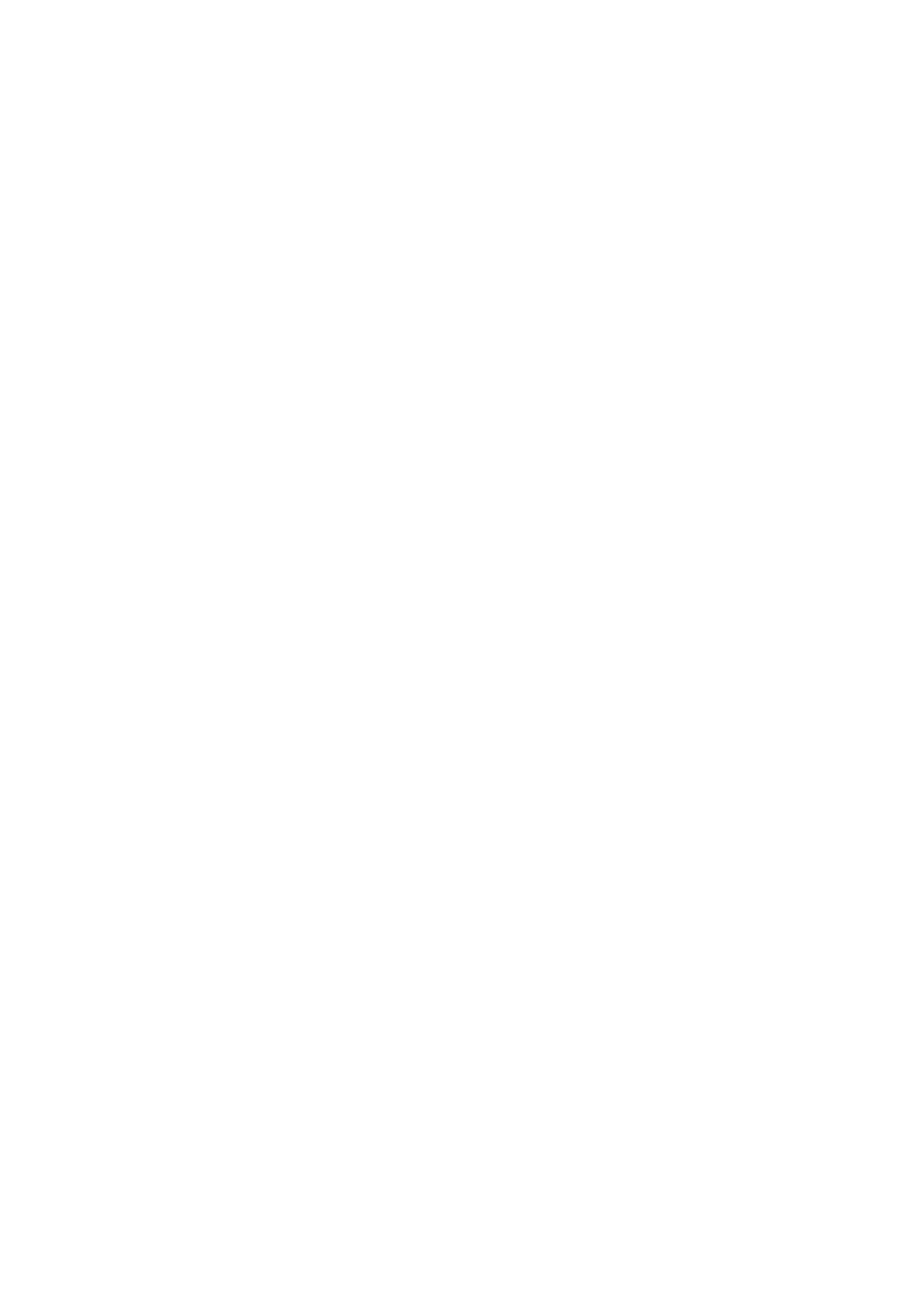# **Estimating gamma for regulatory purposes**

| 1                       | <b>Executive summary</b>                                       |                 |
|-------------------------|----------------------------------------------------------------|-----------------|
| $\overline{2}$          | <b>Background and context</b>                                  | 5               |
| 2.1                     | Imputation credits, equity value and cash flows                | 5               |
| 2.2                     | Application to the regulated entity                            | 6               |
| 2.3                     | Role of gamma in the regulatory process                        | 7               |
| 2.4                     | Estimate for gamma and market value associated with imputation | 10 <sup>°</sup> |
| 2.5                     | Summary to the contextual issue                                | 12 <sup>2</sup> |
| $\mathbf{3}$            | <b>Interpretation of theta</b>                                 | 15              |
| $\overline{\mathbf{4}}$ | The distribution rate                                          | 32 <sub>2</sub> |
| 5                       | <b>References</b>                                              | 38              |

# **List of tables**

| Table 1. Imputation and market value of equity                            |    |
|---------------------------------------------------------------------------|----|
| Table 2. QCA application to imputation and the market value of equity (at |    |
| gamma = $0.47$ )                                                          |    |
| Table 3: Distribution rate 2000-2012 by company type                      | 34 |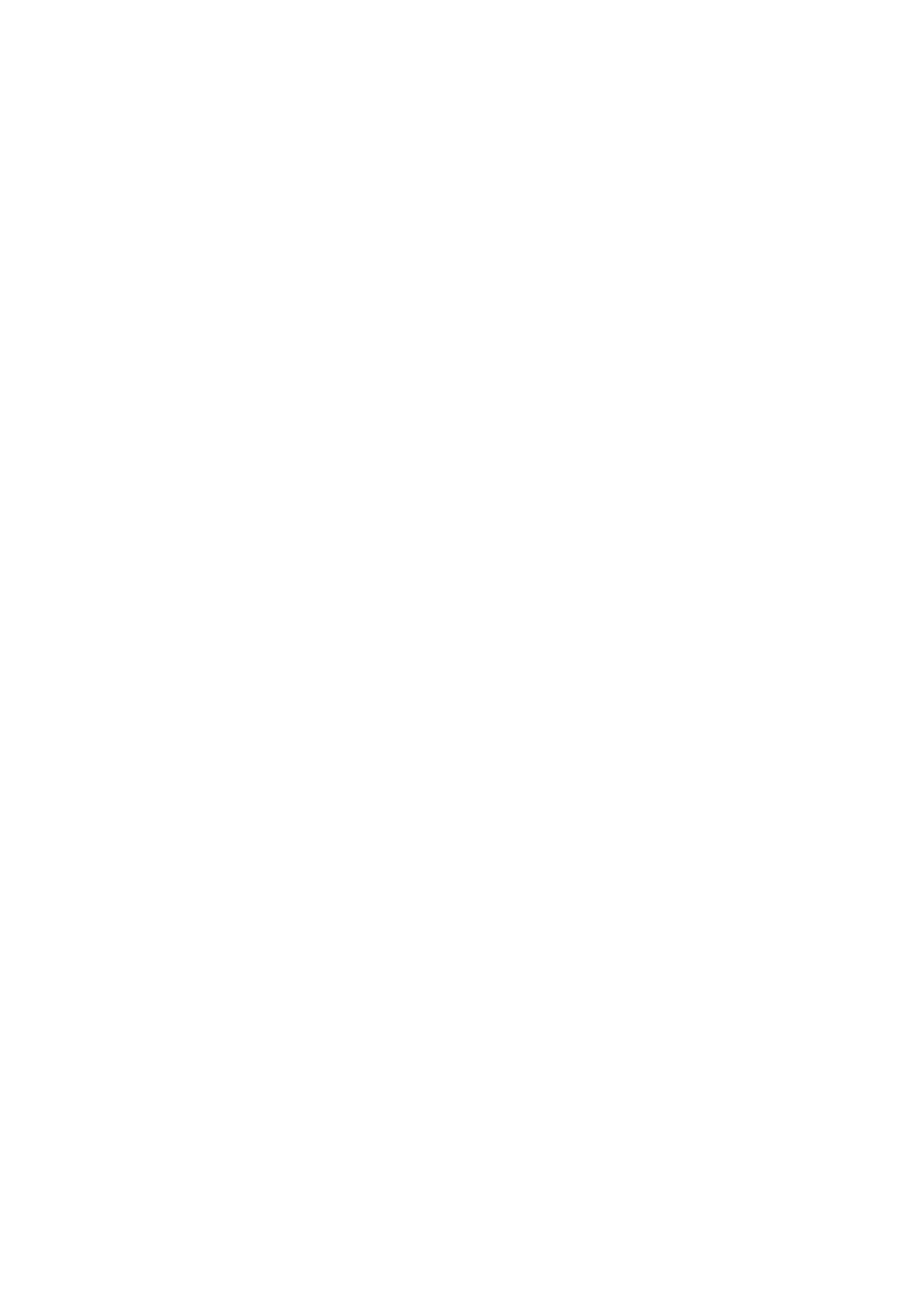# <span id="page-4-0"></span>**1 Executive summary**

- 1 Frontier Economics has been engaged by Aurizon Network Pty Ltd (Aurizon) to provide expert advice in relation to Aurizon's regulated rate of return. Part of this advice relates to estimating the value of dividend imputation tax credits, gamma (γ).
- 2 In considering imputation, the objective of the regulator is to reduce expected cash flows to the extent that this offsets, in present value terms, the market value to investors associated with imputation credits. This would allow equity investors to earn a fair return. It means that, if equity investors contribute \$1,000 to the regulated asset base, they expect to receive benefits of exactly \$1,000 consisting of:
	- a. The market value of expected cash flows how much would investors pay for the series of expected cash flows over the asset life?; plus
	- b. The market value associated with imputation credits how much would investors pay for the series of expected imputation credits over the asset life?
- 3 The manner in which the QCA, and other regulators, implement this objective is to make an estimate of the parameter, gamma (γ). The regulator assumes that each dollar of corporate tax paid creates a benefit for investors of gamma. The intention is that allowed prices or revenue are reduced to an amount equivalent, in present value terms, to the market value associated with imputation credits.
- 4 The reason this is a contentious issue is that, in estimating gamma, the QCA has moved away from a market value interpretation of gamma, as outlined below.
- 5 There is broad agreement that gamma should be estimated as the product of two parameters: gamma (γ) = Distribution rate *(F) ×* theta (θ).
	- a. The first parameter, the distribution rate *(F),* is the proportion of created imputation credits that are attached to dividends and distributed to shareholders. The QCA considers a distribution rate of 0.84 to be appropriate. In contrast, we propose a distribution rate of 0.70.
	- b. The second parameter, theta  $(\theta)$ , is variously defined as "the value" of distributed imputation credits" or as "the utilisation rate." The QCA sometimes uses the notation " *U* " for this parameter. The QCA considers a theta assumption of 0.56 to be appropriate, compared to our preferred estimate of 0.35.
	- c. In aggregate the QCA assumes that gamma is  $0.47$  ( $0.84 \times 0.56$ ), compared to our recommendation that gamma is 0.25 (0.70  $\times$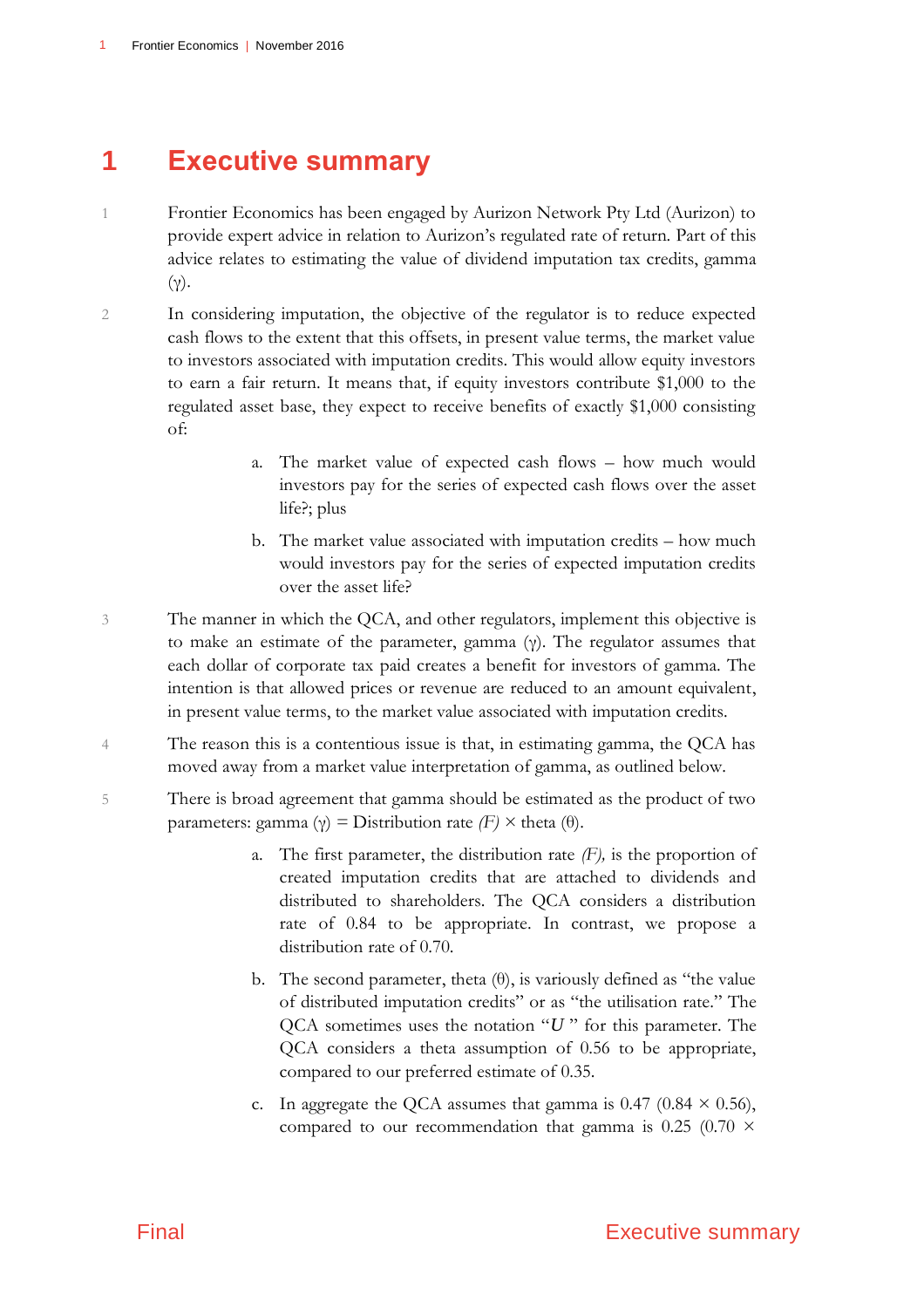0.35). The different conclusions on gamma (0.47 versus 0.25) impact the pre-tax expected cash flow stream by around  $8\%$ <sup>1</sup>.

6 The basis for the QCA's estimate for theta of 0.56, is that this represents the proportion of imputation credits that can be redeemed by investors. It is an estimate of the proportion of shares held by Australian residents, termed the *redemption rate.* By contrast, our view is that theta should be interpreted and estimated as the market value of imputation credits, for the following reasons.

- a. The regulatory approach is to reduce the return that would otherwise be paid to shareholders by the regulator's estimate of the value of imputation credits. Consequently, the return that shareholders would otherwise receive should be reduced by the *value* of the imputation credits they receive. If the return to shareholders is reduced by the *number* of credits they receive or redeem, instead of the *value* of those credits, they will be left under-compensated.
- b. The QCA's estimate for theta will only lead to equity investors earning a fair return if the proportion of shares held by Australian resident investors has a one-for-one relationship with the market value of distributed credits. This rationale is based entirely upon a set of theoretical assumptions about the expectations and preferences of investors. In contrast, the QCA estimates all other weighted average cost of capital (WACC) parameters with regard to traded market prices – risk fee rate, market risk premium, equity beta, debt premium, and leverage.
- c. The basis for the QCA's redemption rate approach is that the QCA starts with the premise that it needs to estimate the utilisation rate of credits. The QCA then determines that it is not necessarily the case that utilisation needs to be considered on a market value basis.<sup>2</sup> In Section 2, we walk through the basis for offsetting the value associated with imputation with the reduction in expected cash flows such that equity investors earn a fair

<sup>1</sup> If expected cash flows were a level perpetuity, the cost of equity was 7%, and the equity contribution to the regulated asset base was \$1,000 then shareholders need the aggregate of expected cash flows and annual imputation benefits of \$70. At an assumption for gamma is 0.47, pre-tax expected cash flows are \$83.23. The tax paid would be \$24.97 (at 30% corporate tax) and after-tax cash flows would be \$58.26. Investors receive imputation benefits of  $0.47 \times $24.97 =$  $$11.74. So in aggregate the annual benefits are $58.26 + $11.74 = $70.00.$  In contrast, at gamma of 0.25, we have pre-tax expected cash flows of \$90.32 and tax paid of \$27.10. After-tax cash flows are \$63.22 and the value benefit from imputation is \$6.77. This means that, at the higher assumption for gamma, pre-tax expected cash flows fall from \$90.32 to \$83.23, a reduction of  $8%$ .

<sup>2</sup> DBCT Draft Decision, p. 106.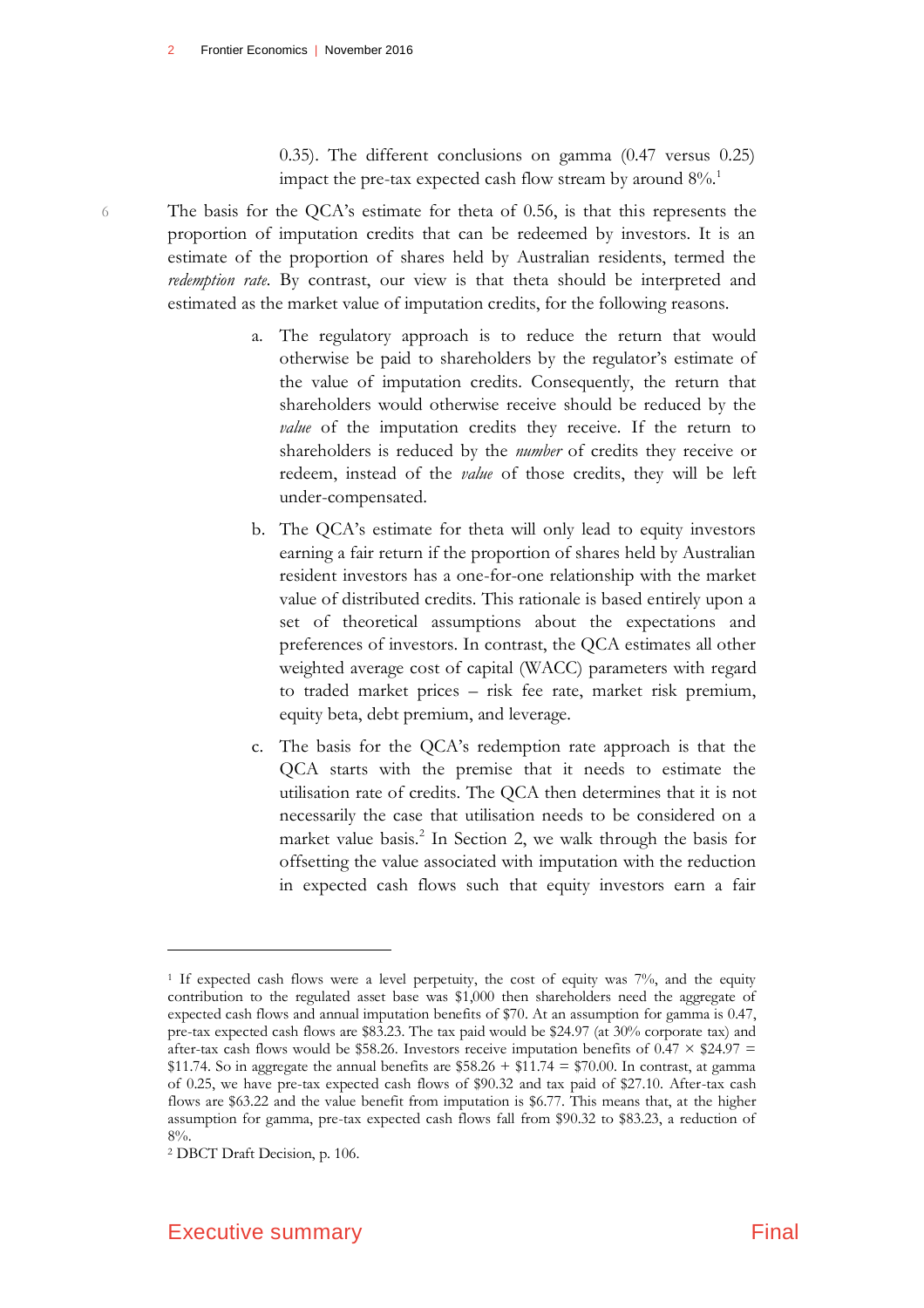return, or in other words the benefits to equity holders exactly offset the value of their investment.

- d. In any event, in attempting to estimate a weighted average utilisation rate across investors, the assumptions that the QCA imposes produce an upper bound and not a point estimate.
- 7 The Australian Competition Tribunal (the Tribunal) has considered the estimation of gamma in two recent decisions. In the *PLAC-Ausgrid* case,<sup>3</sup> the Tribunal held that:
	- a. The Australian regulatory framework requires a market value estimate of theta;
	- b. Consistency with other WACC parameters also requires that theta be estimated on a market value basis; and
	- c. The equity ownership estimate on which the QCA relies should not be interpreted as an estimate of theta, but only as an upper bound for theta.
- 8 In the *SAPN* case,<sup>4</sup> a differently constituted Tribunal held that it was open to the Australian Energy Regulator (AER) to estimate gamma either as:
	- a. The market value of imputation credits; or
	- b. A theoretically derived complex weighted-average of the utilisation rates of investors. The "utilisation rate" represents the extent to which each investor is able to redeem the credits that they receive and the weighted average is taken over the wealth of each investor and the extent to which each investor is risk averse.
- 9 It is not yet clear which, if either, of these Tribunal decisions will survive appeal to the full Federal Court. For the reasons set out below, our view is that it is obvious that gamma must be estimated on a market value basis using the observed prices of traded securities – the same way that every other WACC parameter is estimated.
- 10 In our view, the best available market value estimate of theta is the 0.35 estimate of SFG (2011, 2013).<sup>5</sup> The SFG estimation has been assessed by the Tribunal for its fitness for use in the regulatory setting. The Tribunal concluded that it has confidence in the SFG estimate<sup>6</sup>, that "No other dividend drop-off study

<sup>3</sup> Applications by Public Interest Advocacy Service Ltd and Ausgrid Distribution [2016] ACompT 1 (26 February 2016).

<sup>4</sup> Application by SA Power Networks [2016] ACompT 11 (28 October 2016).

<sup>5</sup> SFG Consulting, 2013, *Updated dividend drop-off estimate of theta*, Report prepared for the Energy Networks Association, 7 June; SFG Consulting, 2011, *Dividend drop-off estimate of theta*, Report prepared for the Australian Competition Tribunal.

<sup>6</sup> Application by Energex Limited (Gamma) (No 5) [2011] ACompT 9 (12 May 2011), Paragraph 38.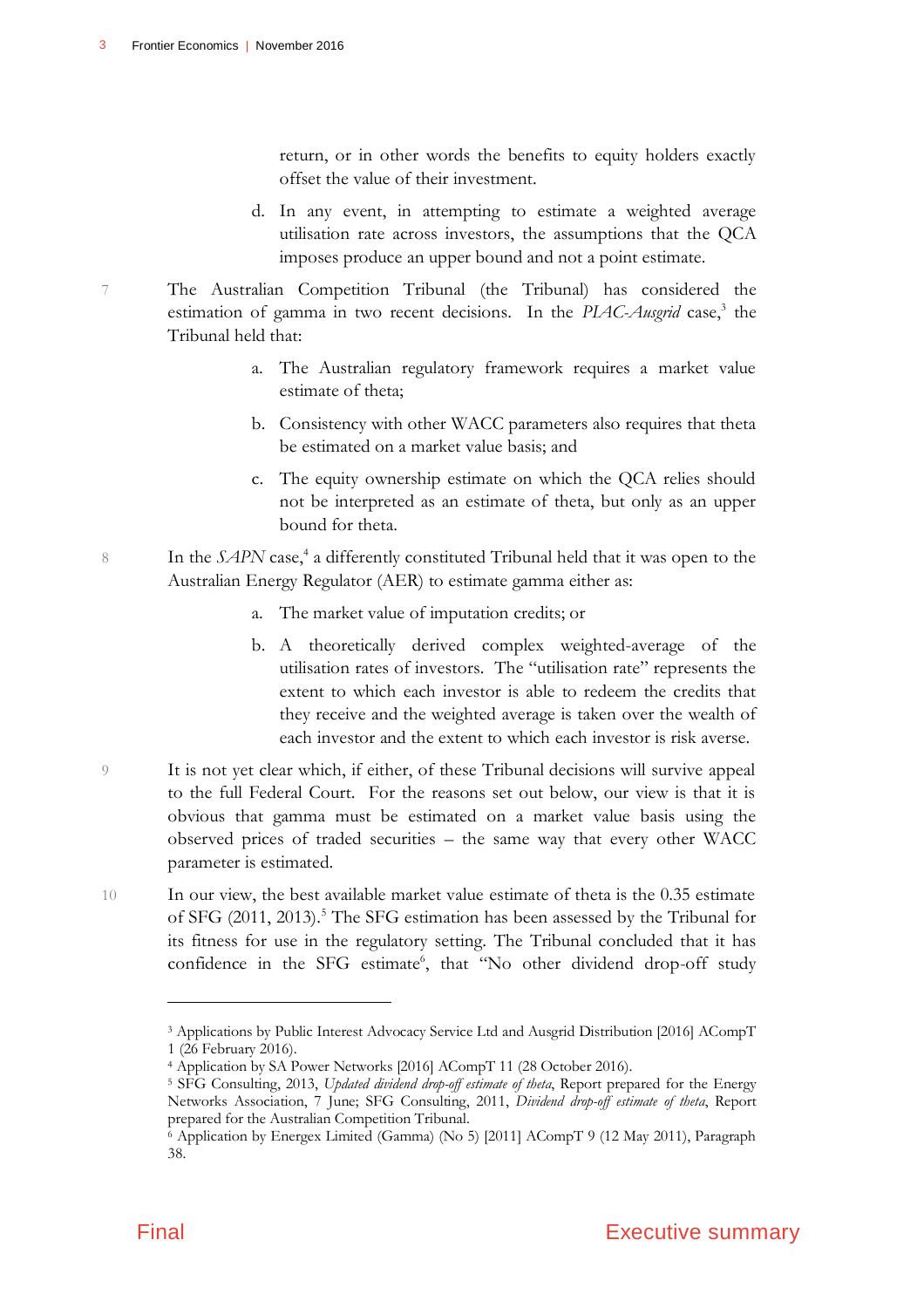estimate has any claims to be given weight vis-à-vis the SFG report value"<sup>7</sup>, and that "the careful scrutiny to which SFG's report has been subjected, and SFG's comprehensive response, gives the Tribunal confidence in those conclusions."<sup>89</sup>

- 11 In our view, the distribution rate should be set to the standard estimate of 0.70 because:
	- a. The Lally approach provides an estimate of the wrong thing the distribution rate for multinationals with substantial foreign income rather than for the benchmark efficient entity; and
	- b. The standard Australian Taxation Office (ATO) estimate is widely considered to be reliable and appropriate.
- 12 Thus, our view is that gamma should be set to 0.25 (the product of 0.35 and 0.7), consistent with the recent finding of the Australian Competition Tribunal in *PIAC-Ausgrid*.

<sup>7</sup> Application by Energex Limited (Gamma) (No 5) [2011] ACompT 9 (12 May 2011), Paragraph 38.

<sup>8</sup> Application by Energex Limited (Gamma) (No 5) [2011] ACompT 9 (12 May 2011), Paragraph 22.

<sup>9</sup> In its most recent decision in relation to imputation credits, the Tribunal re-stated its view that the value of imputation credits needs to be assessed with regards to estimates of market value and remitted the matter back to the Australian Energy Regulator to reach an alternative conclusion on the value of imputation credits (compared to the figure for gamma of 0.40 which the AER adopted, based upon distribution rates of 0.70 to 0.80, and estimates for theta of 0.50 to 0.57). Applications by Public Interest Advocacy Centre Ltd and Ausgrid [2016] AcompT 1 (26 February 2016), paragraphs 1006 to 1120.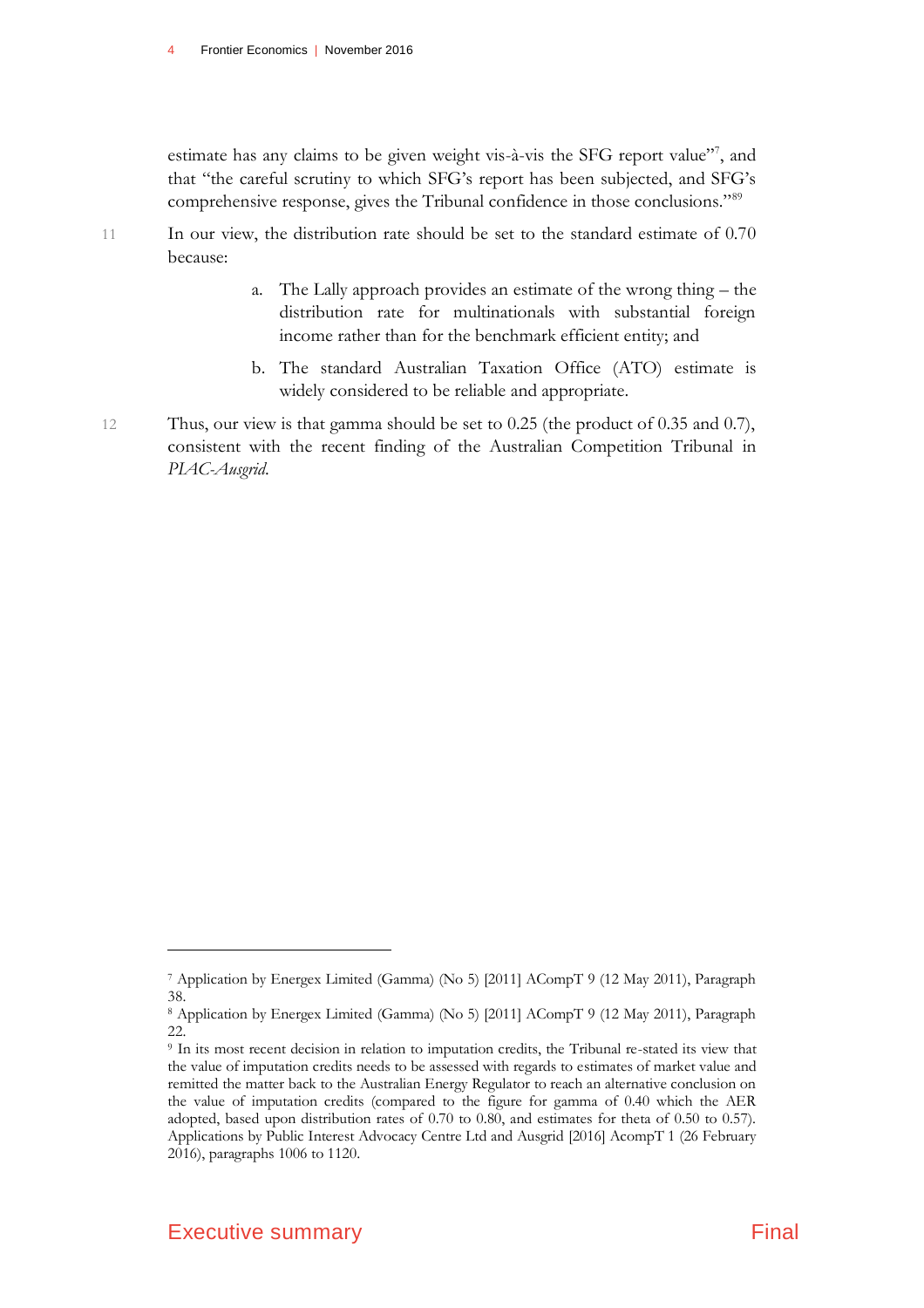# <span id="page-8-0"></span>**2 Background and context**

# <span id="page-8-1"></span>**2.1 Imputation credits, equity value and cash flows**

- 13 The consideration of imputation credits in setting regulated cash flows, and the regulated rate of return, has always been contentious. One reason for the ongoing debate over the relevance of imputation credits is ambiguity amongst participants – regulators, regulated entities, users, and advisors – over the impact of the imputation system on equity value and cash flows. So at the outset it is important to establish some clarity on this issue.
- 14 Let's step outside of regulation for a moment. In addition, for the moment assume there is no imputation system. The market value of equity for a given firm will be set according to the present value of after-tax expected cash flows that flow to equity holders. We could write this an equation as shown below.<sup>10</sup>

Market value of equity = Sum of the present value of expected cash flows to equity holders  
\n
$$
= \frac{\text{Expected cash flow}_1}{(1 + \text{cost of equity})^1} + \frac{\text{Expected cash flow}_2}{(1 + \text{cost of equity})^2} + \dots + \frac{\text{Expected cash flow}_n}{(1 + \text{cost of equity})^n}
$$

- 15 Now consider once dividend imputation is introduced. The change in the tax system means that Australian resident investors receive a tax credit for company tax already paid. This means that the firm distributes tax credits to equity holders and some of these tax credits are used to lower the tax paid by equity holders.
- 16 As a consequence of this change, one of two things could happen to the market value of equity.
	- a. **Market value of equity could increase.** Some equity investors will have more cash each year than they otherwise would have in the absence of dividend imputation. This additional cash could flow through to an increase in the market value of equity because the investors who benefit from imputation credits bid up the price of equity; OR
	- b. **Market value of equity could stay the same.** Not all equity holders benefit from credits. Some investors might be willing to pay more for the shares, but this could mean that non-resident investors simply sell at the higher prices, pushing down the market value of equity to its pre-imputation level.
- 17 The reason the market value of equity could stay the same is that all investors in the shares have alternatives available to them. The non-resident investors can buy shares in Australian companies and overseas companies, so it is questionable as

<sup>&</sup>lt;sup>10</sup> The equation is presented for a firm with a life of *n* years which could correspond to any asset life.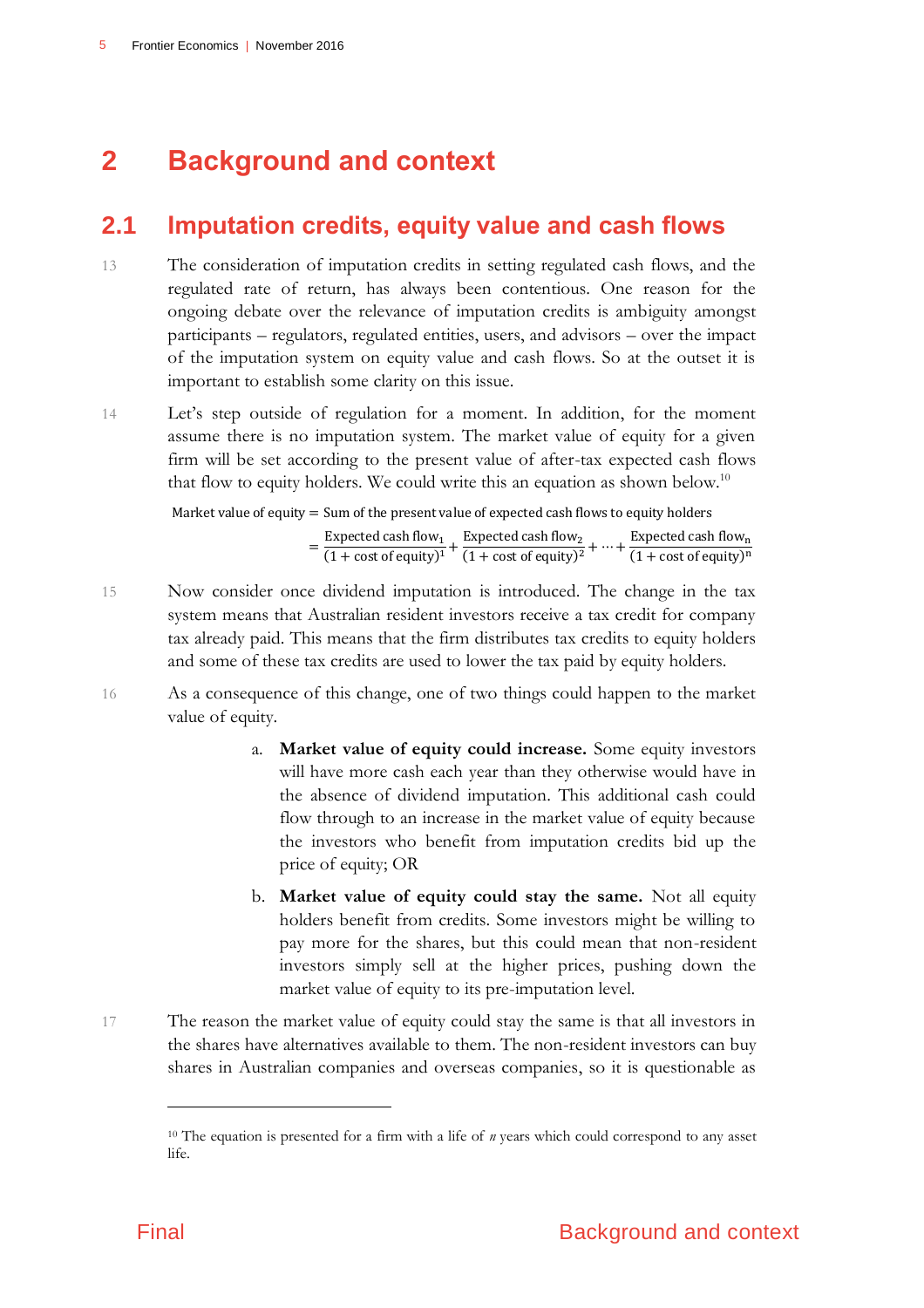to whether they will pay higher prices for Australian stocks merely because some resident investors are willing to pay more. The resident investors can buy stocks in overseas companies, and are unlikely to hold entirely Australian companies in their portfolio because this portfolio is not very well diversified.

18 If the market value of equity could either increase or stay the same, we can write a new equation for the market value of equity. The market value of equity now reflects the present value of expected cash flows, plus whatever increase in market value is associated with imputation credits.

Market value of equity

- = Sum of the present value of expected cash flows to equity holders + Increase in value associated with imputation credits
- 19 As a simple example, suppose a firm was expected to generate \$70 in after-tax cash flows to equity holders each year forever, and the cost of equity was 7% per year. The market value of equity, excluding the introduction of imputation would be \$1,000.<sup>11</sup>
- 20 Now suppose that, subsequent to the imputation system being introduced, the market value of equity increases by 10% to \$1,100. The additional \$100 of market value occurs because the willingness of resident investors to pay more for the shares (because of the tax break) outweighs the selling of non-resident investors (who do not benefit from the tax break and sell at higher prices to seek opportunities elsewhere).

# <span id="page-9-0"></span>**2.2 Application to the regulated entity**

- 21 Now consider a regulated entity. Regulators, including the QCA, recognise the potential for imputation credits to lead to an increase in the market value of equity. They then recognise that, if imputation credits do in fact lead to an increase in market value of equity, and this is ignored in setting allowed cash flows, equity investors will earn abnormal, positive returns compared to the risk of the investment.
- 22 In the context of the example presented immediately above, suppose that the equity portion of the regulated asset base (RAB) was set to \$1,000, and the regulator allows expected cash flows of \$70 per year. Investors would actually receive a benefit of \$1,100 in present value terms because of \$100 increase in the market value associated with imputation credits.
- 23 To offset the increase in value associated with imputation credits, the regulator will reduce the expected cash flows of the regulated entity by an equivalent

<sup>&</sup>lt;sup>11</sup> The present value of a perpetual stream of constant expected cash flows is simply the expected cash flows divided by the discount rate. So the market value of equity would be  $$70 \div 0.07 =$ \$1,000.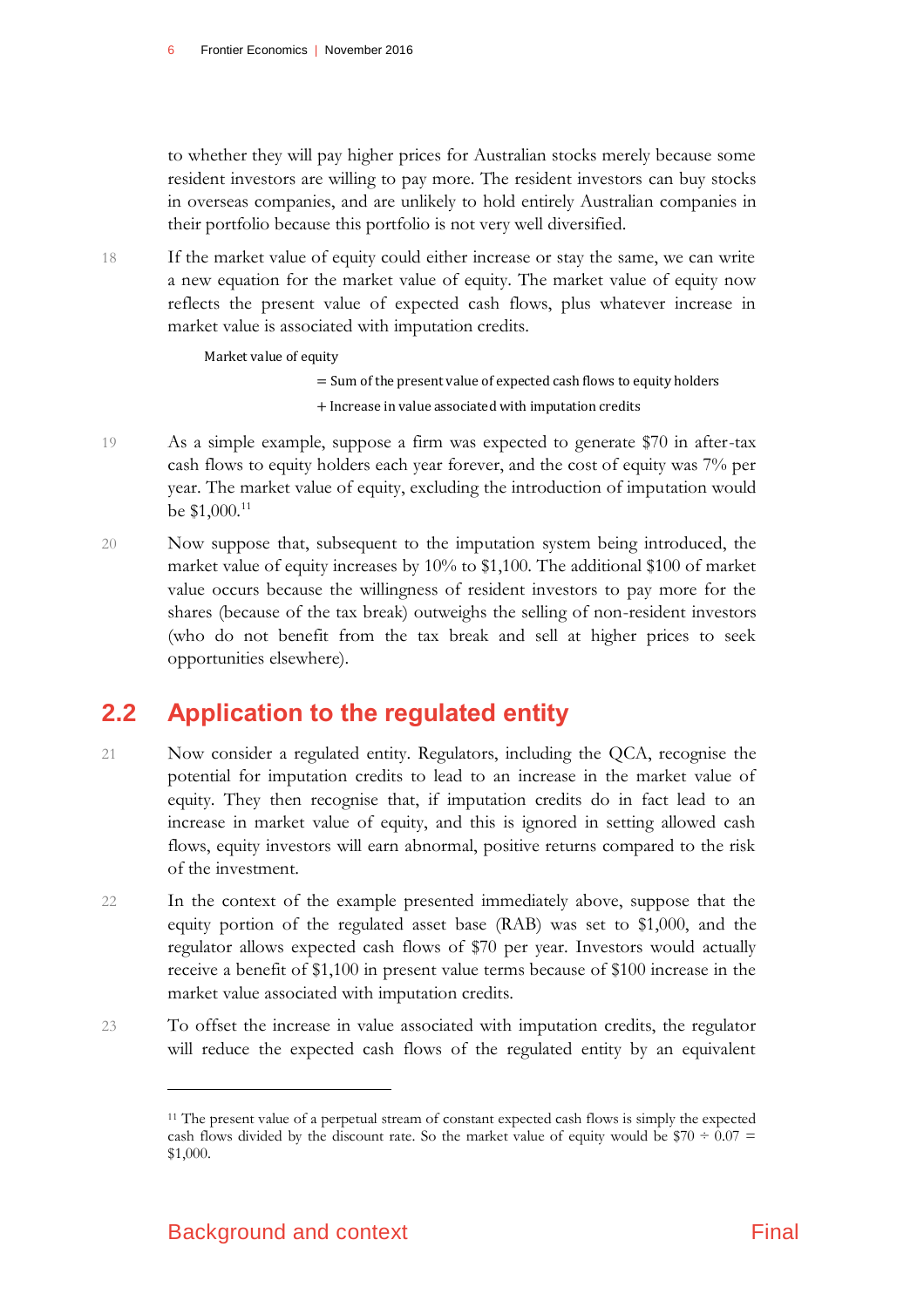amount. In the context of the example, the regulator will put in place an allowed series of prices of revenue stream such that the present value of expected cash flows will be reduced to \$900. This means that, in return for contributing \$1,000 of equity, the equity holders receive an equivalent value, comprising \$900 in present value of expected cash flows plus \$100 as the value of imputation credits.

24 In Table 1 we illustrate the concept and example presented above, in three stages. In Stage 1 (no imputation) the market value of equity is \$1,000. In Stage 2 (imputation) market value of equity increases by \$100 to \$1,000. In Stage 3 (regulation) the regulator offsets the imputation benefit by lowering expected cash flows such that equity holders receive a benefit worth \$1,000.<sup>12</sup>

| <b>Situation</b>                                                       | Market value of<br>equity $(\$)$ | <b>Present value of</b><br>expected cash<br>flows $(\$)$ | <b>Value of credits</b><br>(\$) |
|------------------------------------------------------------------------|----------------------------------|----------------------------------------------------------|---------------------------------|
| 1. No imputation                                                       | 1000                             | 1000                                                     | 0                               |
| 2. Imputation credits increase the<br>value of shares                  | $\bigwedge$ 1100                 | 1000                                                     | $\bigwedge$ 100                 |
| 3. Regulator reduces cash flows<br>to account for the value of credits | $\bigvee$ 1000                   | ✔900                                                     | 100                             |

Table 1. Imputation and market value of equity

# <span id="page-10-0"></span>**2.3 Role of gamma in the regulatory process**

- 25 In Sub-sections 2.1 and 2.2 we introduced two general principles.
	- a. The imputation system could lead to an increase in the market value of equity, if market prices respond more to the willingness of Australian residents to pay for imputation credits compared to non-residents' selling of shares at higher prices.
	- b. Under regulation, if the imputation system does lead to increased equity value then allowed cash flows should be offset by a corresponding amount.
- 26 Now we need to more beyond the general principle to specifics. How can a regulator determine how much to reduce the expected cash flows of the regulated entity? What would be the fair allowance for the benefits of imputation,

<sup>&</sup>lt;sup>12</sup> Note that in an actual situation there would not be \$100 of credit value offset by exactly \$100 in lower expected cash flows because the cash flow reduction feeds through to less taxes and therefore less value benefit from taxes. This feedback is accounted for in the more detailed example shown in Table 2.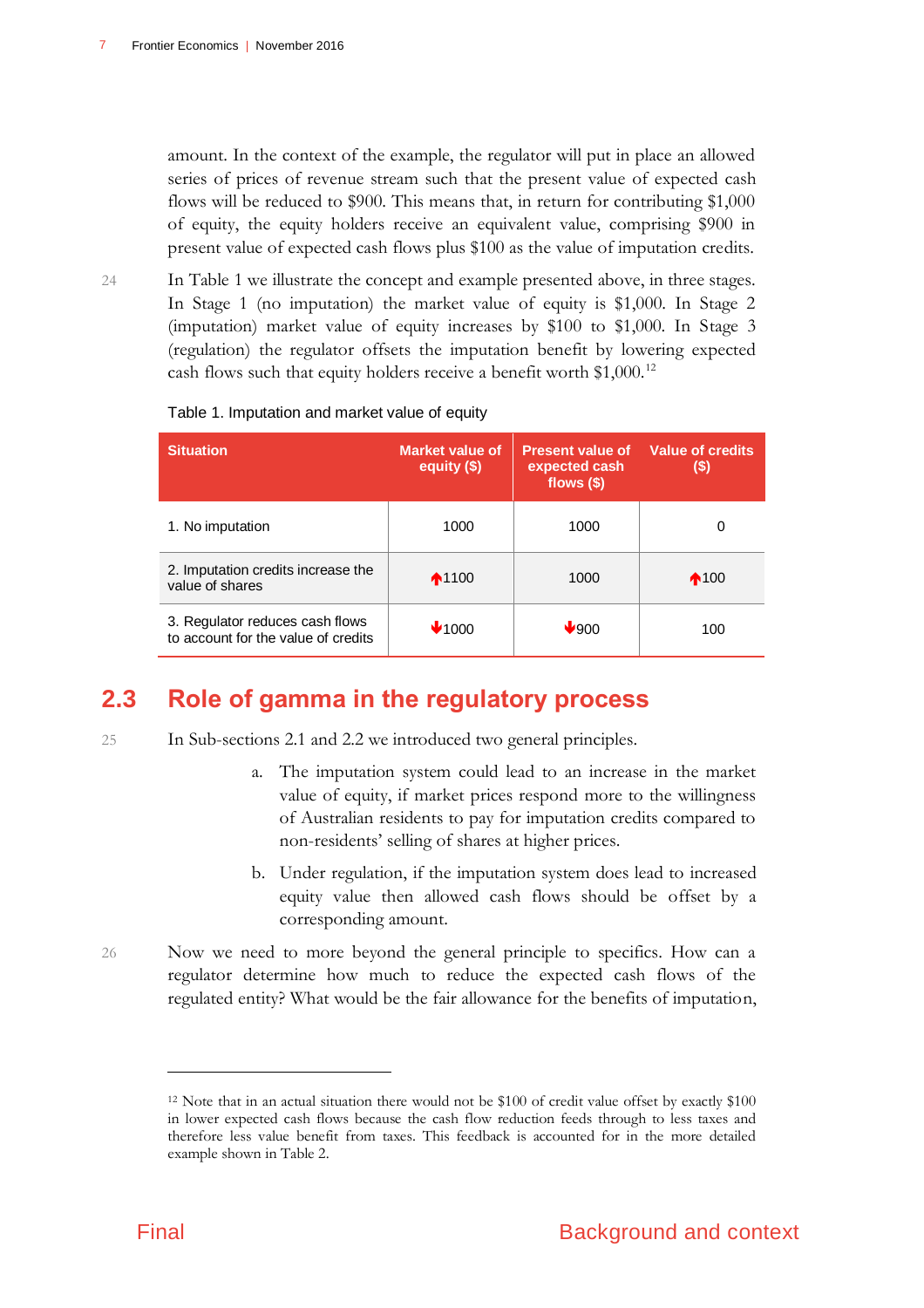such that equity holders earned a return that was appropriate compensation for risk?

- 27 The questions posed immediately above are entirely consistent with the repeated statement of the QCA that its objective is to satisfy the  $NPV = 0$  principle. This means that the benefits received by investors – via cash flows and credits – should, in present value terms, equal the regulated asset base. Our point is that if credits are set according to something different to market value, then the NPV  $=$ 0 principle is violated.
- 28 The way this is done by the QCA is via the gamma (γ) parameter. The QCA reduces the expected cash flows of a regulated entity by the product of gamma and an allowance for corporate tax, with the most recent estimate for gamma being 0.47. <sup>13</sup>
- 29 Continuing the example above, suppose that in the absence of regulation the pretax profits of the regulated entity were \$100, the corporate tax rate is 30% and after-tax profits align with after-tax cash flows. So we still have after-tax cash flows in the example of \$70.
- 30 The QCA is of the view, as represented via its gamma parameter of 0.47, that the one dollar of corporate tax paid in present value terms increases the value of equity by \$0.47. In our example, in the absence of regulation, the market value of equity would increase by \$201. This occurs because \$30 of corporate tax is paid each year, the produce of \$30 and the gamma parameter of 0.47 is \$14.10, and in present value terms the \$14.10 of annual benefits is worth \$201.<sup>14</sup>
- 31 This \$201 benefit to equity holders is illustrated in the second line of Table 2. It shows that, without a reduction in expected cash flows, shareholders would receive \$201 of benefits above what the QCA considers fair, given the risk of the investment.

<sup>13</sup> Market Parameters Decision, pp. iii, 24, 29, 101

<sup>&</sup>lt;sup>14</sup> That is,  $$14.10 \div 0.07 = $201.43$ .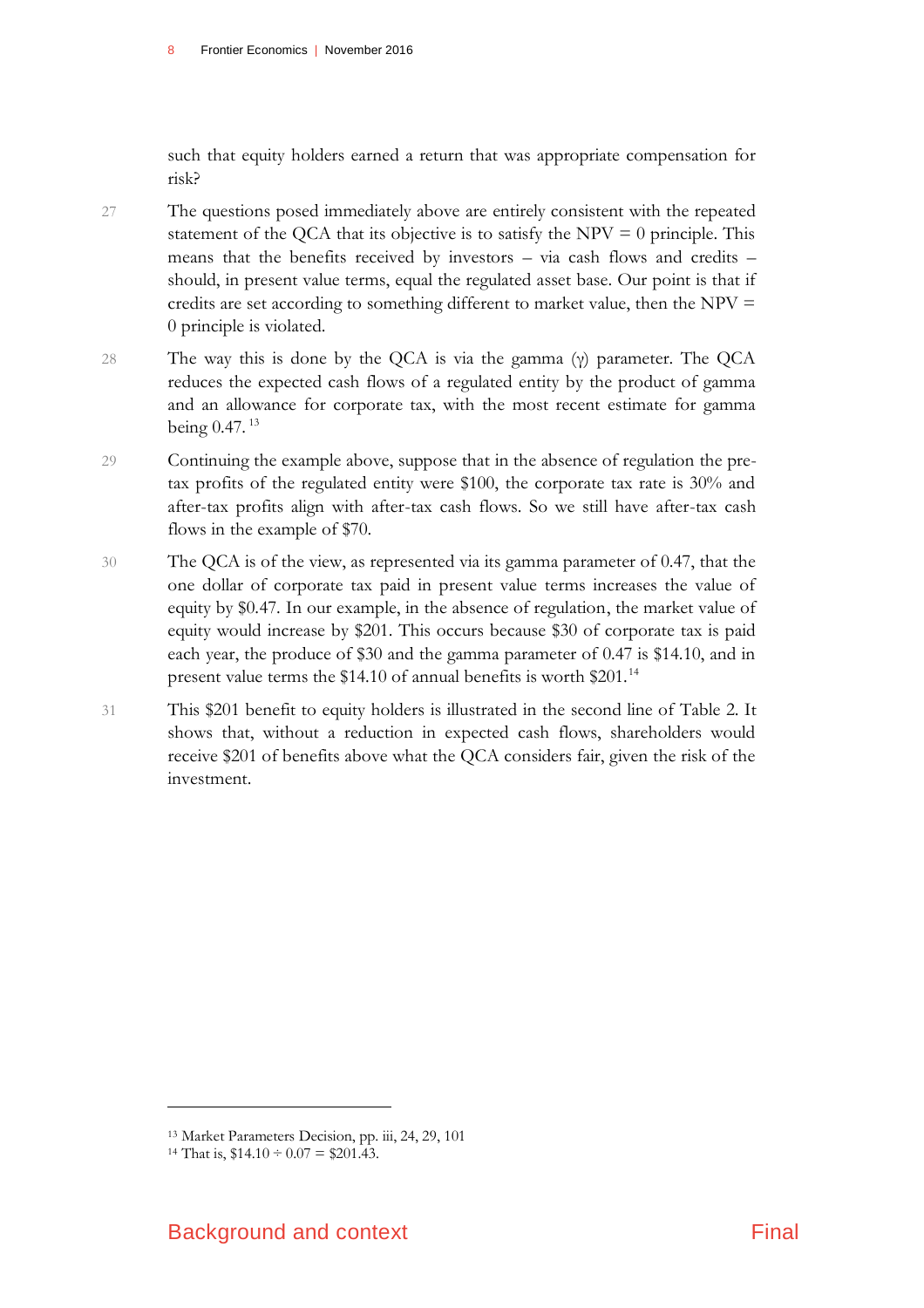| <b>Situation</b>                                                         | Market value of<br>equity $($ math) | <b>Present value of Value of credits</b><br>expected cash<br>flows $($)$ | (S)             |
|--------------------------------------------------------------------------|-------------------------------------|--------------------------------------------------------------------------|-----------------|
| 1. No imputation                                                         | 1000                                | 1000                                                                     | 0.00            |
| 2. Imputation credits increase the<br>value of shares                    | $*1201$                             | 1000                                                                     | $\bigwedge$ 201 |
| 3. Regulator reduces cash flows to<br>account for the value of credits   | $\blacktriangleright$ 1000          | $\bigvee$ 832                                                            | 168             |
| 4. Regulator reduces cash flows by<br>more than the value of the credits | $\sqrt{922}$                        | $\bigvee$ 832                                                            | 89              |

Table 2. QCA application to imputation and the market value of equity (at gamma = 0.47)

32 So in response, the QCA reduces expected cash flows such that, in aggregate equity holders receive \$1,000 of benefits from their contribution of \$1,000 to the regulated asset base. In this example, pre-tax expected cash flows would be reduced to \$83.23 per year. This means that corporate tax would be \$24.97<sup>15</sup> and after-tax cash flows would be \$58.26.<sup>16</sup> So we have:

- a. Present value of after-tax cash flows  $= $58.26 \div 0.07 = $832$
- b. Present value of imputation benefit =  $$24.97 \times 0.47 \div 0.07$  =  $$11.74 \div 0.07 = $168.$
- 33 There is a fourth situation to consider, as shown in the final row of the table. What if the market value of a dollar of tax paid of 0.25 (rather than 0.47) but the regulator sets the revenue stream on the basis that credits are worth 0.47. In this situation, the present value of expected cash flows plus the imputation benefits are worth less than \$1000. Investors will only receive credits worth  $$89<sup>17</sup>$ , the expected cash flows are still worth \$832 and so in aggregate the value of the equity holders' investment is less than \$1000, at \$922.
- 34 In summary, according to the QCA's estimate for gamma of 0.47:
	- a. The present value of expected cash flows that equity holders receive from the investment are reduced by \$168 (17%) because the regulator considers that investors receive an offsetting benefit of \$168 from imputation credits.

 $15 \$83.23 \times 0.30 = \$24.97$ .

 $16$  \$83.23 – \$24.97 = \$58.26.

<sup>&</sup>lt;sup>17</sup> The pre-tax profit is \$83.23 and the tax paid is \$24.97. If the tax paid is only worth 25 cents in the dollar then the value of the tax benefits in perpetuity is  $$24.97 \div 0.07 = $89.18$ .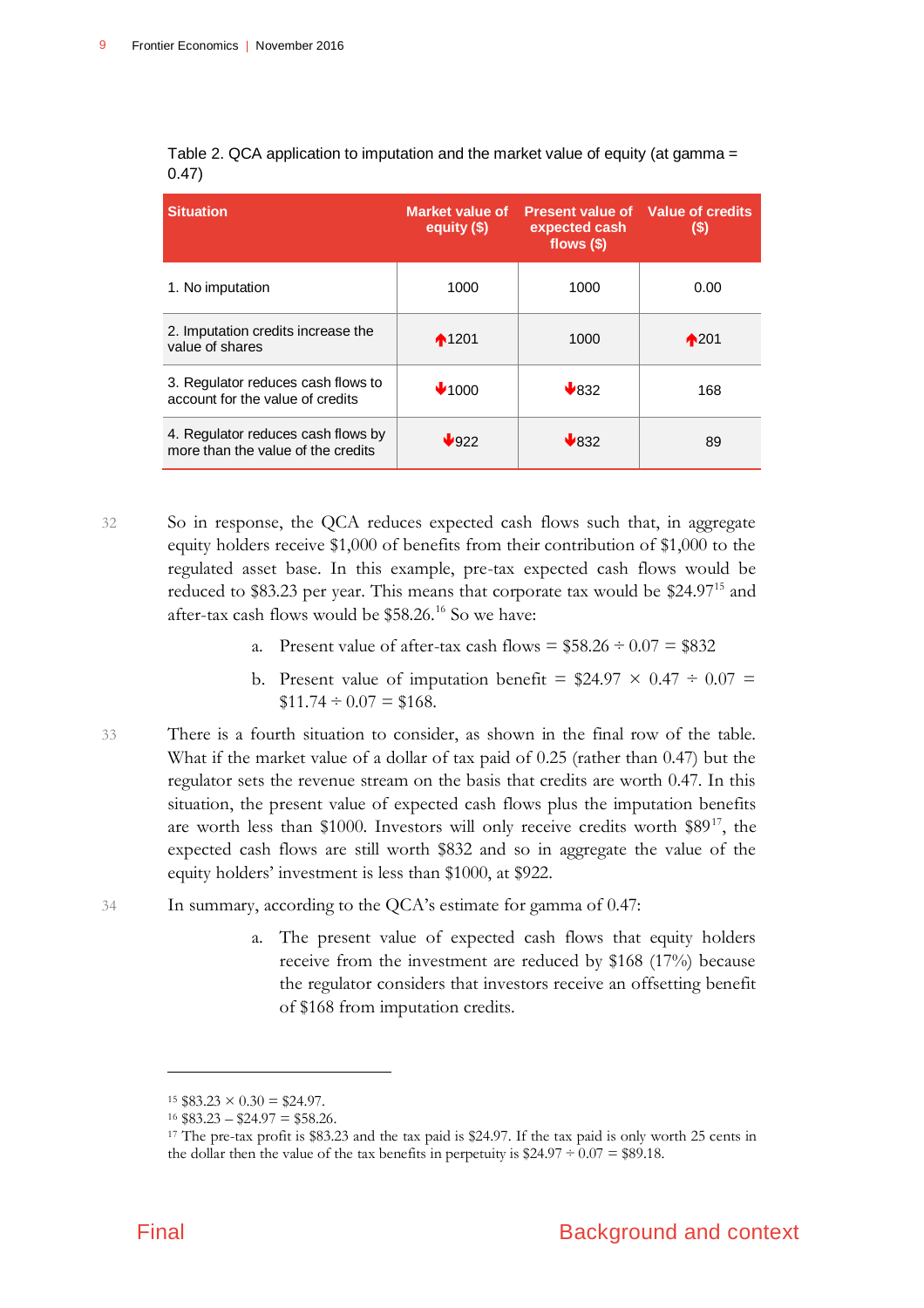- b. The annual after-tax cash flows that shareholders would otherwise receive from the firm (\$70.00) is reduced by \$11.74 (17%) to \$58.26. The regulator considers that the firm receives an annual benefit from imputation credits (\$11.74) which is worth \$168 in present value terms and that this represents a fair return for risk.
- c. If investors actually value imputation credits at 25 cents in the dollar, rather than 47 cents in the dollar, the equity holders' investment declines in value by  $$7.85 - 8%$  of the investment – and so the  $NPV = 0$  principle is violated.

# <span id="page-13-0"></span>**2.4 Estimate for gamma and market value associated with imputation**

35 In Sub-section 2.3 we explained the relationship between a regulator's estimate of gamma and the market value associated with imputation. The key point is that the regulator reduces the present value of expected cash flows to offset an estimate of the market value associated with imputation. The way the regulator achieves this objective is to assume that a dollar of corporate taxes is worth gamma.

36 The reason for our report is that we disagree with the QCA's estimate for gamma of 0.47. Why? Because the basis for the QCA's estimate for gamma is **not** based upon an estimate of the market value associated with imputation. Rather, the basis for the QCA's estimate of gamma is based upon the proportion of shares owned by Australian resident investors. Specifically, the QCA computes the product of 0.56 and 0.84 to arrive at 0.47.<sup>18</sup>

- a. The figure of 0.56 is referred to by the QCA as the utilisation rate. It is an estimate of the proportion of distributed credits that could be redeemed by Australian resident investors – the *redemption rate*. This parameter is often referred to as theta (θ).
- b. The figure of 0.84 is the QCA's estimate of the distribution rate, the proportion of imputation credits created that are distributed to investors via dividends. It is based upon data from the largest 20 Australian-listed firms by market capitalisation. This parameter is often assigned the symbol, *F*.

<sup>18</sup> In theory, gamma is a firm-specific parameter, rather than being a market-wide parameter. However, empirical methods and datasets used to estimate gamma are only sufficiently precise to draw reasonable conclusions on the value associated with imputation credits for all firms in the market. Hence, each regulators in Australia uses the same assumption for gamma regardless of which particular firm the regulator is considering. However, there is a divergence of opinion across regulators as to the most reliable estimate for gamma as a market-wide parameter estimate.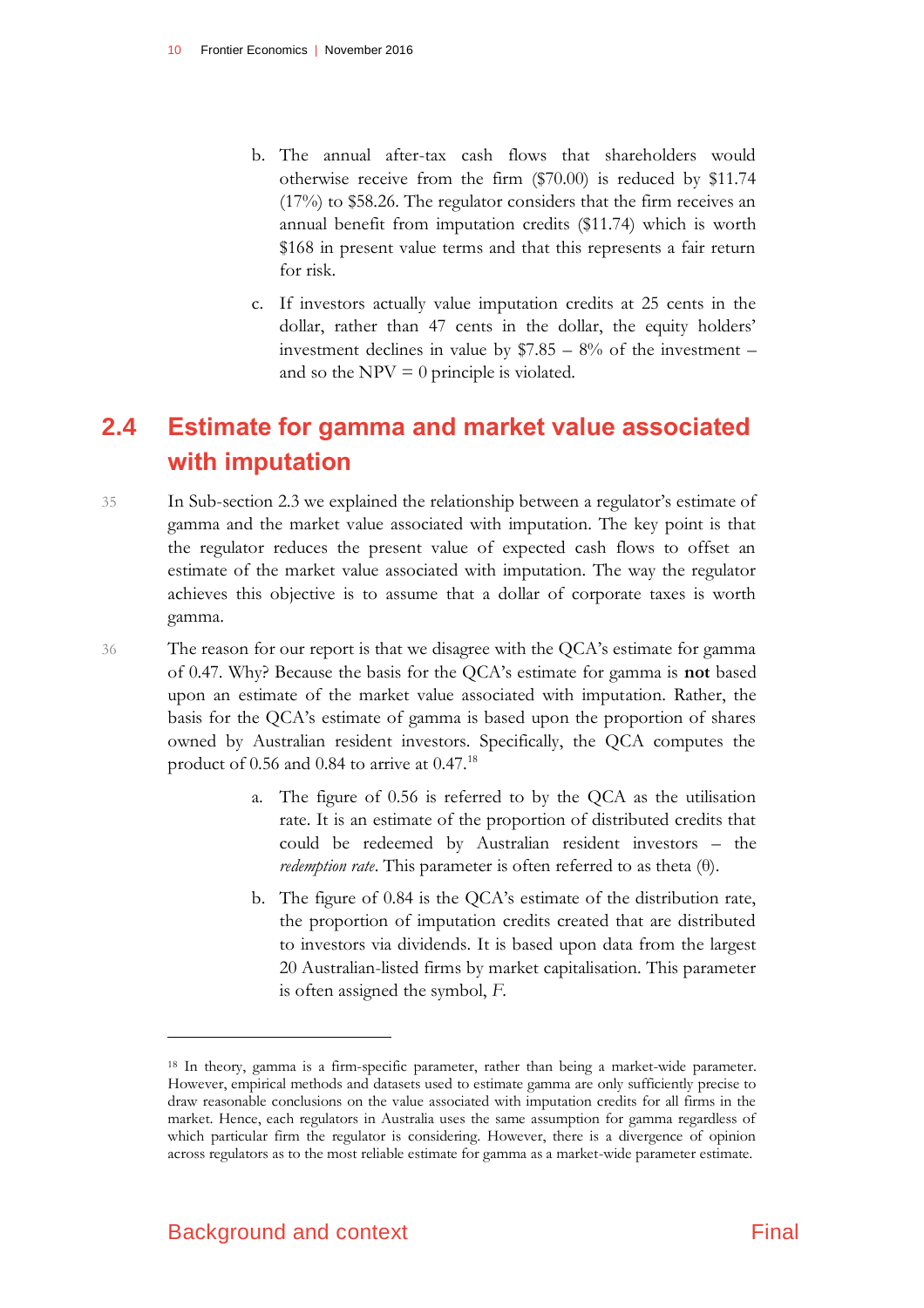- 37 We disagree with the QCA's use of both figures (0.56 and 0.84) to compute gamma. But the issue considered in the current Sub-section is the QCA's use of the redemption rate to compute gamma. In using the figure of 0.56, the QCA is making the assumption that the proportion of shares held by Australian residents has a one-for-one correspondence with the market value associated with imputation. The QCA is making that assumption that, if 80% of shares were held by Australian residents then a distributed credit would be worth \$0.80, and if 20% of shares were held by Australian residents then a distributed credit would be worth \$0.20.
- 38 The reason we question the QCA's gamma estimate is that the rationale behind the figure of 0.56 – a one-for-one correspondence between redemption and market value – is made by assumption. As we discuss in detail in a subsequent section of the report, it is possible to make a set of assumptions about the characteristics of investors and how they might behave in order to justify the figure of 0.56. But making theoretical assumptions about investors characteristics, in order to make an empirical estimate, is something that the QCA invokes which is unique to gamma.
- 39 When estimating every other parameter in the allowed return the risk free rate, equity beta, market risk premium, debt premium, and leverage – the QCA makes reference to traded market prices. This is not the case with the QCA's estimate for gamma. Instead, the QCA has decided that, in order to arrive at an estimate for gamma, it is preferable to assume that the value of credits corresponds to the proportion held by Australian residents.
- 40 Our view is that we already have a market-based estimate for the gamma that has been relied upon by the Australian Competition Tribunal (the Tribunal). The Tribunal has determined that the best estimate for gamma is 0.25, computed as the product of 0.35 and 0.70.
	- a. The figure of 0.35 is an estimate of the value of a distributed credit, computed with reference to changes in share prices around the ex-dividend date. This *dividend drop-off* study compares the price of a share including and excluding the entitlement to an imputation credit. Hence, it is a direct estimate of the different prices investors will pay for a share with and without a credit.<sup>19</sup>

<sup>19</sup> We can also estimate the value of a distributed credit with reference to the traded prices of shares and derivatives that do not entitle the holder to dividends, namely low exercise price options and individual share futures contracts. This type of study results in lower estimates for the value of a distributed credit than dividend drop-off studies. However, in this report, we only consider the dividend drop-off evidence, which was the basis for the gamma estimate of the Tribunal.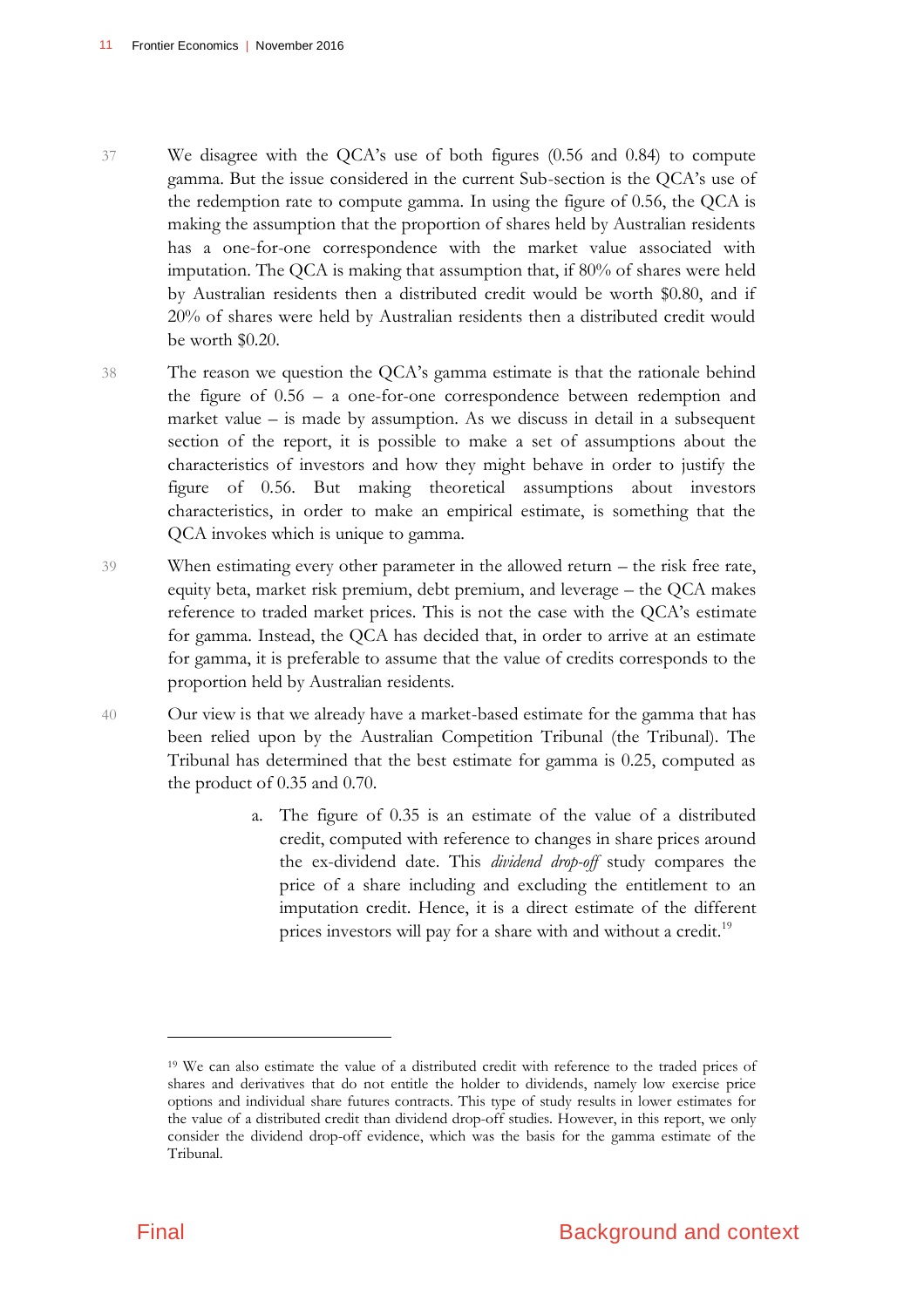- b. The figure of 0.70 is an estimate of the distribution rate based upon data reported by the Australian Taxation Office (ATO) for all listed firms.
- 41 The key point is that, to achieve the objective of offsetting the market value associated with imputation we need to reduce the present value of expected cash flows by the same amount.
	- a. The figure of 0.35 for theta represents a direct estimate of credit value resulting from trading of shares, but is not used by the QCA because of potential for estimation error. Estimation error is a feature of every other parameter estimate and the estimation error associated with the figure of 0.35 is explicitly considered in the dividend drop-off study itself.
	- b. The figure of 0.56 for theta represents the proportion of shares held by Australian residents, but is used by the QCA under the assumption that this translates on a one-for-one basis to value.

# <span id="page-15-0"></span>**2.5 Summary to the contextual issue**

42 In summary, the disagreement between the view of the QCA and us over the appropriate assumption for gamma (0.47 versus 0.25) is as follows.

# **2.5.1 Two parameters to be estimated**

- 43 There is broad agreement that gamma should be estimated as the product of two parameters: γ = *F* × θ.
	- a. The first parameter,  $F$ , is the distribution rate the proportion of created imputation credits that are attached to dividends and distributed to shareholders. The QCA uses the notation *IC/Tax* for this parameter.
	- b. The second parameter is variously defined as "the value of distributed imputation credits" or as "the utilisation rate." The QCA sometimes uses the notation "*U* " for this parameter. While there is dispute about how each component of gamma should be interpreted and estimated, there is broad agreement that gamma is to be estimated as the product of these two components.<sup>20</sup>

# **2.5.2 Two different interpretations of theta**

44 There is broad agreement that two different interpretations of the second parameter, theta  $(\theta)$ , have been proposed:

<sup>20</sup> QCA Market Parameters Decision, p. 25; DBCT Draft Decision, p. 98.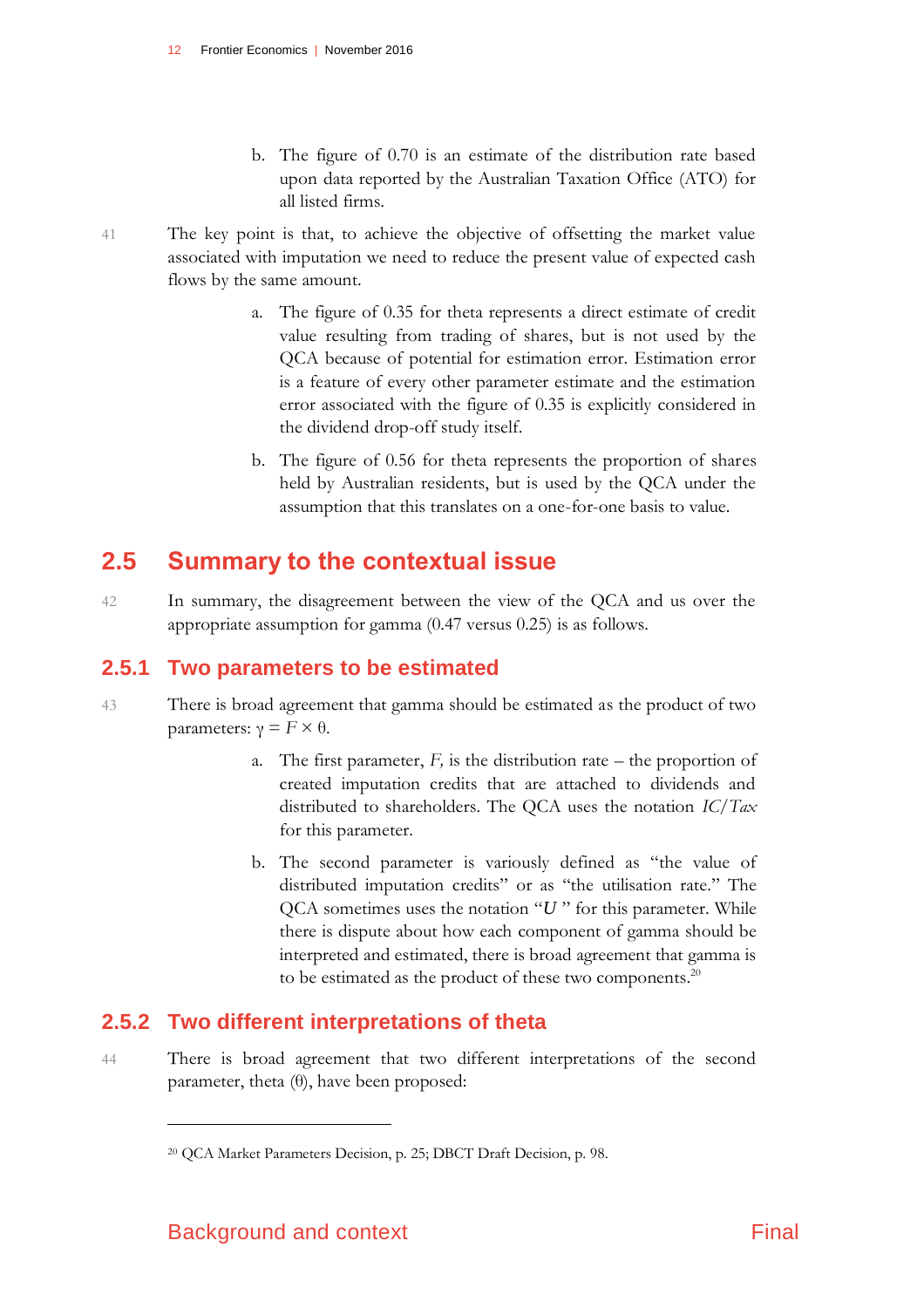- a. a *market value* interpretation; and
- b. a *redemption proportion* interpretation.
- 45 There is broad agreement that:
	- a. If the *market value* interpretation is adopted, we should use estimation methods that are designed to estimate the market value from the market prices of traded securities; and
	- b. If the *redemption proportion* interpretation is adopted, we should use estimation methods that are designed to estimate the proportion of credits that are (or are likely to be) redeemed.<sup>21</sup>
- 46 There is broad agreement that estimates of the market value of credits are materially lower than estimates of the proportion of credits that might be redeemed (for example, redemption rate of 0.56 versus the market value estimate of 0.35).
- 47 There is broad agreement that the distribution rate should be estimated as the ratio of distributed credits to created credits for the benchmark efficient entity.<sup>22</sup>

## **2.5.3 Points to be determined**

- 48 There are two key points to be determined:
	- a. Whether theta  $(\theta)$  should be interpreted as the value that credits have to investors (as in the extent to which credits are impounded into the stock price) or as the proportion of credits that can be redeemed.

**The reason we consider the value interpretation to be relevant is that, as shown in this section, the whole basis for considering imputation is to offset the market value associated with imputation with a reduction in expected cash flows that is equal in present value terms.**

b. Whether the distribution rate (*F*) for the benchmark efficient entity should be estimated with regard to 20 of the largest listed companies or a broader set of companies.

**The reason we consider a broad set of companies should be used to estimate the distribution rate is that the largest 20 listed companies generate a higher proportion of earnings from offshore. As the amount of credits created declines (because of lower corporate tax paid in Australia) the proportion of credits distributed increases. So relying upon** 

<sup>21</sup> QCA Market Parameters Decision, p. 100; DBCT Draft Decision, p. 106.

<sup>22</sup> QCA Market Parameters Decision, p. 89; DBCT Draft Decision, p. 105.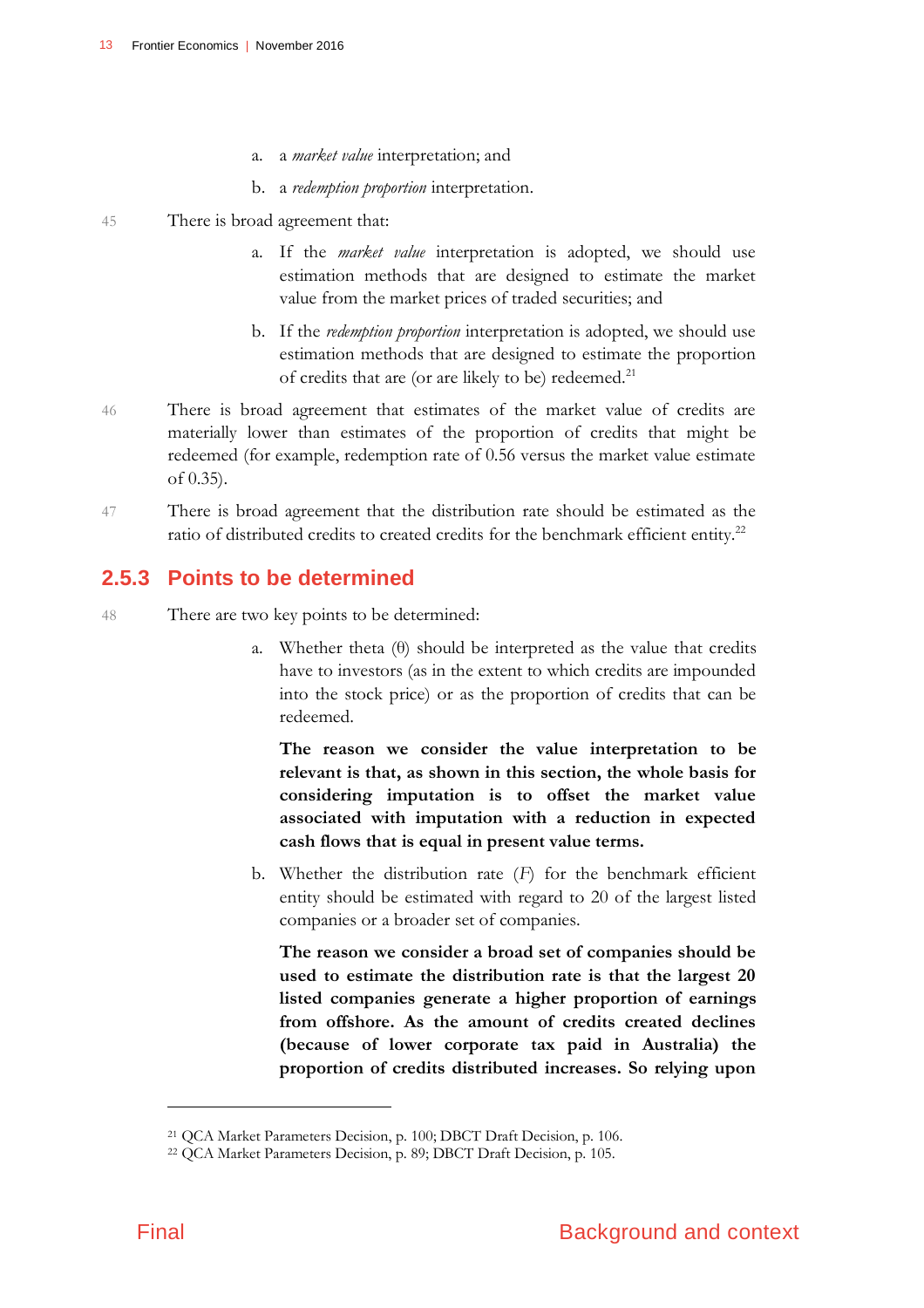**the 20 largest listed companies leads to a distribution rate that is inflated. This rationale is explained in a subsequent section.**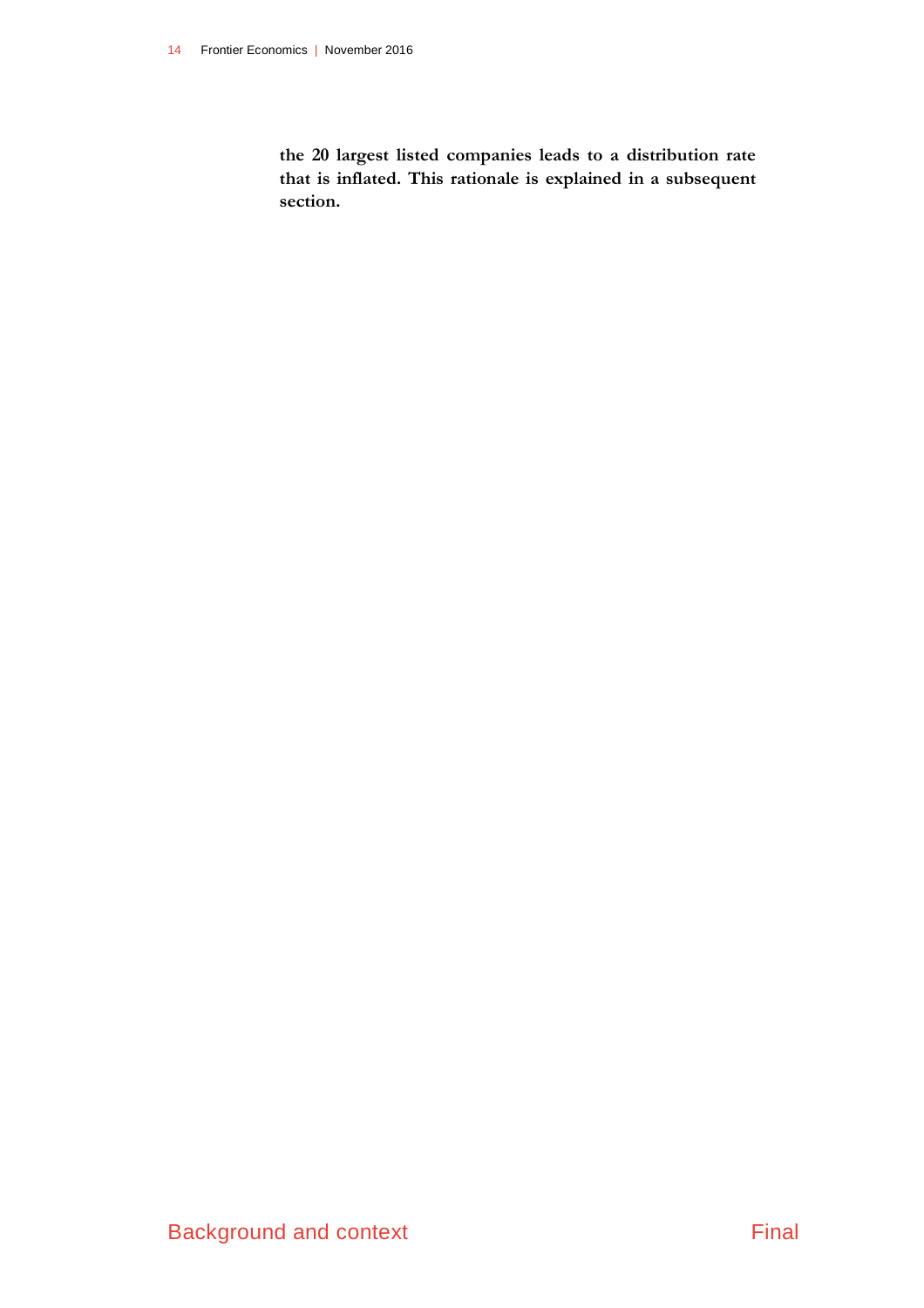# **3 Interpretation of theta**

### <span id="page-18-0"></span>*Background and context*

- 49 Prior to 2013, all regulators (including the QCA and the Australian Energy Regulator, AER) had always interpreted gamma as the market value of imputation tax credits. This led regulators to estimate gamma from the market prices of traded securities – the same way they estimate all other WACC parameters such as the risk-free rate, equity beta, and the market risk premium.
- 50 In its December 2013 Guideline, the AER announced that it had conducted a "conceptual re-evaluation"<sup>23</sup> of gamma and that it intended to redefine gamma in terms of the proportion of imputation tax credits that might be redeemed. Thus, the AER proposed that it would no longer seek to estimate the value of credits to investors, but would instead estimate the proportion of those credits that investors may be able to redeem.
- 51 In its 2014 Market Parameters Decision, the QCA followed suit in redefining what it considers gamma to mean. This also led the QCA to change its estimation approach – instead of estimating the value of credits to investors using market prices (the same way it estimates all other WACC parameters) the QCA now relies on estimates of the proportion of credits that are available for redemption.
- 52 In summary, the QCA has followed the AER in redefining theta to be the redemption proportion and adopting the AER's approach for estimating the redemption proportion.
- 53 Thus, the key question that decision-makers and courts have now been confronted with is whether theta should be interpreted as the value of distributed imputation credits (in which case estimates would be based on market prices, like other WACC parameters) or as the proportion of credits that are available for redemption (in which case estimates of the redemption proportion would be required).

### *Reasons for adopting the "value" interpretation*

54 In our view, the reason that the "value" interpretation is correct flows directly from a consideration of the way gamma is used in the regulatory process. As set out in Section 2, the basis for the regulatory allowance for imputation credits is to reduce the expected cash flows that would otherwise be paid to shareholders by the regulator's estimate of the value of imputation credits. If the return to shareholders is reduced by the *number* of credits they receive or redeem, instead of the *value* they obtain from those credits, they will be left under-compensated.

<sup>23</sup> AER, 2013, *Rate of Return Guideline,* Explanatory Statement, p. 160.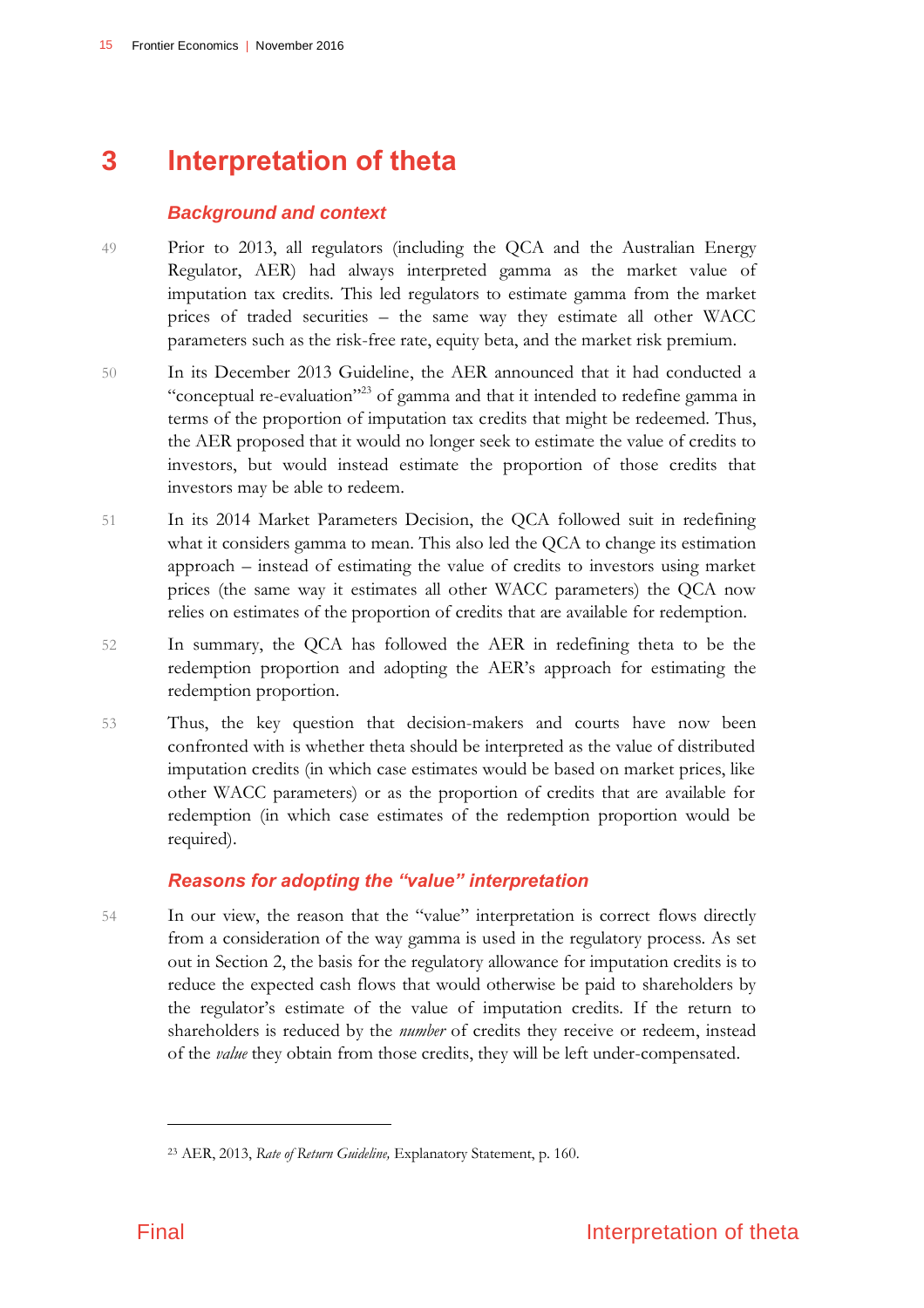55 The value interpretation is also perfectly consistent with the framework of Lally (2015 QCA). In his Equation (1), Lally shows that what is relevant is the extent to which imputation credits are capitalised into the stock price:

$$
S_0 = \frac{Y_1 - TAX_1 + IC_1U + S_1}{1 + R_f + \phi\beta_e}
$$

where:

*S*<sup>0</sup> is the current stock price;

 $S<sub>1</sub>$  is the stock price at the end of the period;

 $Y_1$  –  $TAX_1$  is the after-tax profit that is available to be paid out as a dividend;

 $R_f + \phi B_e$  is the required return on equity from the Capital Asset Pricing Model (CAPM);

*IC<sub>1</sub>* is the face amount of credits created; and

*U* is the extent to which the credits are capitalised into the stock price, more commonly denoted as theta, θ.

56 The Lally formula can be rewritten using the more common notation as follows:

$$
S_0 = \frac{DIV_1 + \theta \times IC_1 + S_1}{1 + R_e}.
$$

- 57 In this equation, theta (θ) represents the extent to which imputation credits are capitalised into the stock price – the extent to which investors value imputation credits by bidding up the stock price in relation to them. Part of the stock price is the present value of the extent to which investors value imputation credits.
- 58 Moreover, the Lally formula above shows that theta can be estimated from market data – stock prices and dividends. We develop this point further below.

### *February 2016 decision of the Australian Competition Tribunal: PIAC-Ausgrid <sup>24</sup>*

59 The specific issue of whether theta should be interpreted as the *value* that distributed credits have to investors or as the *proportion* of credits that might be redeemed was the subject of a recent merits review appeal brought by the NSW electricity networks. In the *PIAC-Ausgrid* case, the Australian Competition Tribunal rejected the AER's "conceptual re-evaluation" (on which the QCA continues to rely) and held that gamma must be interpreted as the value of credits to investors and not as the proportion that can be redeemed:

<sup>24</sup> Applications by Public Interest Advocacy Service Ltd and Ausgrid Distribution [2016] ACompT 1 (26 February 2016).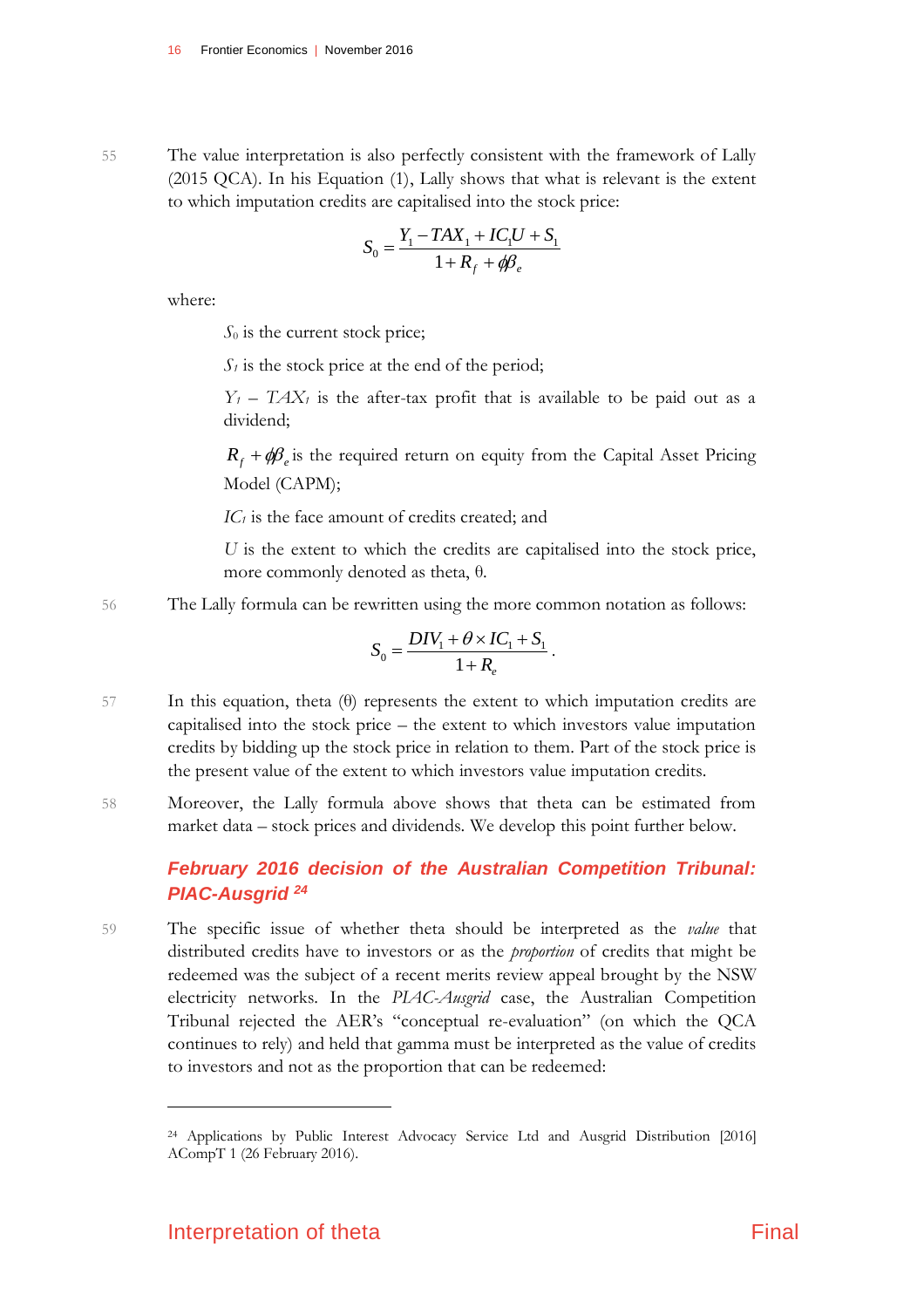We consider that, by placing most reliance on the equity ownership approach and effectively defining the utilisation rate as the proportion of distributed imputation credits available for redemption, the AER has adopted a conceptual approach to gamma that redefines it as the value of imputation credits that are available for redemption. This is inconsistent with the concept of gamma in the Officer Framework for the WACC. 25

…the Tribunal does not accept the AER's approach that imputation credits are valued at their claimable amount or face value (as it said in the Final Decisions: the measure is what can be claimed). The value is not what can be claimed or utilised.<sup>26</sup>

- 60 Thus, the Tribunal decided that the AER had estimated the wrong thing a redemption proportion instead of a value – and directed the AER to re-make its decision with a gamma of 0.25 instead of the 0.4 figure that the AER had proposed. The 0.25 estimate is a value estimate based on market prices, and is the estimate that had been used prior to the AER's "re-evaluation."
- 61 The QCA's most recent statement in relation to gamma is the DBCT Draft Decision, which continues to estimate theta as the proportion of credits that are available to be redeemed. Like the AER, the QCA relies primarily on the "equity ownership" approach to estimate the proportion of credits that might be redeemed. This involves simply estimating the proportion of Australian equity that is owned by resident investors. The equity ownership approach was singled out for special criticism by the Tribunal:

The AER's equity ownership and tax statistics approaches consequently make no attempt to assess the value of imputation credits to shareholders…The Tribunal considers these approaches to be inconsistent with a proper interpretation of the Officer Framework. 27

The Tribunal considers that the equity ownership approach overstates the redemption rate. We agree with the Network Applicants' submission that "even on the AER's own definition of theta (focussing on potential utilisation by eligible investors), equity ownership rates are above the true maximum possible figure for theta".<sup>28</sup>

62 The Tribunal also noted that the AER's (and consequently the QCA's) approach to estimating theta was inconsistent with the approach to estimating all other WACC parameters. All other parameters are estimated as market values using the prices of traded securities:

<sup>25</sup> PIAC-Ausgrid, Paragraph 1100.

<sup>26</sup> PIAC-Ausgrid, Paragraph 1081.

<sup>27</sup> PIAC-Ausgrid, Paragraph 1095.

<sup>28</sup> PIAC-Ausgrid, Paragraph 1093.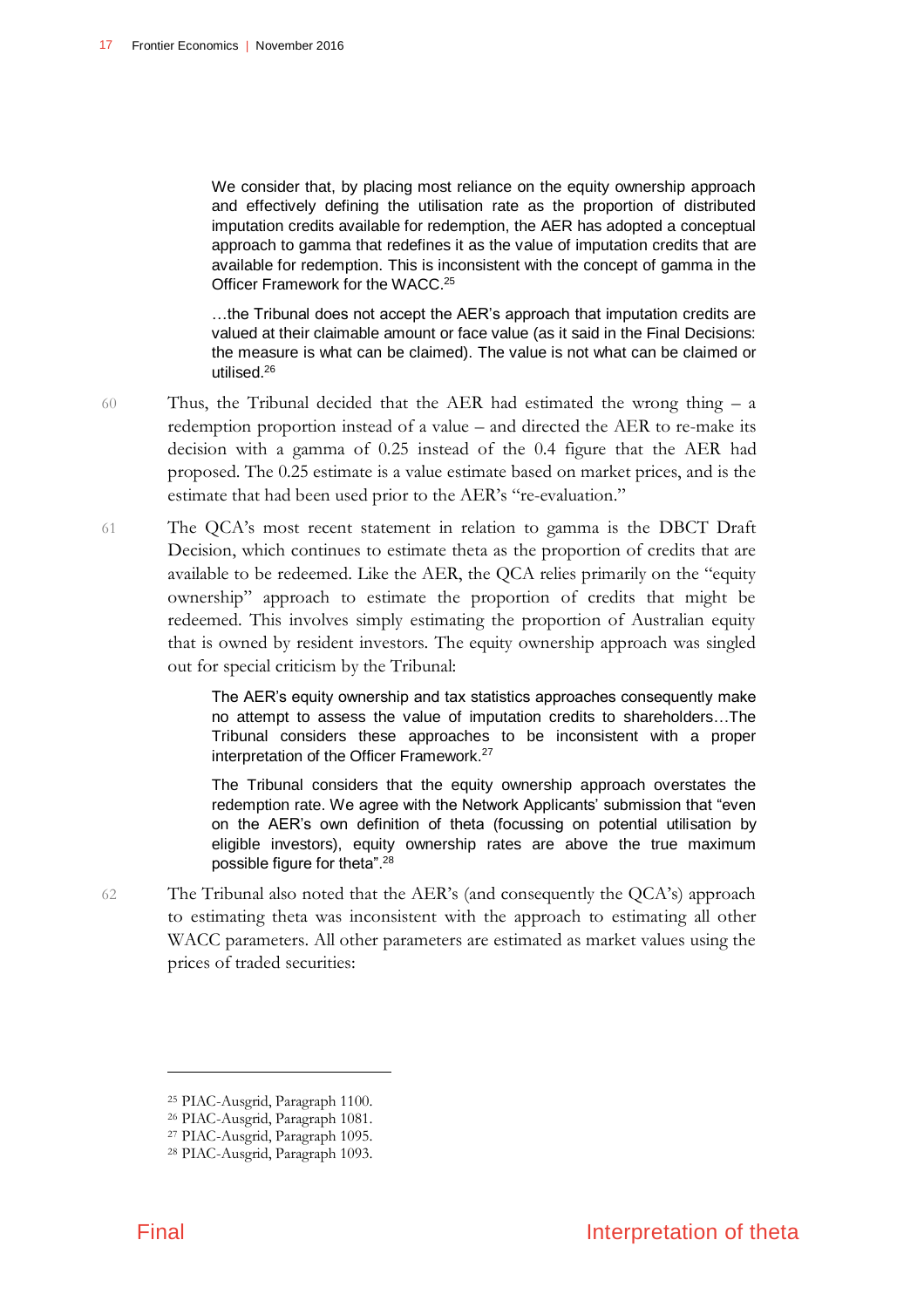Moreover, the AER's reasoning ignores the fact that other parameters in the WACC calculations are market values.<sup>29</sup>

…the Tribunal considers the use of market studies to estimate the value of imputation credits is consistent with the methods used to calculate other parameters of the costs of debt and equity from market data.<sup>30</sup>

Consequently, placing significant weight on market value studies is, in the Tribunal's view, consistent with evidence relied on by the AER to calculate the rate of return on capital.<sup>31</sup>

63 The Tribunal's conclusion is clear:

…the AER has adopted a conceptual approach to gamma that redefines it as the value of imputation credits that are available for redemption. This is inconsistent with the concept of gamma in the Officer Framework for the WACC. 32

64 The Tribunal is also clear about the fact that it is not enough to simply look at the *number* of credits that might be redeemed – it is also necessary to determine the *value* to investors of the credits that they redeem:

> …it is necessary to consider both the eligibility of investors to redeem imputation credits and the extent to which investors determine the worth of imputation credits to them.<sup>33</sup>

### *October 2016 decision of the Australian Competition Tribunal: SAPN <sup>34</sup>*

65 The Australian Competition Tribunal sits as three members – a Federal Court judge and two expert members. There was no overlap between the *PIAC-Ausgrid* and *SAPN* Tribunals. The *SAPN* Tribunal held that, as an administrative body, it was not bound to follow the *PIAC-Ausgrid* decision on gamma:

> It was also contended by SAPN that this Tribunal should follow the *Ausgrid*  decision, or alternatively, treat it as highly persuasive. Undoubtedly, each differently constituted Tribunal should consider the importance of consistency between Tribunal decisions, but this is not the sole determinative factor nor is consistency an unqualified value. Consistency may lead to arbitrariness of decision-making, and may not produce the correct legal and just result in the particular case before the Tribunal. Each Tribunal, considering the application before it, and dealing with the relevant parties, must in accordance with the law, the issues before it, and the evidence, consider and determine the matters raised before the Tribunal.<sup>35</sup>

66 The SAPN Tribunal then noted that there were two competing interpretations:



<sup>29</sup> PIAC-Ausgrid, Paragraph 1073.

<sup>30</sup> PIAC-Ausgrid, Paragraph 1097.

<sup>31</sup> PIAC-Ausgrid, Paragraph 1098.

<sup>32</sup> PIAC-Ausgrid, Paragraph 1100.

<sup>33</sup> PIAC-Ausgrid, Paragraph 1061.

<sup>34</sup> Applications by SA Power Networks [2016] ACompT 11 (28 October 2016).

<sup>35</sup> SAPN, Paragraph 111.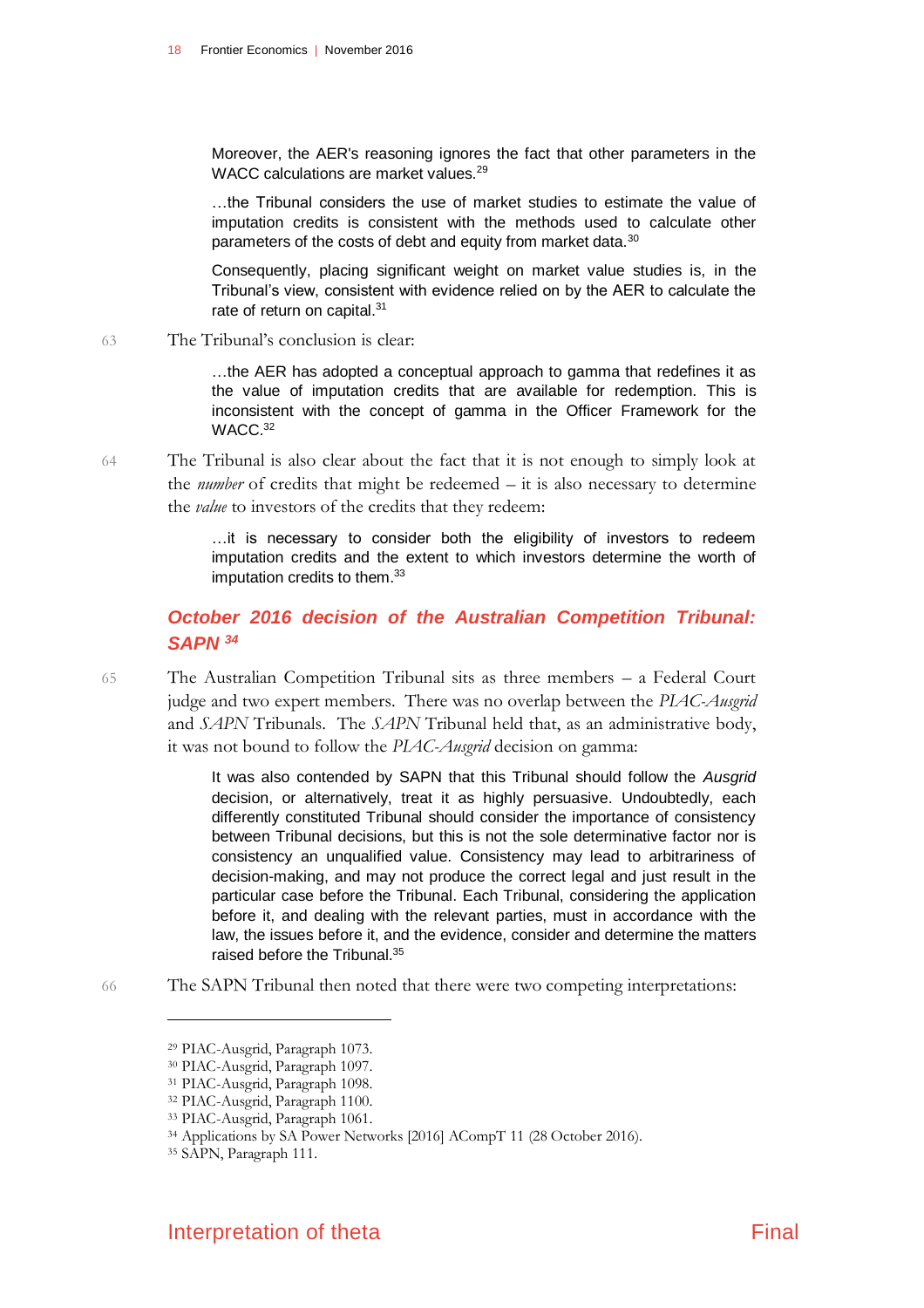- a. That gamma should be estimated as the market value of imputation credits. The Tribunal called this the "marginal investor" interpretation; and
- b. That gamma should be estimated as the proportion of credits that could be redeemed. The Tribunal called this the "average investor" or "utilisation" interpretation.
- 67 Whereas the *PIAC-Ausgrid* Tribunal considered the two approaches in some detail and ruled conclusively that the market value interpretation must be adopted, the *SAPN* Tribunal did not undertake that task. The *SAPN* Tribunal held that it is not the role of the Tribunal to make a determination about which of the two approaches is the correct or best approach, but rather that, because submissions had been made in relation to both approaches, it was up to the AER to exercise its judgment in selecting which approach it would adopt:

The Tribunal notes that…different theoretical models, all of which are simplifications of reality, with different strengths and weaknesses, and with different degrees of support among experts, may suggest differing approaches. Judgement about the weight to be given to alternative approaches would then be required, with resulting consequences for judgements about the subsequent issues.<sup>36</sup>

and:

Consequently, the Tribunal is of the view that the AER did not err, nor was unreasonable, in giving most weight to the "utilisation" approach. It considered the range of alternative approaches, recognised the diversity of views of experts on their merits (both theoretical and empirical), and made a judgement call.<sup>37</sup>

- 68 Thus, it would seem that the *SAPN* Tribunal decision is of little assistance to the QCA in determining which of the two interpretations of gamma (the market value of imputation credits or the proportion of credits that might be redeemed) should be adopted – because, unlike the *PIAC-Ausgrid* Tribunal, the *SAPN* Tribunal did not address that question.
- 69 Moreover, our view is that there was no reasonable basis for the *SAPN* Tribunal to find that it was open to the AER to exercise its "judgment call" in favour of the "utilisation" approach – the same approach that has been adopted by the QCA. We explain below the reasons for our view that there is no reasonable basis for setting gamma on the basis of the number of credits that might be redeemed rather than the value of those credits to investors.

<sup>36</sup> SAPN, Paragraph 138.

<sup>37</sup> SAPN, Paragraph 159.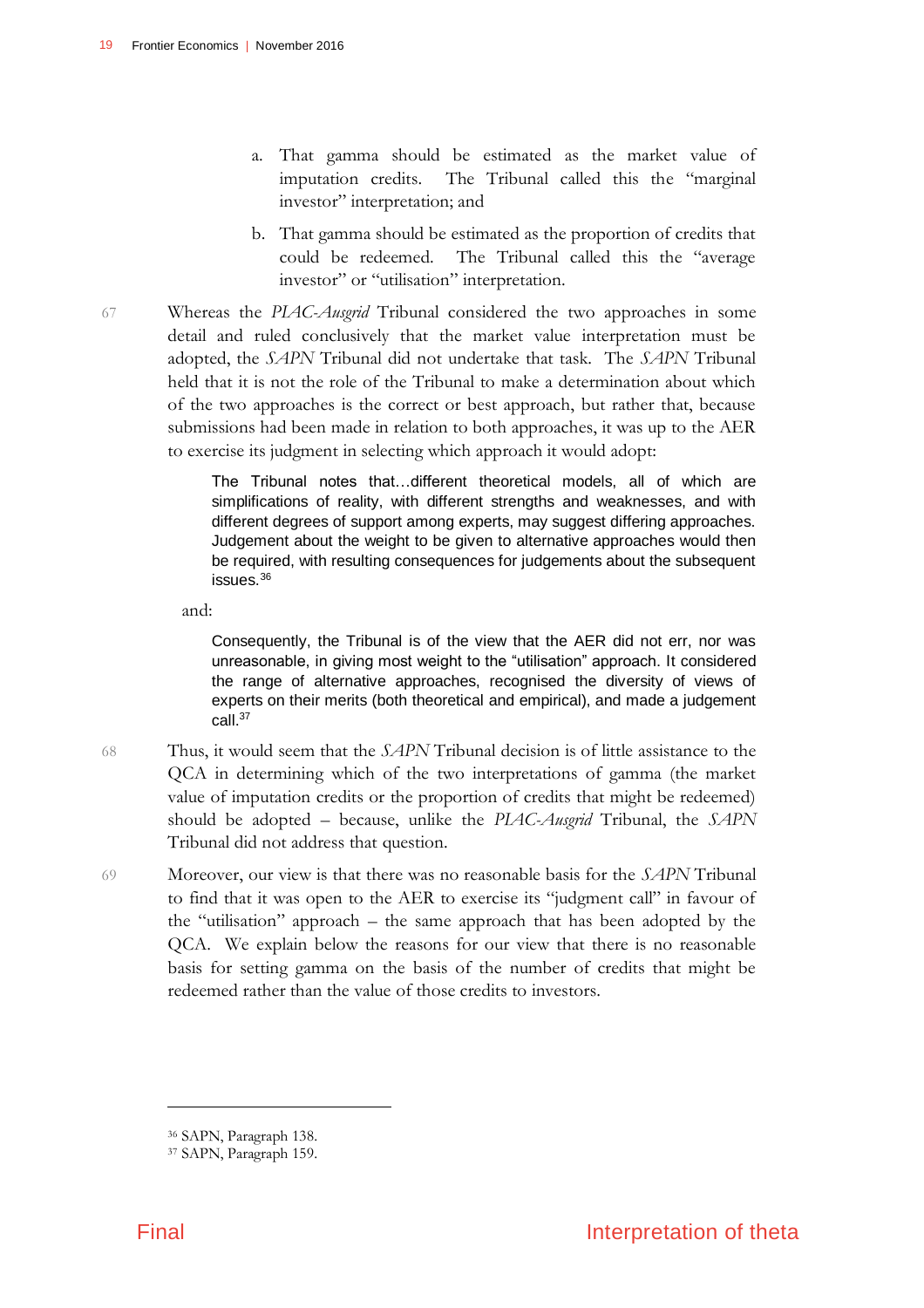#### *Relevance of the PIAC-Ausgrid Tribunal's decision*

70 The QCA considers the *PIAC-Ausgrid* Tribunal's ruling in two paragraphs of the DBCT Draft Decision.<sup>38</sup> The QCA concludes that the Tribunal Decision should have no effect on its own analysis or conclusions because:

> …the Tribunal's reasoning was based on a 'market value' definition of the utilisation rate<sup>39</sup>

whereas the QCA adopts a different interpretation:

…our definition of the utilisation rate is the value-weighted average over the utilisation rates of imputation credits of all investors in the market.<sup>40</sup>

- 71 This reasoning may lead readers to infer that the *PIAC-Ausgrid* Tribunal embarked on one task (estimating the market value of imputation credits) whereas the QCA is performing a different task (estimation of the proportion of credits that might be redeemed). However, any suggestion that the Tribunal was addressing a different question, and is therefore of limited relevance, would be quite misleading. Rather, as set out above, the Tribunal specifically considered the question of which of the two tasks is the appropriate one in the regulatory context. The Tribunal concluded that the AER (and consequently the QCA) has performed the wrong task – they have estimated the wrong thing. Whereas the regulatory framework requires an estimate of the value that investors place on imputation credits, the AER (and QCA) have estimated something else.
- 72 In summary, the key question that regulators and courts must now decide is whether theta should be interpreted as representing the *value* that financial market investors place on imputation credits or as the *proportion* of credits that are available for redemption. This is precisely the central question that was addressed by the Tribunal in *PIAC-Ausgrid*.
- 73 In its DBCT Draft Decision, the QCA states that:

We have considered the Tribunal's decision in relation to gamma and found there is nothing in the Tribunal's reasoning that demonstrates that our approach to estimating gamma is inappropriate.<sup>41</sup>

- 74 In our view, this conclusion is without foundation. The Tribunal considered, in great detail, the AER's (and consequently the QCA's) approach to estimating gamma and concluded that it is wrong.
- 75 In its DBCT Final Decision, the QCA notes that there are some inconsistencies between the *PIAC-Ausgrid* and *SAPN* decisions and that it is not clear which, if either, will survive appeals to the full Federal Court. The QCA also states that it

<sup>38</sup> DBCT Draft Decision, p. 108.

<sup>39</sup> DBCT Draft Decision, p. 108.

<sup>40</sup> DBCT Draft Decision, p. 108.

<sup>41</sup> DBCT Draft Decision, p. 108.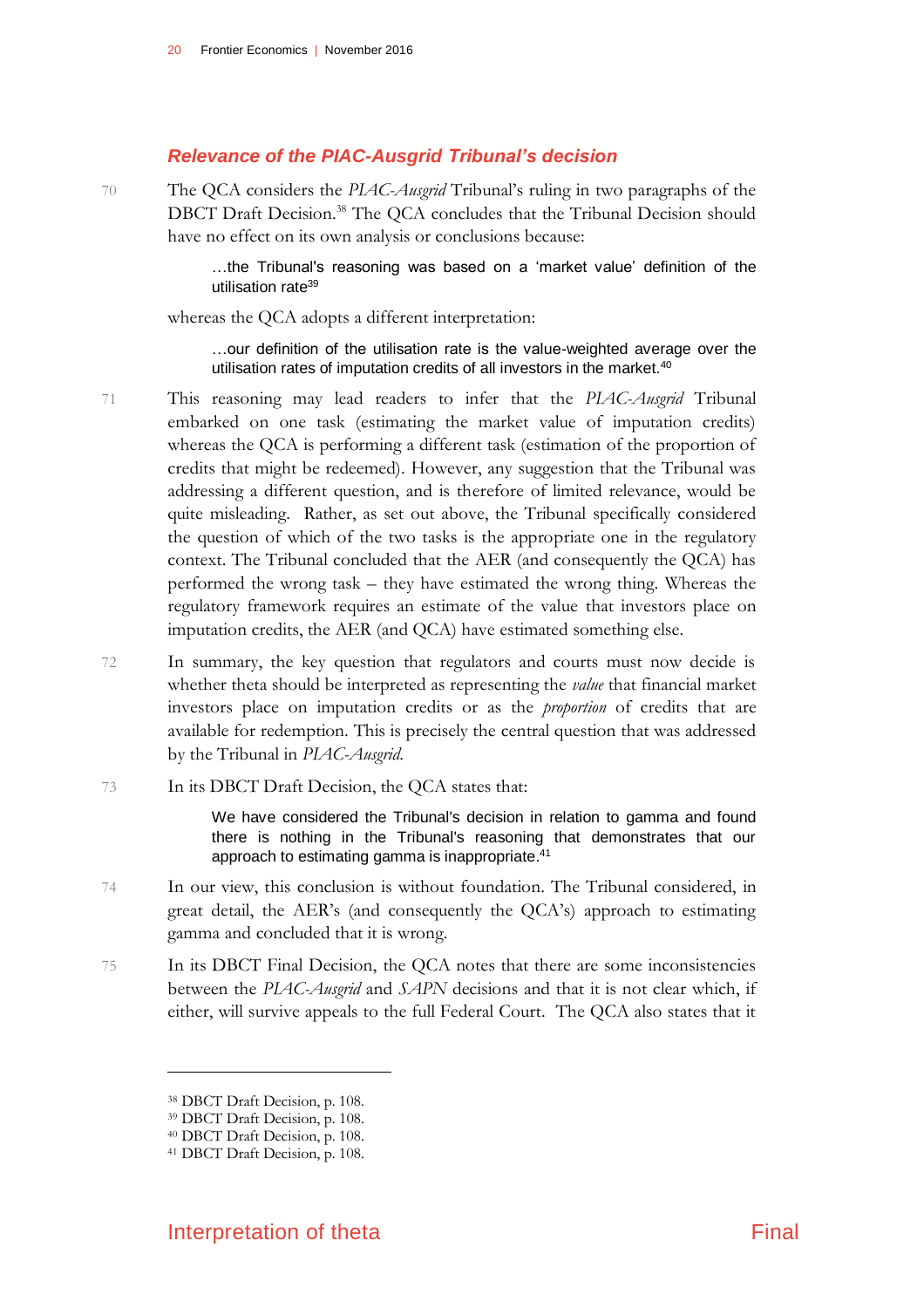has adopted the "utilisation" approach based on its own analysis.<sup>42</sup> This subsection explains why we consider the *PIAC-Ausgrid* analysis to be relevant to the QCA's task in relation to gamma. The following sub-section explains why we consider that there is no reasonable basis for the "utilisation" approach to gamma.

#### *Rationale for the QCA's approach to estimating theta*

#### **Overview**

76 In its DBCT Draft Decision, the QCA clearly states the reason for the approach that it currently adopts to estimating theta:

> We do not accept the contention that the utilisation rate [theta] should be defined as a market-value concept. Rigorous derivations of the Officer CAPM unambiguously define the utilisation rate as the weighted average of the utilisation rates of individual investors (i.e. the extent to which imputation credits can be redeemed with the ATO).<sup>43</sup>

- 77 Lally (2016 QCA) disagrees with the *PIAC-Ausgrid* Tribunal's view that market value of credits is the relevant concept. His rationale is that the market value interpretation does not apply to the Officer (1994) model, because in Lally's interpretation of that paper theta was not a market value concept and in the Officer model there were no foreign investors.<sup>44</sup>
- 78 On this point, we return to the first section of this report, and note that the exercise is not to discern what a theoretical model of investor preferences says that credits should be worth; nor is the concern to interpret whether one past paper (Officer, 1994) was based upon the consideration of the market value of credits at their market value or face value. The relevant question remains, what allowance should we set for the benefits of imputation such that investors – via cash and credits – receive something equal in value to their investment?
- 79 The models to which the QCA refers develop a complex weighted-average that requires information about the total wealth of each investor in the economy and about the extent to which each investor is averse to risk. Suppose for a moment that it was possible to obtain that information and to compute the complex weighted-average, and that the result was higher than the market value of credits to investors. In that case, the QCA approach would be to announce to investors that, even though the investors valued the credits at \$X, their returns would be reduced by more than \$X because that is what the QCA has estimated the theoretical weighted average to be – that if the investors had behaved in accordance with the theoretical assumptions they would have placed a higher

<sup>42</sup> DBCT Final Decision, p. 121.

<sup>43</sup> DBCT Draft Decision, p. 106.

<sup>44</sup> Lally (2016 QCA), pp. 39-40.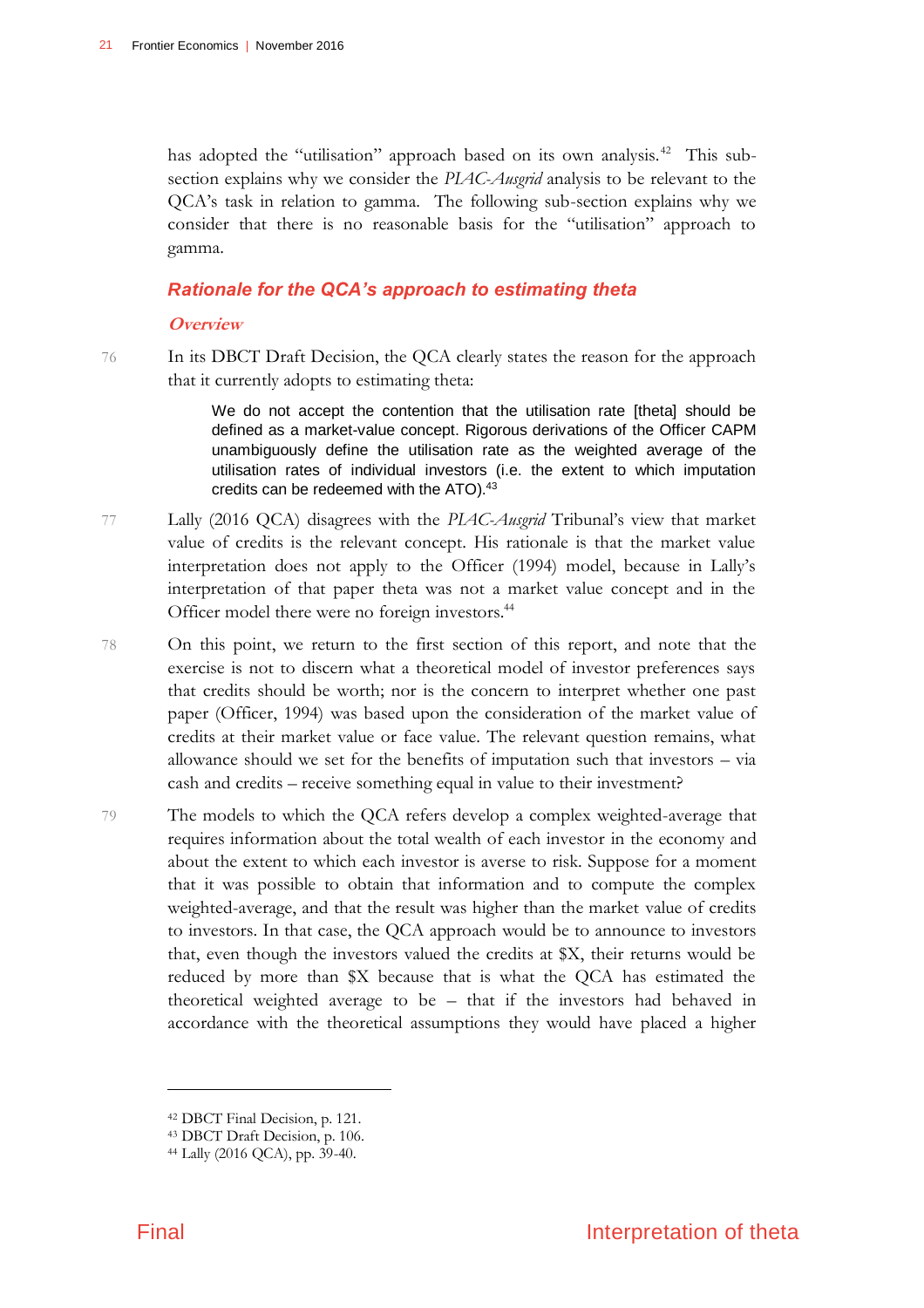value on the credits, in which case the reduction in the allowed return would have been fair.

- 80 In our view, the QCA should use the actual value of credits in the real-world market, not some theoretical construct. Such an approach would be consistent with the QCA's approach to every other WACC parameter. For example, under the CAPM, the composition of the market portfolio also depends on the same complex weighted-average that is a function of the wealth and risk-aversion of the investors in the market. But the required return on the market is not estimated by making assumptions about which investors have how much wealth or what level of risk-aversion. Rather, it is estimated with regard to real-world stock returns. This is perfectly appropriate because those real-world stock returns reflect the outcome of trading between investors, and consequently, the effect that wealth and risk-aversion has had on that trading and on each investor's assessment of the value of each stock to them.
- 81 The same applies when estimating the risk-free rate. We don't make assumptions about the personal circumstances and characteristics of different investors and how that might affect their motivation to trade in government bonds. Rather, we simply use bond prices observed in the real world – where those prices fully reflect the aggregate motivation to trade of all investors in the market.
- 82 The Tribunal made precisely this point in *PIAC-Ausgrid*:

The Tribunal accepts the Network Applicants' submission that the return on equity is derived from the market prices of government bonds (the risk-free rate) and from the market prices of shares (beta and MRP). The cost of debt is calculated by reference to bond yields. Bond yields are derived directly from the traded market prices of bonds. Further, we accept the Network Applicants' submission that these market prices reflect every consideration that investors make in determining the worth of shares to them and that the bond prices, and the yields that are derived from them, reflect every consideration that investors make in determining the worth of the asset to them, including "personal costs".<sup>45</sup> Consequently, placing significant weight on market value studies is, in the Tribunal's view, consistent with evidence relied on by the AER to calculate the rate of return on capital.<sup>46</sup>

83 Another point to note is that, under the theoretical models that the QCA relies upon, there is a correspondence between the complex weighted-average and the market value. Under these models, it is the complex weighted-average that is capitalised into the stock price. Thus, an estimate of the market value of credits would also be an estimate of the complex weighted-average. That is precisely the approach that the QCA adopts for all other WACC parameters and the approach that the QCA applied to theta prior to 2014. However, for theta, the QCA now

<sup>45</sup> The AER had used the term "personal costs" to summarise the various reasons why investors would not value credits that they redeemed at the full face amount. <sup>46</sup> PIAC-Ausgrid, Paragraph 1098.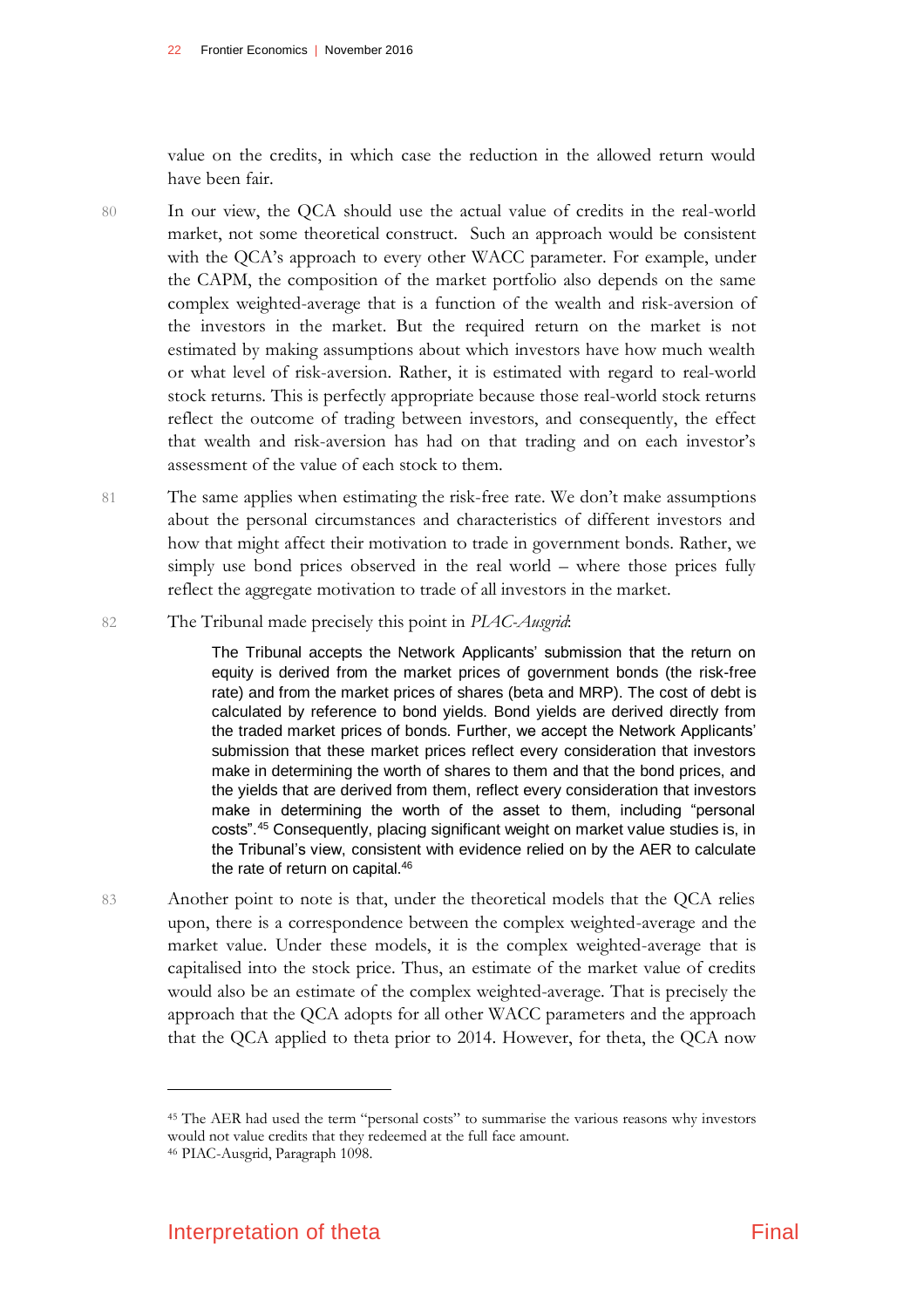seeks to employ the approach of directly estimating the complex weightedaverage – as proposed by the AER.

- 84 Direct estimation of the complex weighted-average is impossible, because data on investor wealth and risk-aversion is unavailable. Thus, additional simplifying assumptions are required. The additional assumptions that the AER and QCA have made include:
	- a. Every credit that is redeemed has a value (to the investor who redeems it) equal to the full face amount;
	- b. All investors are equally risk-averse; and
	- c. All investors (domestic and foreign) have no wealth other than that which they invest in Australia.<sup>47</sup>
- 85 These assumptions are implausible, and relaxing them would result in a lower estimate of the complex weighted-average. That is, an estimate of the complex weighted-average that is based on these assumptions (which the AER and QCA employ) will be an upper bound for the true figure. Again, the Tribunal has recently reached precisely the same conclusion:

…theta estimates produced by the equity ownership approach and tax statistics can be no better than upper bounds on the market value of imputation credits. Given that two of the three approaches adopted by the AER are considered no better than upper bounds, it follows that the assessment of theta must rely on market studies. The Tribunal considers that, of the various methodologies for estimating gamma employed by the AER, market value studies are best placed to capture the considerations that investors make in determining the worth of imputation credits to them.

#### **Summary of problems with the basis of the "utilisation" approach**

- 86 The issues relating to the use of theoretical models to support the "utilisation" or "weighted average investor" approach can be summarised as follows:
	- a. Under the assumptions of some asset pricing models, the equilibrium prices of assets are set by the complex weighted average ("representative") investor.
		- i. The complex weighted average result is mathematically derived from a set of assumptions about how investors trade off risk against return.

<sup>&</sup>lt;sup>47</sup> This assumption could be replaced by the equally implausible assumption that investors make their Australian investments completely independent of any investments that they hold outside of Australia – that they pay no regard at all to the correlation between the returns on domestic and foreign assets. As well as being implausible and inconsistent with common sense, this assumption directly contradicts the very basis of the CAPM because it suggests that investors do not maximise utility over their investment portfolios.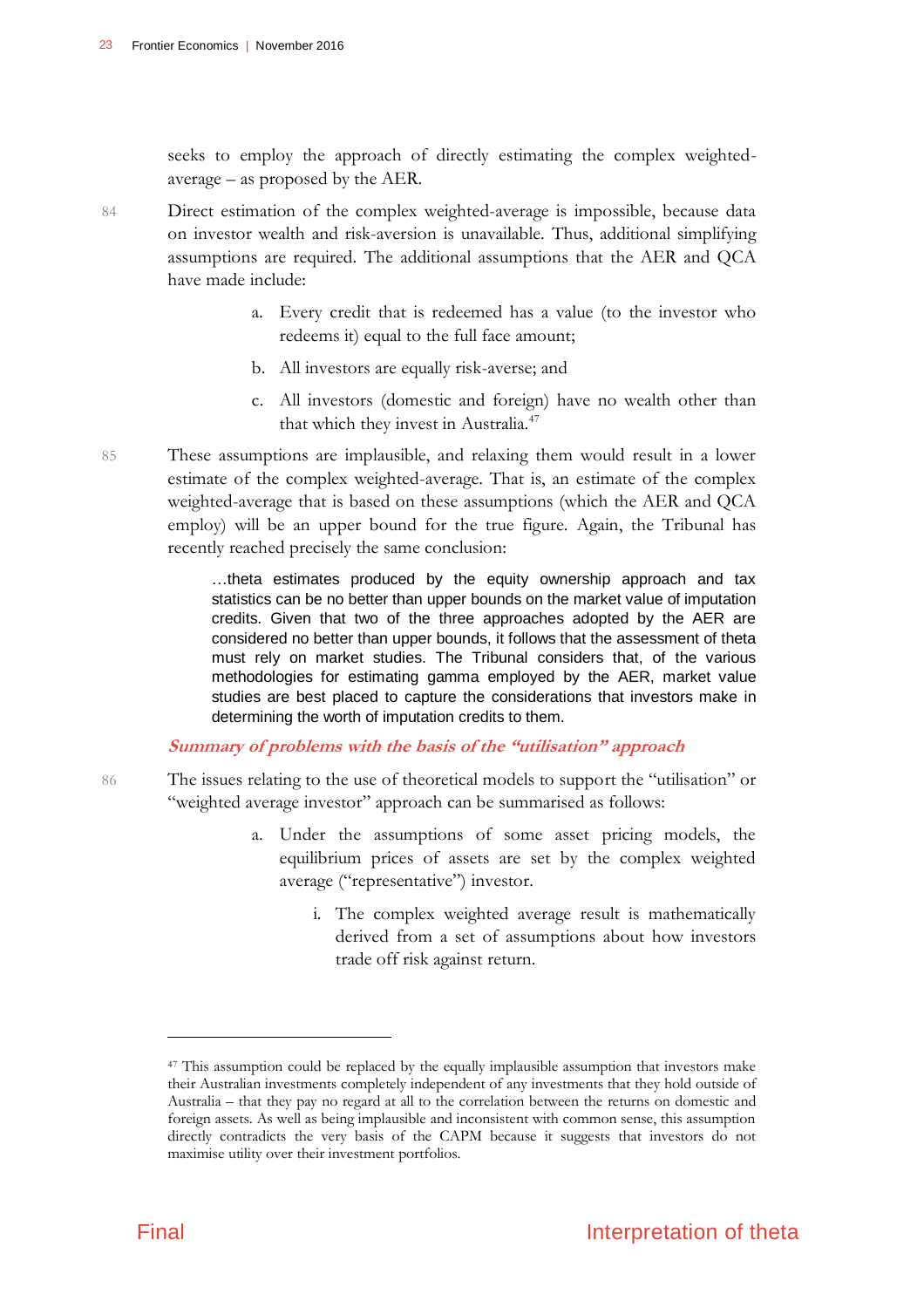- ii. Under all variations of the CAPM, investors consider risk in the context of their whole portfolio rather than by considering each asset individually. For example, an investor might not want so many ANZ shares if they already have substantial investments in the other three big banks.
- iii. The equilibrium price is derived by equating demand for an asset across the market with the supply of shares available in the market. That is, there must be a single market within which equilibrium is derived by equating the demand for assets (from investors) with the supply of assets. No equilibrium can be derived if investors have access to investments outside the market or if assets inside the market can be purchased by investors from outside the market.
- b. The representative agent asset pricing models simply do not work in the case where there are two markets – a domestic market with some domestic investors and some domestic assets and a foreign market with foreign investors and foreign assets. All of these models derive the equilibrium price by equating demand and supply across the market.
	- i. The *SAPN* Tribunal noted the inability of these models to accommodate this feature of the real-world market.<sup>48</sup>
	- ii. Lally has advised the AER and QCA that this problem can be overcome by simply assuming away all foreign investors. In this case we would have only domestic investors and this is the basis for Lally advising that theta should be set to 1.
	- iii. Handley has advised the AER that this problem can be overcome by assuming that either:
		- 1. Foreign investors have no wealth other than that which they invest in Australia; or
		- 2. Foreign investors make their Australian investment decisions independent of the rest of their portfolios, which is inconsistent with the very basis of the CAPM.
	- iv. Lally has advised the AER and QCA that Handley is wrong about this and that if a theoretical modelling

<sup>48</sup> SAPN, Paragraph 151.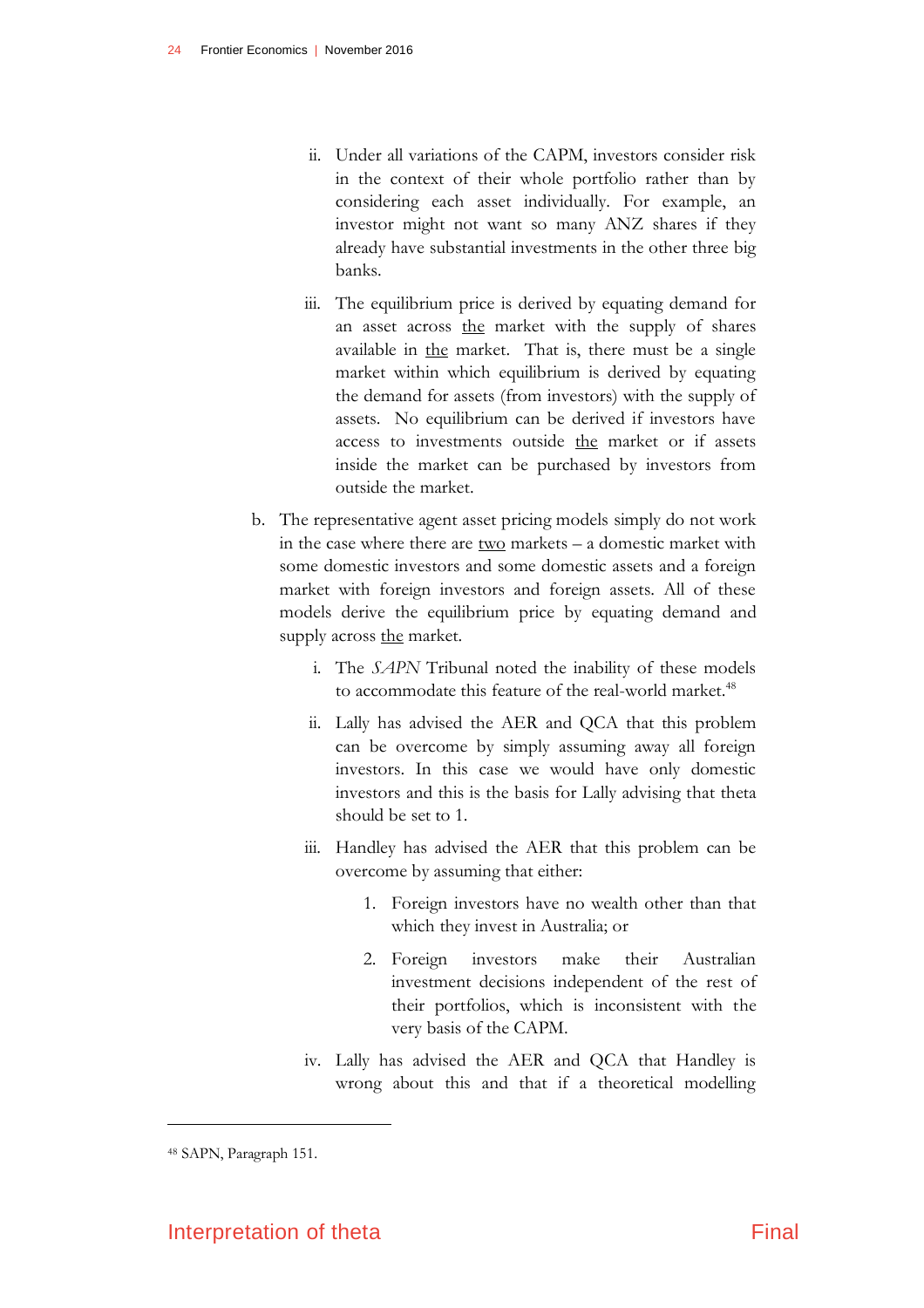approach is to be used there must be a single market otherwise no equilibrium can be derived. Such a single market could be obtained by assuming away all foreign investors and assets so that demand from domestic investors could be equated with the supply of domestic assets. Alternatively, an integrated world market could be used as the basis for the equilibrium.<sup>49</sup>

- c. That is, the real world is too complex for the representative investor models to cope with. It is not even clear from these models which investors and how much of their wealth should be included in the complex weighted average. This leads Handley (and the AER and QCA) to add some additional simplifying assumptions which are clearly unreasonable and unsupported.
- d. If the assumptions of the theoretical asset pricing models held perfectly in reality, the observed market value of imputation credits would be equal to the complex weighted-average utilisation rate. However, as set out above, the real-world complexity is beyond the capability of the models – they are simply not up to the task unless they are buttressed by such wildly unrealistic assumptions (e.g., that Australian asset prices are unaffected by foreign investment) as to render them useless.
- e. By contrast, observed share prices reflect the actual outworking of the complex interactions between investors, which is apparently too complex to be captured by simple economic models. The use of market prices recognises that the practical realities are too complex to be accurately captured by simple economic models. Rather than assume away the complexities, our view is that the better approach is to estimate theta from market prices that embed the outworking of all of those complexities.

<sup>49</sup> See Lally, M., 2013 AER, *The estimation of gamma*, Report for the AER, 23 November, where Dr. Lally states that "Handley (2008, section 2.2) appears to believe that there is no inconsistency and believes that all CAPMs start by defining the "market", from which the "relevant" set of investors follows. Thus, if the market is Australian equities, then the relevant set of investors includes foreigners to the extent they invest in Australian equities. I do not agree. CAPMs do not start with a definition of the "market" but a set of assumptions about investor behaviour and institutional features, and the particular assumptions imply which market portfolio and set of investors are relevant. Some versions of the CAPM (such as Officer, 1994) assume complete segmentation of equity markets, in which case the relevant investors are Australian residents and the relevant market portfolio is all Australian risky assets (assets that can be purchased by Australian residents in a world in which there is complete segmentation of risky asset markets). Other versions of the CAPM assume complete integration (such as Solnik, 1974), in which case the relevant investors are those throughout the world and the relevant market portfolio would be all risky assets throughout the world."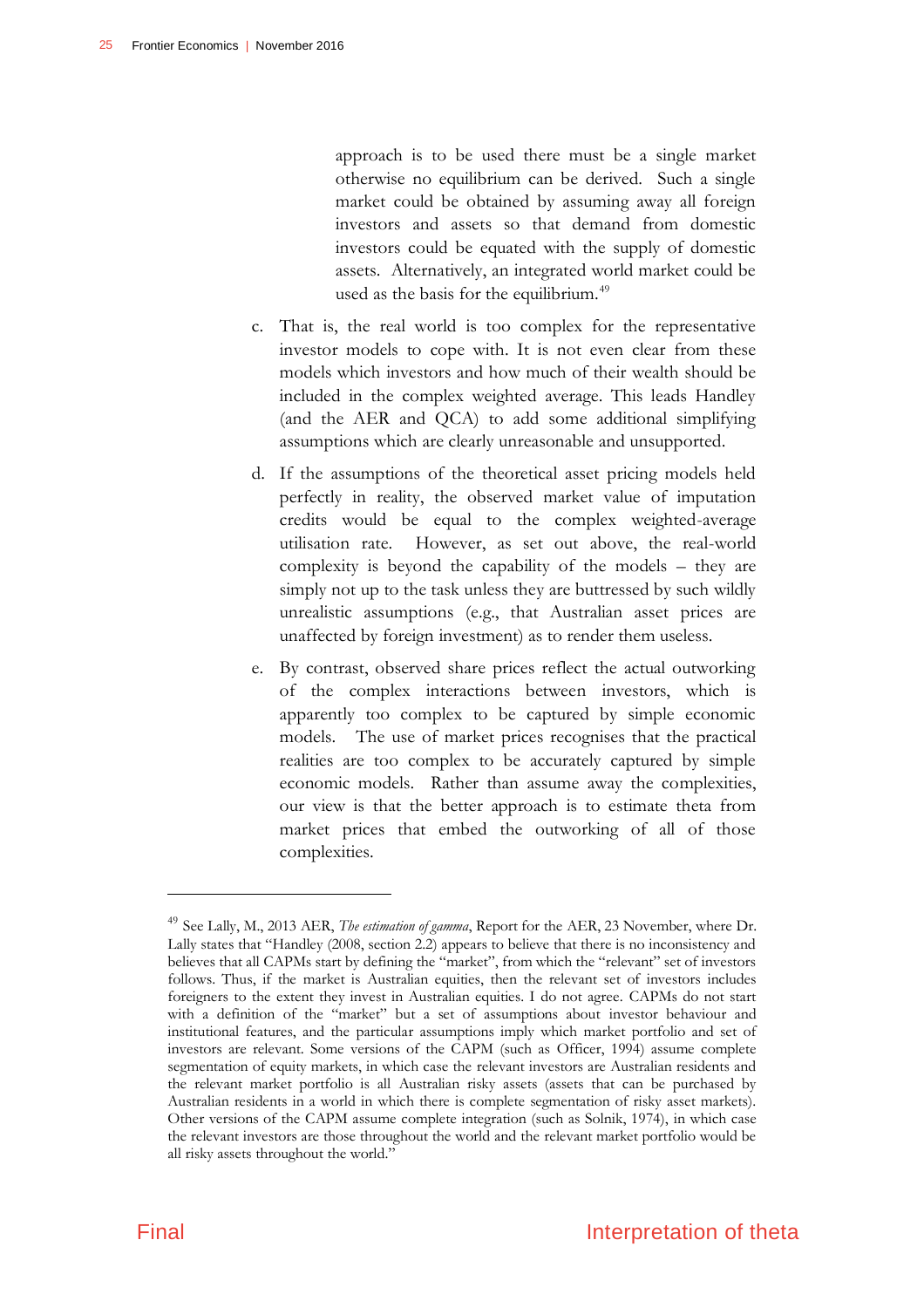#### **Consistency with Lally advice to the QCA**

87 Finally, we note that the market value estimate of theta (e.g., via dividend dropoff analysis) is perfectly consistent with the theoretical framework of Lally (2015 QCA). As set out above, Lally (2015 QCA) Equation (1) shows that what is relevant is the extent to which imputation credits are capitalised into the stock price:

$$
S_0 = \frac{DIV_1 + \theta \times IC_1 + S_1}{1 + R_e}.
$$

88 This formula can then be rearranged slightly as follows:

$$
S_0(1 + R_e) - S_1 = DIV_1 + \theta \times IC_1.
$$

89 Dividing all terms by the current stock price gives:

$$
\frac{S_0(1+R_e)-S_1}{S_0} = \frac{DIV_1}{S_0} + \theta \frac{IC_1}{S_0}.
$$

90 This expression, from Lally (2015 QCA), is entirely consistent with dividend drop-off regression analysis, which is performed as follows:

$$
\frac{S_0(1+R_e)-S_1}{S_0} = \delta \frac{DIV_1}{S_0} + \theta \frac{IC_1}{S_0} + \varepsilon.
$$

91 That is, Lally (2015 QCA) shows that what is relevant is the extent to which imputation credits are capitalised into the stock price. Dividend drop-off analysis specifically seeks to estimate the extent to which imputation credits are capitalised into the stock price using a regression specification that is entirely consistent with the formula set out in Lally (2015 QCA).

## *The interpretation of dividend drop-off evidence and other market value studies*

92 In a review of the *PIAC-Ausgrid* Tribunal's decision, Lally (2016 QCA) raises a number of points of disagreement, which can be broken into four categories:

- a. The estimate of theta from dividend drop-off studies could be overstated or understated, depending upon whether investors place more or less value on dividends or capital gains.<sup>50</sup>
- b. Estimates of imputation credit value are different in different studies, depending upon the researchers' choice of models, treatment of outliers, and compilation of the dataset.<sup>51</sup>

<sup>50</sup> Lally (2016 QCA) pp. 20 to 25.

<sup>51</sup> Lally (2016 QCA), pp. 25 to 27.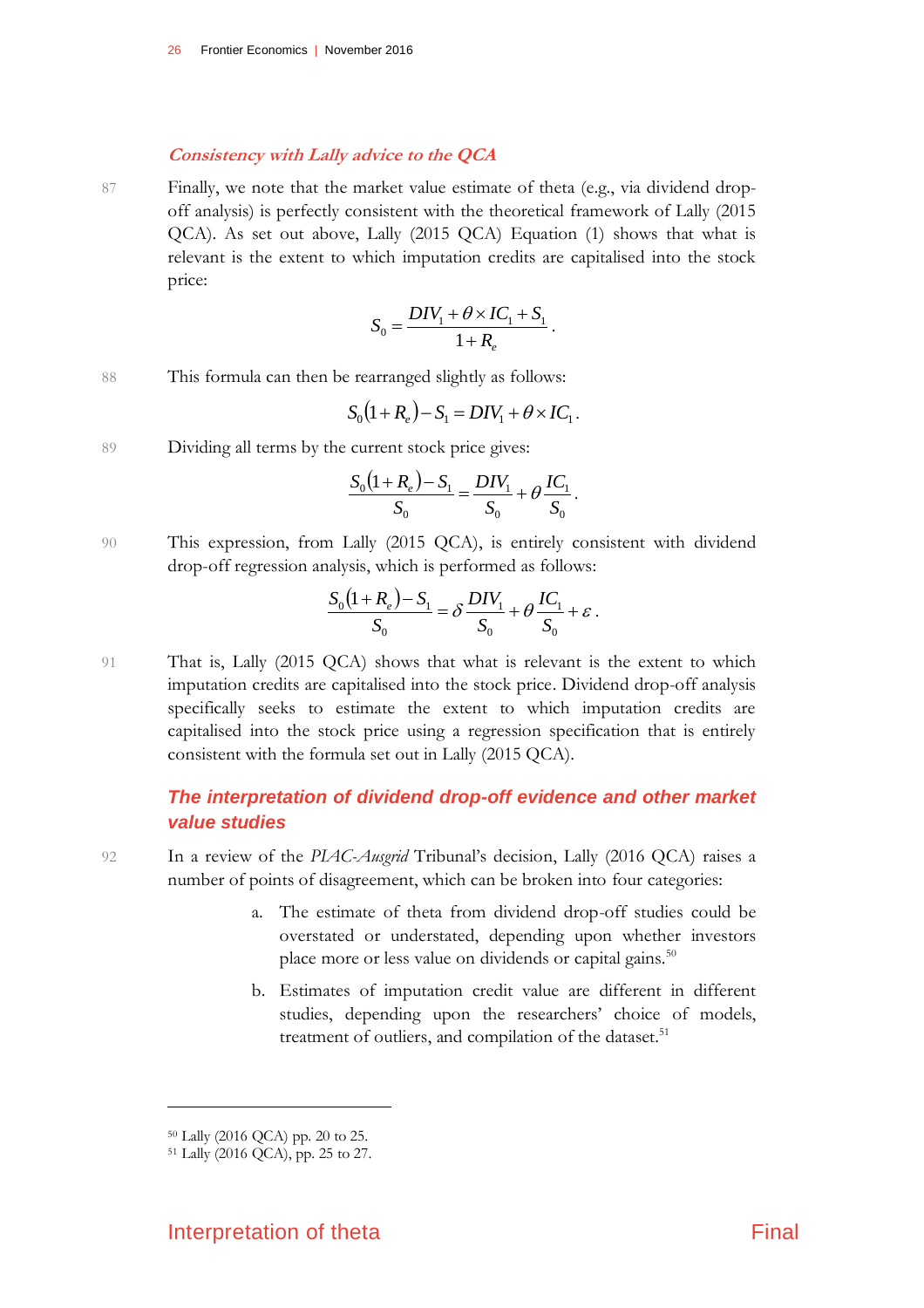- c. Share prices on dividend drop-off dates are affected by trading on the cum- and ex-dividend rates that is different to normal trading.<sup>52</sup>
- d. Market-based evidence (apart from dividend drop-off analysis) also leads to varying estimates of the value of imputation credits, in part because of researchers' choice of models, treatment of outliers, and compilation of the dataset.<sup>53</sup>
- 93 The conclusion reached by Lally (2016) is that using market prices of imputation credits is a last resort, with his preferred approaches in order being the use of a value of one (on theoretical grounds), the proportion of equity held by Australian resident investors, the redemption rate for credits.<sup>54</sup>
- 94 As we have discussed in Section 2, the reason Lally's preferred approaches for estimating theta are inappropriate is that they are answers to a different question to that confronting the QCA. In setting the allowed revenue stream, the QCA is asking the following question (our words) – "Investors receive something of value from imputation credits. How much do I need to reduce the value of expected cash flows to offset the value of imputation credits?"
- 95 All three approaches preferred by Lally (2016 QCA) the theoretical case that theta equals one, the proportion of stocks held by Australian residents, and the redemption rate – do not answer this question, for all the reasons discussed above.
- 96 This leaves us with market-based evidence, which Lally (2016 QCA) suggests is unreliable. The concerns raised by Lally over models, treatment of outliers, and composition of the dataset affect all empirical evidence upon which regulators base their decisions. Lally pays particular attention to the comparison of the dividend drop-off studies that we performed,<sup>55</sup> in comparison to authors from the ERA.<sup>56</sup>
- 97 Lally's focus is on the variation in parameter estimates from one paper to the next.
	- a. For instance, Lally notes that when the same time period is analysed using the same model, there were estimates for theta of 0.38 (SFG) and 0.37 (ERA), but estimates of a constant of 0.82  $(SFG)$  versus 0.66  $(ERA).$ <sup>57</sup>

<sup>52</sup> Lally (2016 QCA), pp. pp. 27 to 29.

<sup>53</sup> Lally (2016 QCA), pp. 29 to 31.

<sup>54</sup> Lally (2016 QCA) p. 33.

<sup>55</sup> SFG (2011, 2013).

<sup>56</sup> Vo, Gellard and Mero (2013).

<sup>57</sup> Lally (2016 QCA), p. 26.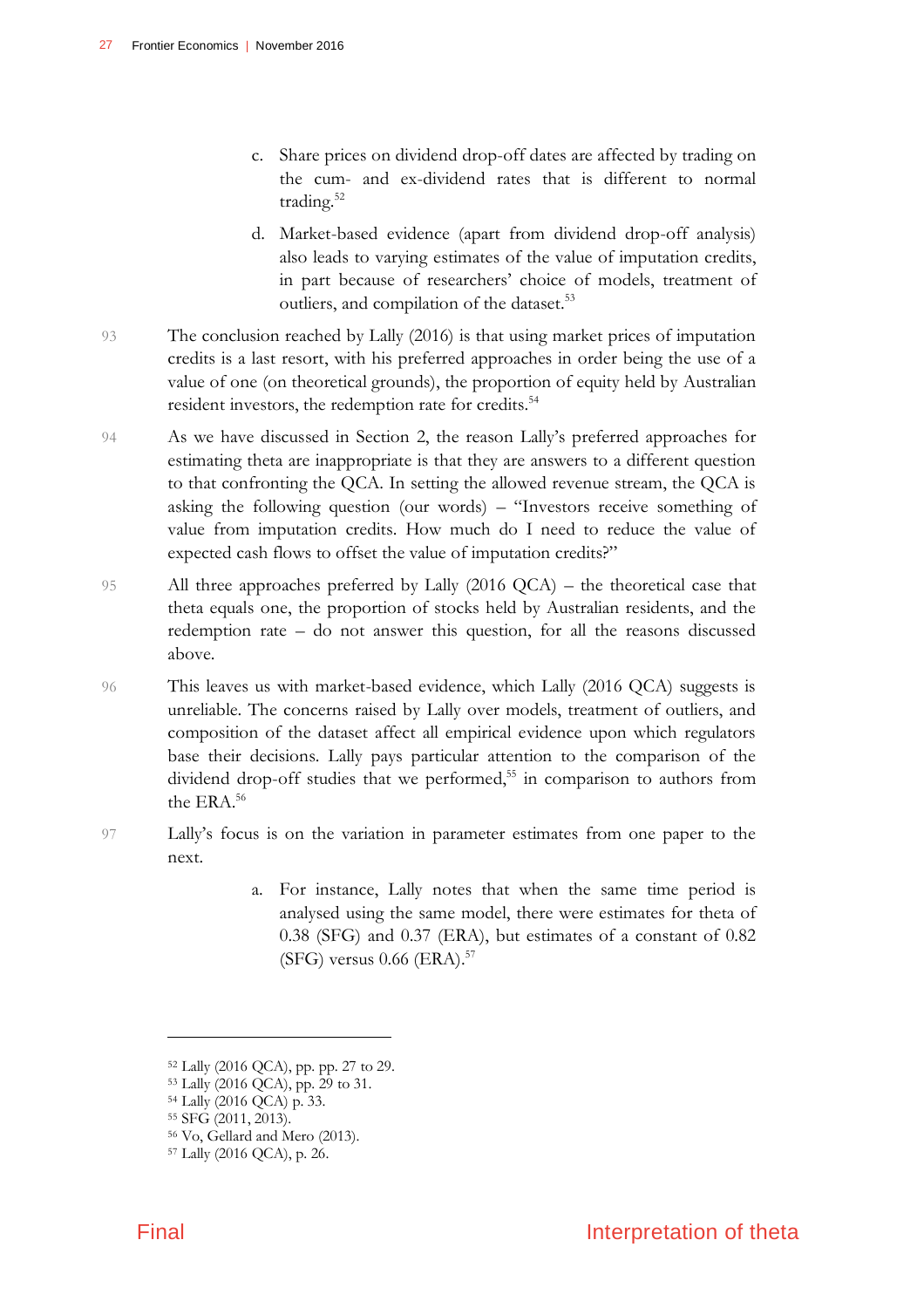- b. In another comparison of results using robust regression, Lally (2016 QCA) considers coefficients and standard errors for theta values of 0.29 and 0.08 (SFG) to be materially different from 0.35 and 0.11 (ERA).
- 98 There are other examples of differences in coefficient estimates resulting from different datasets and treatment of outliers. Yet the overall implication of dividend drop-off studies using data from 2000 onwards is that the value of a distributed credit is less than 0.40 (and in our view 0.35). Pointing out that different researchers come up with different figures which are less than 0.40 does not support the case that credits are worth more than 0.40.
- 99 Equally important is the implications for how empirical evidence is best assessed. If we are to progress towards the most reliable estimates of the cost of capital, and imputation credit value, it seems that we should evaluate the strengths and limitations of empirical evidence and reach conclusions on the basis of those strengths and limitations.
- 100 This comment can be extended to Lally's discussion of market-based evidence outside dividend drop-off studies.<sup>58</sup> Lally makes comment on studies which span different time periods, estimation techniques and datasets and notes the wide variation in estimates of market value of credits. He is particularly concerned with dispersion in market-based estimates of credit value for studies conducted in the same time period, because this dispersion is not explained by time series changes in the tax regime which could make credits more or less valuable.
- 101 One approach to the empirical evidence on imputation credits is to evaluate, as best as possible, the research methods and data, in order to determine which conclusions have the most relevance for decision-making. Some of the variation in value estimates across studies comes simply from noise resulting from different underlying sourced of data, and sample selection decisions. And some of the value estimates across studies comes from variation in research methods, and their associated types of raw data. Yet this careful evaluation does not form part of the critique. Rather, the dispersion in value estimates is used in support of the conclusion that the QCA should measure something else other than value.
- 102 As a specific example, consider the research from 2000 onwards which relied upon derivative prices to estimate the value of imputation credits (SFG, 2013 Derivatives; and Cummings and Frino, 2008). This research was motivated by criticism of dividend drop-off studies, specifically the criticism that there are only a small number of ex-dividend events per year and the volume of shares traded on cum- and ex-dividend dates is larger than on other dates. The data from these

<sup>58</sup> For instance, studies that use prices of derivatives to estimate the market value of credits (SFG, 2013 Derivatives) who reported a figure of 0.52 and Cummings and Frino (2008) who reported a figure of 0.54.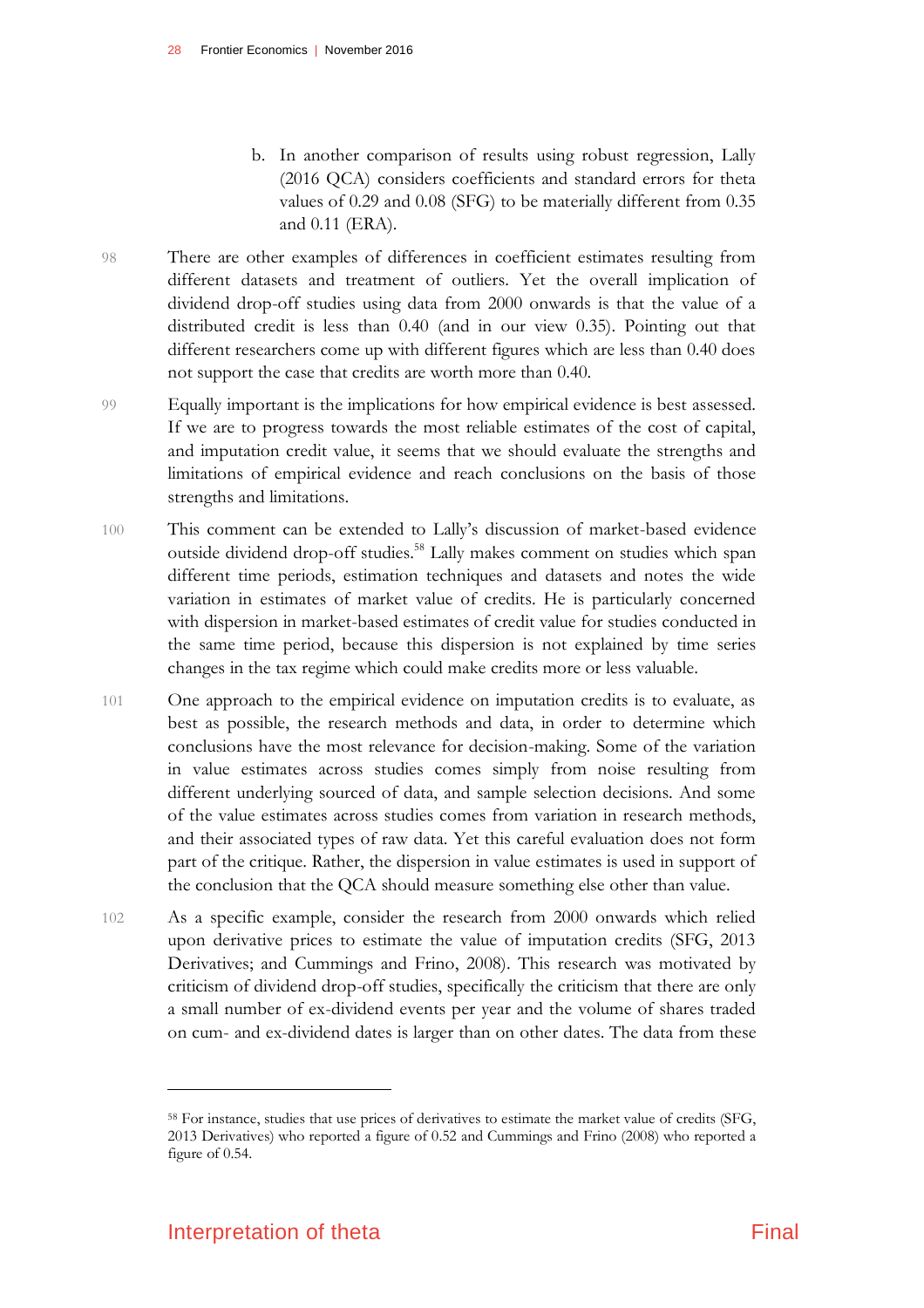two studies is after the change in the tax rules that allowed investors to receive cash for imputation credits.

- 103 For the post-2000 period the results from these two studies (0.12 and 0.54) span the valuation estimates from the SFG drop-off study (0.35). So we could either reconcile the evidence from three different datasets and estimation techniques, deciding which evidence is most relevance, and reach a conclusion on the value of credits; or according to the alternative view disregard market-based evidence.
- 104 NERA (2013) also performed a market-based study using another estimation technique and dataset, which arrives at a large negative value for credits.<sup>59</sup> As with the derivative studies of SFG (2013 Derivatives) and Cummings and Frino (2008) the authors were motivated by the concern that dividend drop-off studies do not examine enough share prices based upon normal trading. So they looked at more share prices as described below.
- 105 NERA examined (1) the relationship between realised stock returns and credit yields (credits relative to price); (2) the relationship between an estimate of the present value of dividends and credits; and (3) the relationship between earnings yields (earnings relative to price); and concluded that there is no evidence that the market actually pays higher prices for stocks that pay more credits. The evidence suggests the market pays lower prices for the stocks that pay more credits. One interpretation of this evidence, which is noted by NERA, is that it is unlikely that the value of credits is actually negative. This means that there is more to be done to determine what characteristics of the sample lead to the estimate of credits being negative – but it remains the case that looking at stock prices outside of the ex-dividend period does not lead to the conclusion that the market pays high prices for credits. The alternative interpretation reached by Lally is that we should ignore market-based evidence because researchers attempting to look at a broader suite of stock prices found that imputation credit values is their sample were negative.
- 106 Nowhere in Lally's critique does he ask, "With all the available evidence different models, treatment of outliers, datasets – what is the best estimate of the market value of credits? To which evidence should I assign more or less relevance?"
- 107 The argument is that the results could be different if the researchers had made different choices in their research. Yet every choice made across the two studies, of course, leads to a different result and this presents scope for the notion that we should disregard market value studies. Or in other words, we should measure the very thing that would allow the QCA to determine the allowed revenue stream – how much value do investors receive from imputation credits?

<sup>59</sup> This study is updated by NERA (2015) and the coefficient estimate for the value of credits remains large and negative.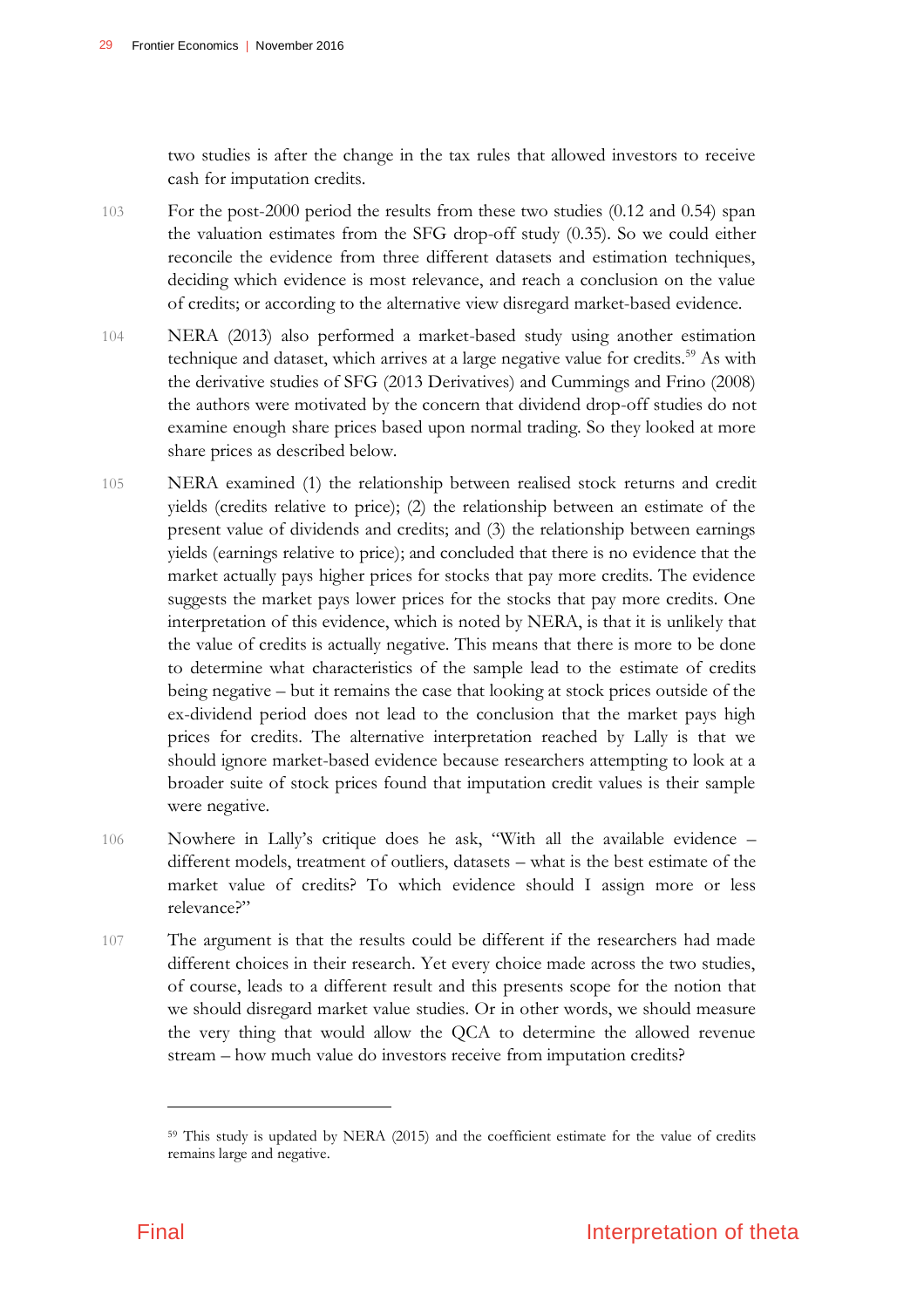#### *Conclusions in relation to theta*

108 In our view, theta should be interpreted and estimated as the market value of imputation credits for the following reasons.

- a. The regulatory approach is to reduce the return that would otherwise be paid to shareholders by the regulator's estimate of the value of imputation credits. Consequently, the return that shareholders would otherwise receive should be reduced by the *value* of the imputation credits they receive. If the return to shareholders is reduced by the *number* of credits they receive or redeem, instead of the *value* of those credits, they will be left under-compensated.
- b. The QCA estimates all other WACC parameters with regard to traded market prices. For example, the MRP is estimated with regard to stock prices and the risk-free rate is estimated with regard to government bond prices. No other WACC parameter is estimated by disregarding market evidence and applying theoretical assumptions.
- c. In any event, the complex weighted-average that the QCA seeks to estimate cannot be estimated without imposing a raft of assumptions. The assumptions that the QCA imposes produce an upper bound for the complex weighted-average and not a point estimate.
- d. The *PIAC-Ausgrid* Tribunal, which specifically considered which framework should be adopted when estimating gamma, has recently decided that:
	- i. The Australian regulatory framework requires a market value estimate of theta;
	- ii. Consistency with other WACC parameters also requires that theta be estimated on a market value basis; and
	- iii. The equity ownership estimate on which the QCA relies should not be interpreted as an estimate of theta, but only as an upper bound for theta.
- 109 In our view, the best available market value estimate of theta is the 0.35 estimate of SFG (2011, 2013 Dividend drop-off). The SFG estimation has been assessed by the Tribunal for its fitness for use in the regulatory setting. The Tribunal concluded that it has confidence in the SFG estimate<sup>60</sup> and that "No other dividend drop-off study estimate has any claims to be given weight vis-à-vis the

<sup>60</sup> Application by Energex Limited (Gamma) (No 5) [2011] ACompT 9 (12 May 2011), Paragraph 38.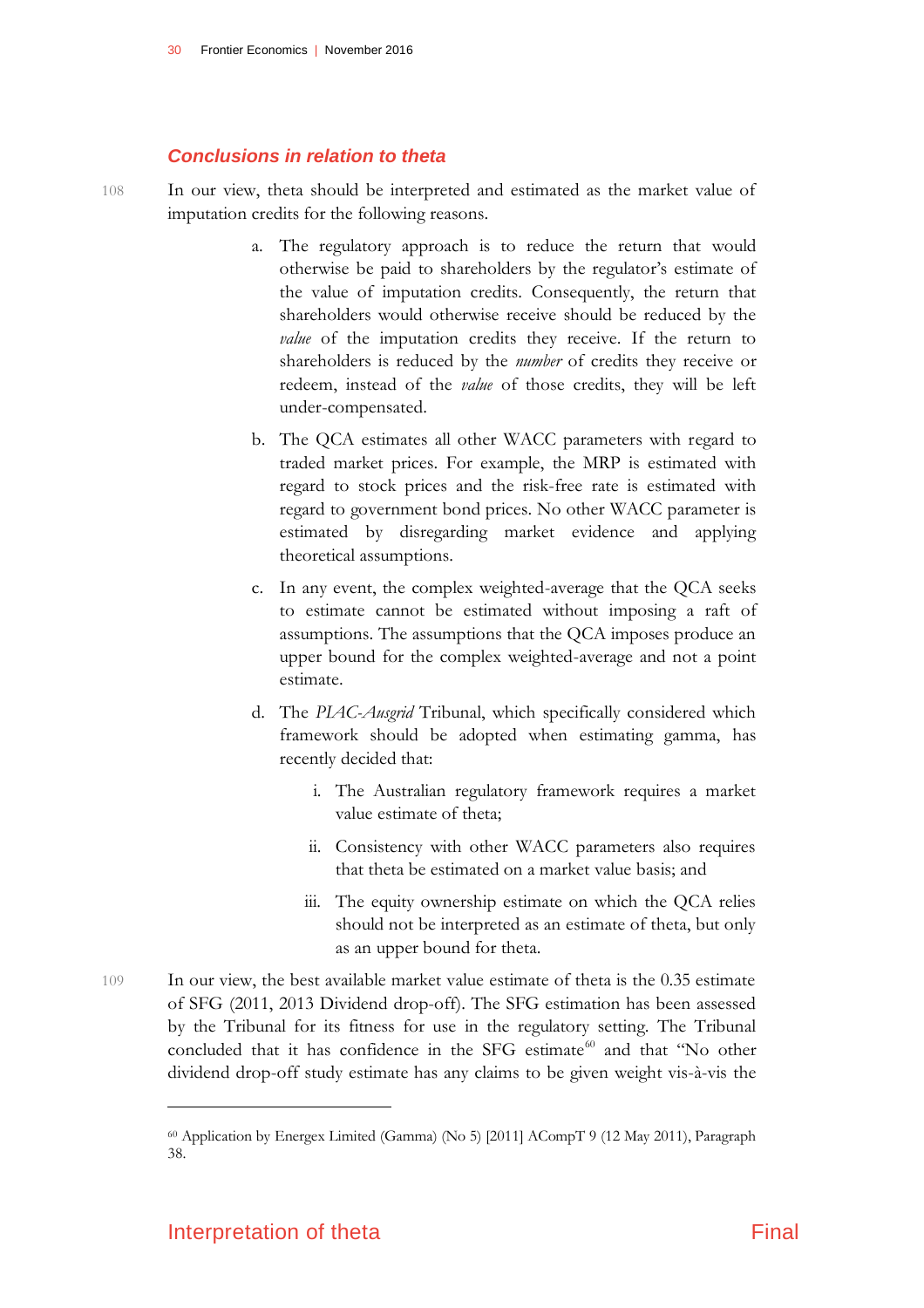SFG report value"<sup>61</sup> and that "the careful scrutiny to which SFG's report has been subjected, and SFG's comprehensive response, gives the Tribunal confidence in those conclusions."<sup>62</sup>

<sup>61</sup> Application by Energex Limited (Gamma) (No 5) [2011] ACompT 9 (12 May 2011), Paragraph 38.

<sup>62</sup> Application by Energex Limited (Gamma) (No 5) [2011] ACompT 9 (12 May 2011), Paragraph 22.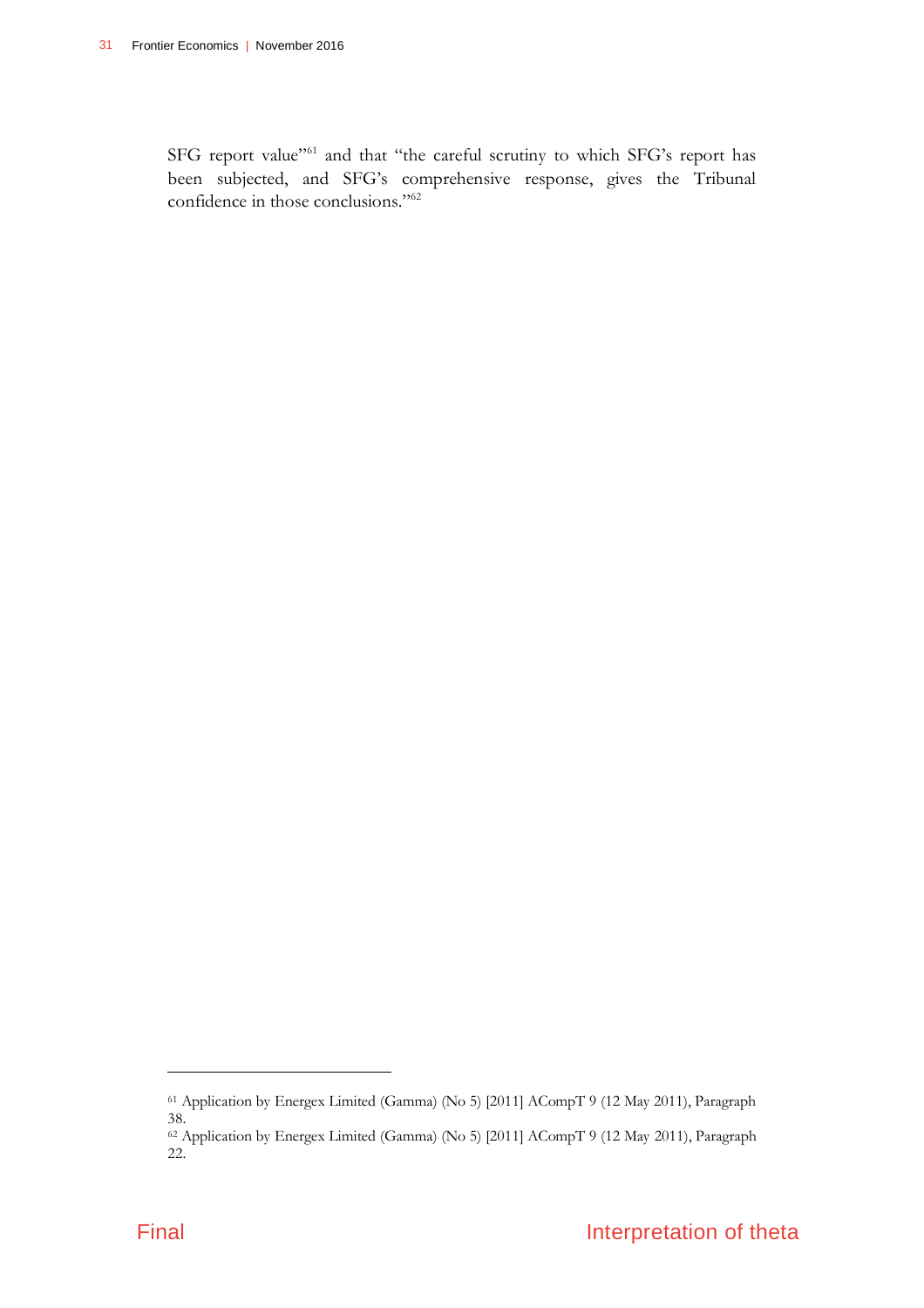# **4 The distribution rate**

### <span id="page-35-0"></span>*Background and context*

110 In its Market Parameters Decision, the QCA defines the distribution rate to be:

#### The ratio of distributed imputation credits to company tax paid.<sup>63</sup>

- 111 In its DBCT Draft Decision, the QCA has amended its definition to be company tax paid in Australia only.<sup>64</sup> Thus, the distribution rate is defined to be the proportion of created credits (which equals Australian tax paid) that are distributed to investors.
- 112 In the Australian regulatory setting, the long-standing approach to estimating the distribution rate is to use data from the ATO on:
	- a. Total credits created; and
	- b. Total credits distributed.
- 113 It is broadly accepted that this approach produces an estimate of 0.7.<sup>65</sup>
- 114 In its Market Parameters Decision, and subsequent decisions, the QCA proposes a different approach to estimating the distribution rate. The QCA relies on estimates from 20 large Australian listed companies from Lally (2014). For each of these companies, Lally estimates:

Credits distributed Credits distributed + Credits not distributed

over a 13-year period, where Credits Distributed is inferred from total dividends paid and Credits Not Distributed is inferred from the change in the firm's Franking Account Balance.<sup>66</sup>

115 The QCA adopts a distribution rate of 0.84 based on this approach.<sup>67</sup>

## *The key problem with the QCA's estimation approach*

116 In a report submitted by DBCTM, Frontier Economics (2015 Gamma)<sup>68</sup> identify a fundamental flaw in the Lally/QCA approach to estimating the distribution rate. The 20 companies in the Lally sample are predominantly very large multinationals with a material amount of foreign-sourced income. This foreign income can be used to distribute imputation credits, so that the distribution rate

<sup>63</sup> Market Parameters Decision, p. 89.

<sup>64</sup> DBCT Draft Decision, p. 105.

<sup>&</sup>lt;sup>65</sup> The QCA notes the consistency of this estimate and the adoption of it by other regulators in its Market Parameters Decision, p. 91.

<sup>66</sup> Credits distributed + credits not distributed is the proxy for credits created.

<sup>67</sup> DBCT Draft Decision, p. 101.

<sup>68</sup> Frontier Economics, 2015 Gamma, *Estimating gamma,* September.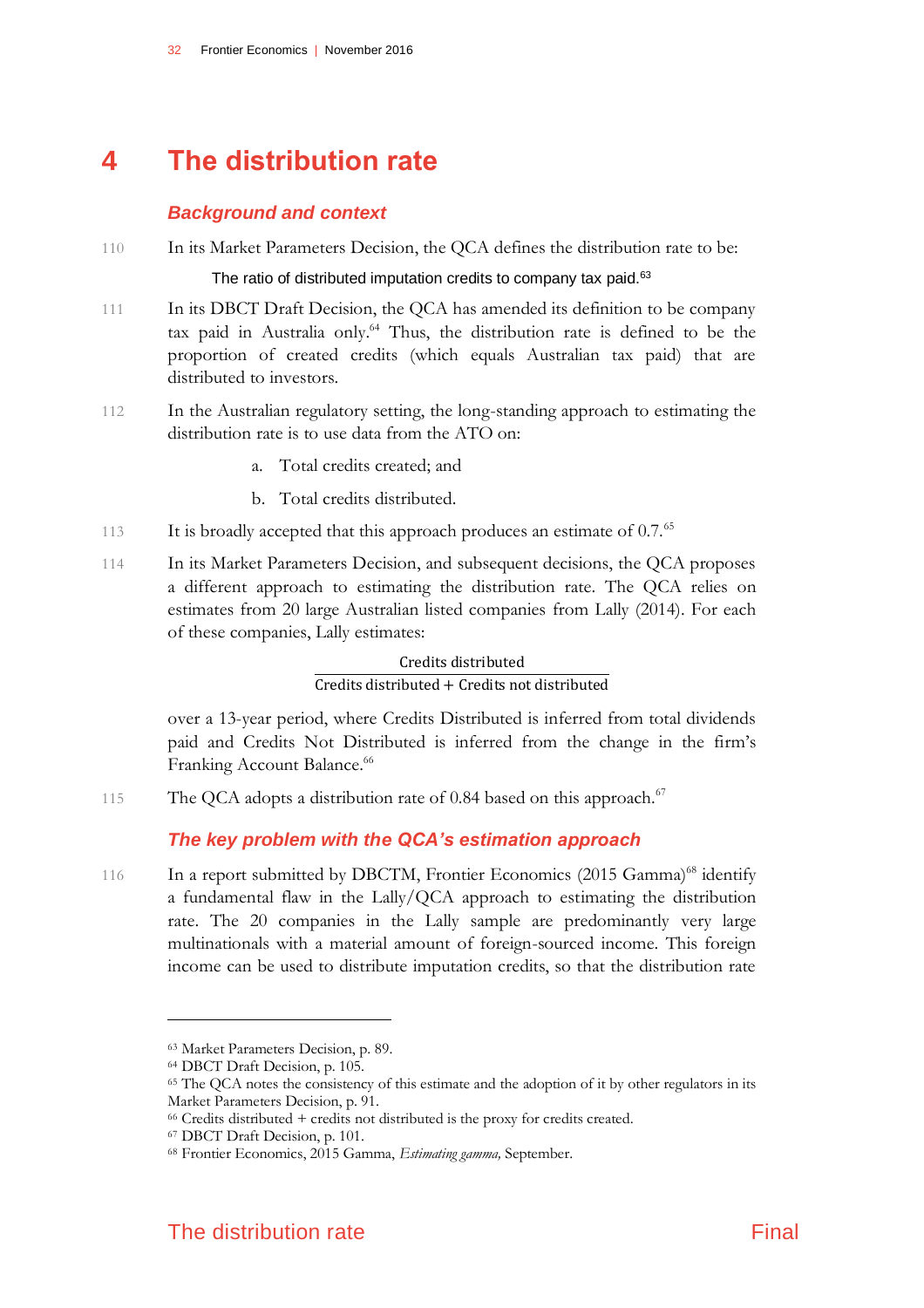is higher than it could be for a firm that did not have access to foreign income to assist in the distribution of imputation credits. Since the firms that are regulated by the QCA are (by definition) purely domestic firms, they have no access to foreign income. Consequently, estimating the distribution rate for a firm with *no* foreign income by using a sample of 20 firms with *substantial* foreign income is inappropriate.

- 117 Frontier Economics (2015 Gamma)<sup>69</sup> explain the problem with a numerical example. Consider two firms that each earn a \$100 profit, pay \$30 tax, and then pay a dividend of \$49 (which represents 70% of the \$70 net profit after tax).
- 118 The first firm has no foreign income, so all of the profits and all of the tax occurs within Australia. Thus, the \$30 of corporate tax creates \$30 of imputation credits. The amount of credits that can be attached to the \$49 dividend is only \$21.70 Consequently, the distribution rate is:

 $\frac{\text{Credits distributed}}{\text{Credits created}} = \frac{21}{30} = 70\%$ 

119 The second firm is identical to the first in all respects except that 70% of its business is in Australia and 30% is offshore. This firm will pay 70% of its corporate tax to the ATO and therefore creates  $$21^{71}$  of credits. It will then pay the same dividend of \$49, representing the same 70% of its net profit after tax. Like the first firm, \$21 of credits can be attached to the \$49 dividend. This represents a 100% distribution rate:

 $\frac{\text{Credits distributed}}{\text{Credits created}} = \frac{21}{21} = 100\%$ 

- 120 The second firm is able to attach credits to dividends paid out of offshore profits, whereas the first firm has no access to such offshore profits.
- 121 In our view, the QCA has erred in using a sample of large multinationals with substantial offshore profits to estimate the imputation credit distribution rate. This is because the firms that the QCA regulates have no access to any such offshore profits, by definition.

# *Do large multinationals have higher imputation credit distribution rates?*

122 The simple numerical example above demonstrates that, for any given dividend payout rate, a firm with some foreign profits will be able to distribute a higher proportion of the credits that it creates than will a purely domestic firm.

<sup>69</sup> Section 3.4, pp. 10-12.

 $70\,49 \times 0.3 \div (1\,0.3) = 21.$ 

 $71\ 70\% \times 30 = 21.$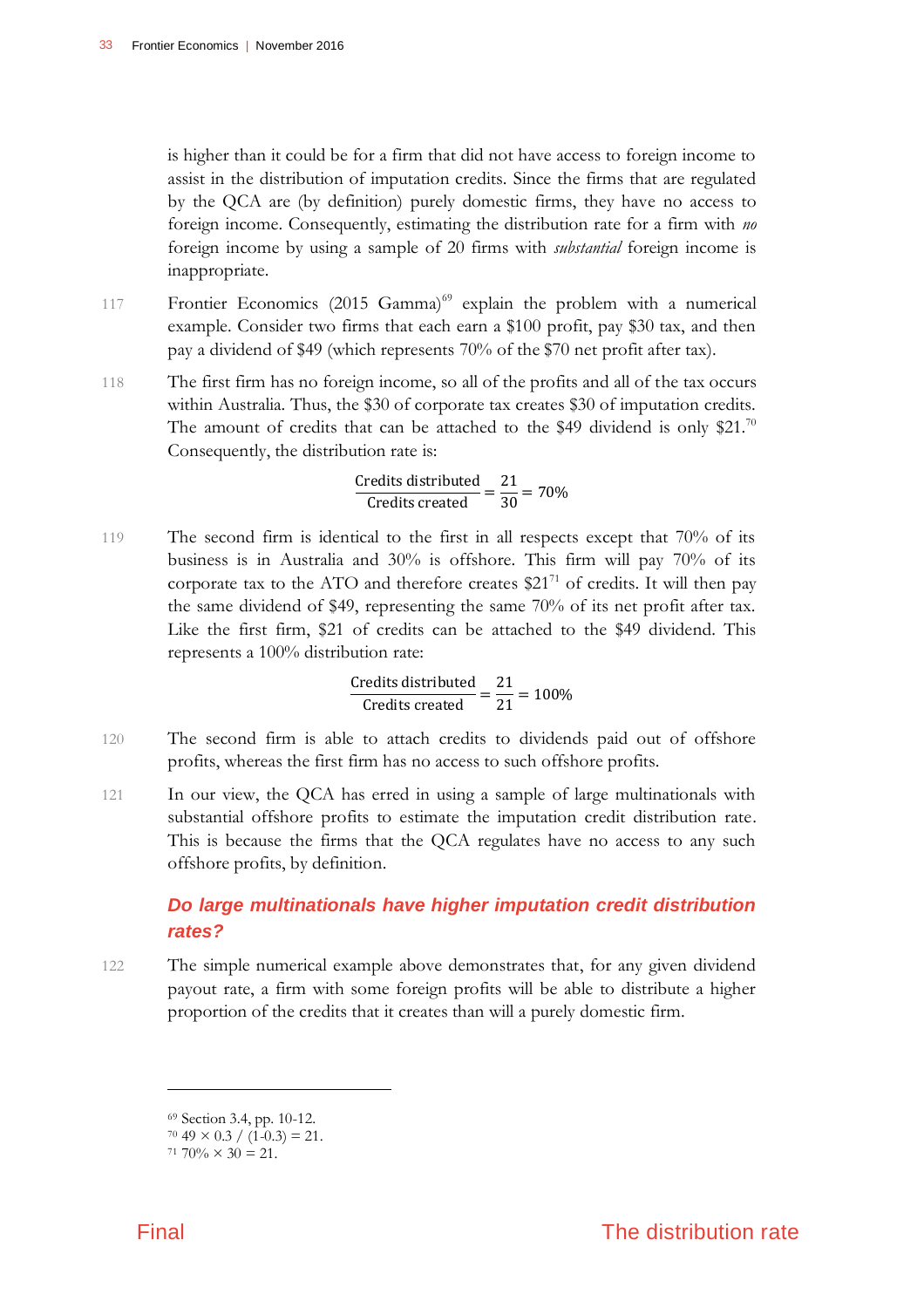- 123 Moreover, based on the QCA's own figures, large multinationals distribute 84% of the credits that they create and the average Australian firm distributes only 70%. Thus, it is clear that large multinationals have higher distribution rates than other firms.
- 124 In a recent report for the QCA, Lally (2016 QCA) purports to show that large multinationals do *not* have higher imputation credit distribution rates than the average firm. Lally purports to establish this claim in two ways:
	- a. He provides a conceptual example of a firm *beginning* its foreign investment by using retained earnings, noting that the example is irrelevant for firms with established foreign operations – such as those in the sample of 20 that form the basis of the 84% estimate;  $72$  and
	- b. He provides some figures for a group of seven large multinationals.<sup>73</sup> We fail to see how one can determine whether A is larger than B by examining only A. The more logical approach would be to compare A (84%) against B (70%) as we have done above.
- 125 Moreover, NERA (2015) use Australian Tax Office data to estimate distribution rates for various types of companies from 2000-2012. Their results are summarised in Table 3 below.

| <b>Firm type</b>                  | <b>Distribution rate</b> |  |
|-----------------------------------|--------------------------|--|
| Top 20 ASX listed                 | 0.840                    |  |
| Public, but not top 20 ASX listed | 0.693                    |  |
| All public                        | 0.755                    |  |
| <b>Private</b>                    | 0.505                    |  |
| All companies                     | 0.676                    |  |

Table 3: Distribution rate 2000-2012 by company type

*Source: NERA (2015), Table 3.4, p. 23.*

126 In our view, the evidence clearly supports the proposition that large multinationals are able to distribute a higher proportion of the imputation credits that they create, relative to the average Australian firm. Since large multinationals have access to foreign profits and the benchmark efficient firm does not, it is not appropriate to use them to estimate the distribution rate.

<sup>72</sup> Lally (2016 QCA), p. 36-37.

<sup>73</sup> Lally (2016 QCA), p. 36-37.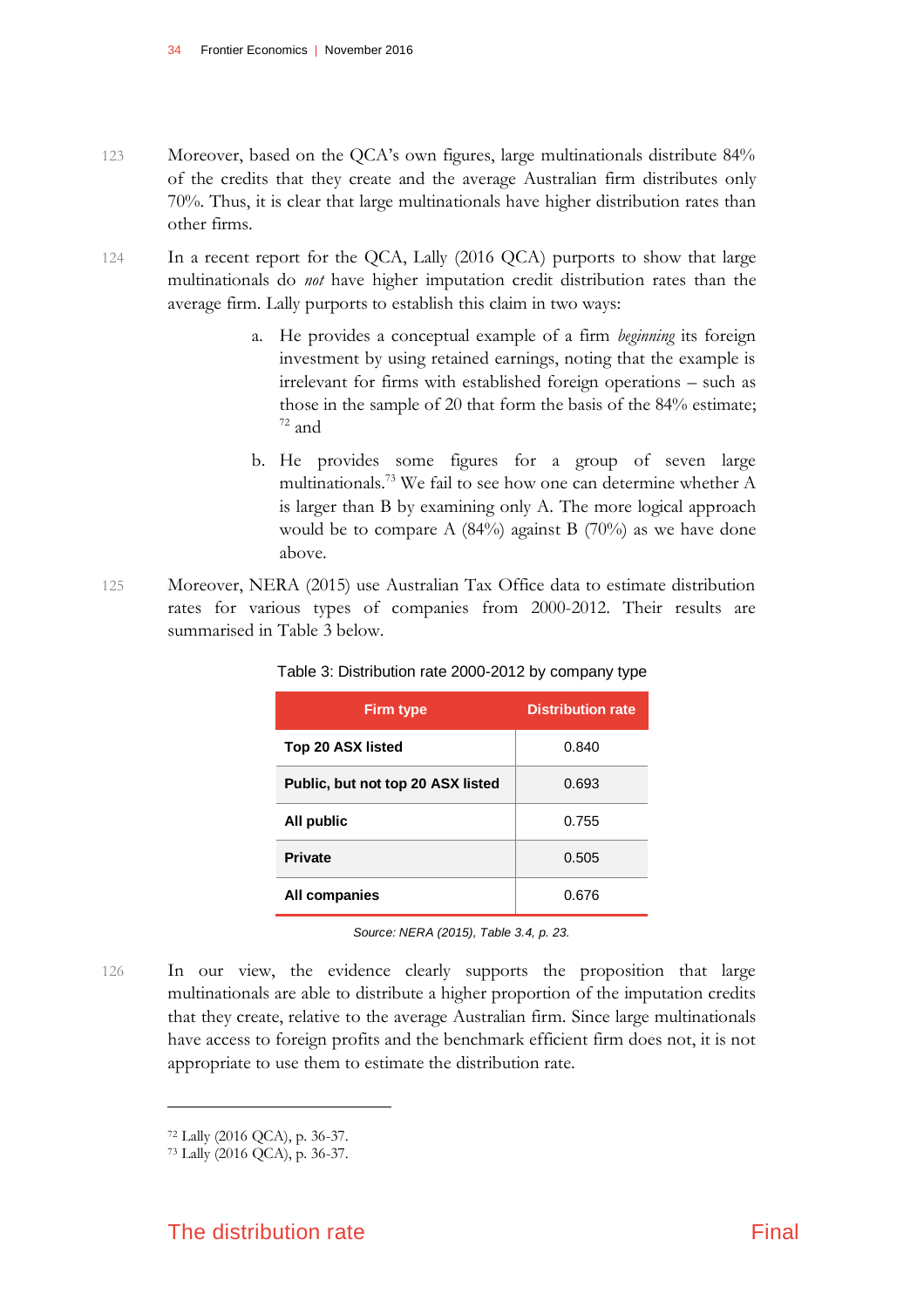### *Reliability of the ATO data*

- 127 In its Market Parameters Decision, the QCA notes Lally's "concerns about the ATO data" and the AER's rejection of those concerns.<sup>74</sup> This issue here is that there are two ways to use the ATO data to estimate the distribution rate:
	- a. The franking account balance (FAB) method. This approach begins with the total corporate tax paid since imputation began (which is equal to total credits created since imputation began (since every dollar of corporate tax paid creates a dollar of imputation credits). Then it takes the total franking account balances of all companies (the ATO provides the aggregated figure directly). This represents the amount of created credits that have not yet been distributed. Those credits not in the FABs must have been distributed – hence the distribution rate is easy to estimate.
	- b. The dividend method. This estimate is computed by making an estimate of the amount of credits distributed each year divided by the amount of corporate tax paid (and therefore the amount of credits created) each year. However, it is very difficult to estimate the amount of credits distributed each year. This is because one has to keep track of dividends flowing from one company to another or to trusts or life insurance offices and so on.
- 128 The dividend approach produces estimates that are materially lower than the 70% estimate from the more standard FAB approach. It is generally accepted, including by the AER, that the 70% estimate is more reliable and that is the estimate that has always been used.<sup>75</sup>
- 129 The concern raised by Lally (2016 QCA) is that, because the franking account balance method produces a different estimate of the distribution rate to the dividend method, the ATO data is unreliable and we should therefore adopt a distribution rate based upon the 20 largest listed firms. Yet the examination of the ATO data over time has recognised why estimation error occurs more often in the dividend method – because tracking dividends flowing amongst different entities is challenging, whereas franking account balances (as used by Lally in his analysis of 20 large firms) are likely to show less estimation error.
- 130 The figures compiled by Hathaway (2013) from ATO data show an estimate of the distribution rate of approximately 0.7 from the franking account balance method and 0.5 from the dividend method.<sup>76</sup> The difference between these two

<sup>74</sup> Market Parameters Decision, p. 91.

<sup>75</sup> See NERA (2013, pp. 5-9), Hathaway (2013, pp. 22-39), and the AER's 2013 Rate of Return Guideline (p. 158).

<sup>76</sup> Hathaway (2013, Figure 1) in which Hathaway reports the access fraction.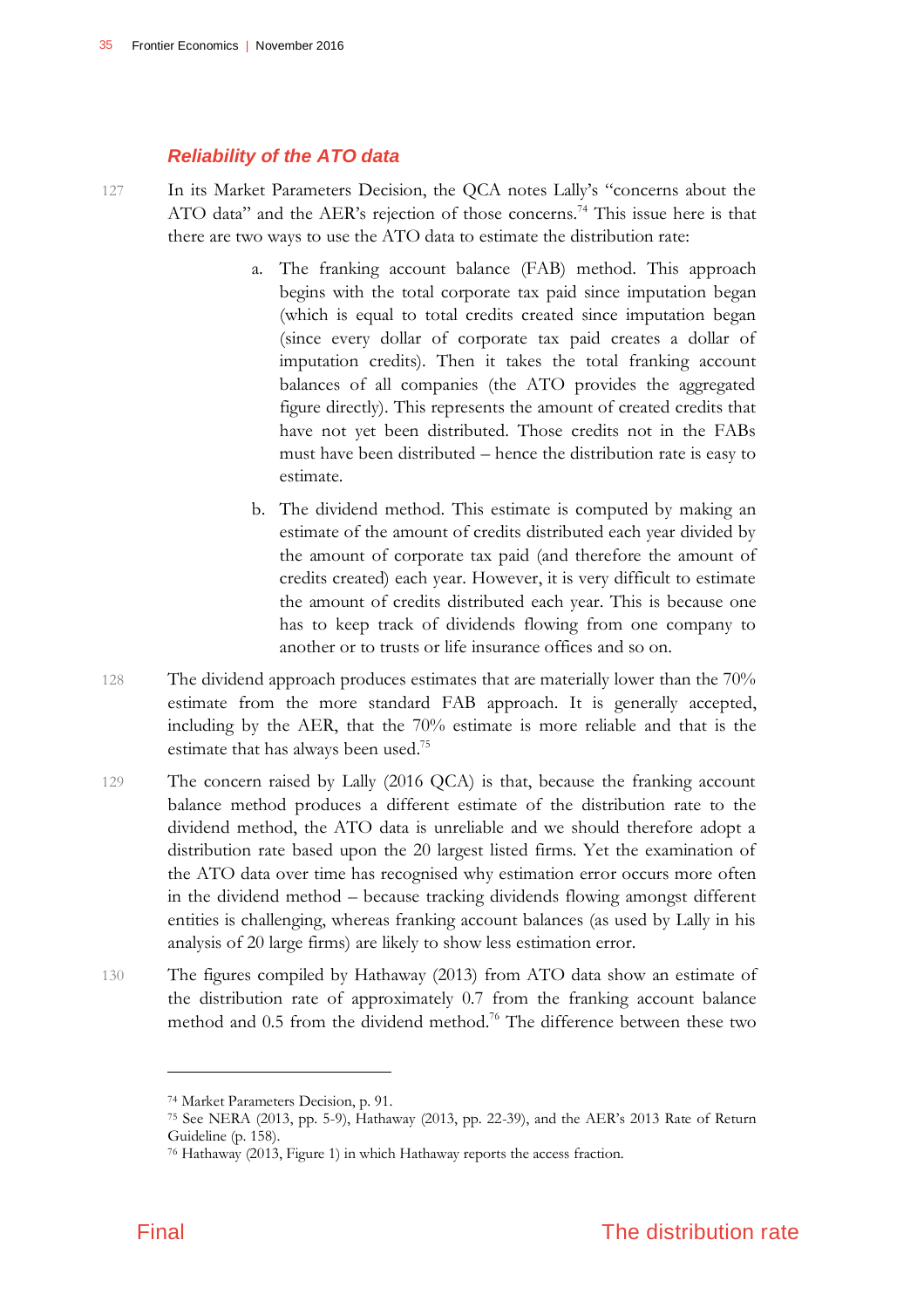figures does not suggest that they should be replaced with a figure of 0.84, based upon a sample of firms which we know will be different from other firms – if any firms are going to have relatively high distribution rates, due to generating proportionately less tax from Australian operations.

### *Tribunal decision on the distribution rate*

131 The specific issue of whether it is appropriate to estimate the distribution rate with regard to a sample of multi-nationals was also considered in the recent *PIAC-Ausgrid* case:

> The Networks Applicants say that the AER should not have relied on an estimate of the distribution rate for listed equity in estimating the distribution rate because it was likely to be unrepresentative of the distribution rate of the benchmark entity. This is because a large proportion of listed companies are multinational firms with foreign profits which will generally have an incentive [or ability] (by virtue of generating foreign-sourced income) to distribute a higher proportion of imputation credits. In contrast, the benchmark entity, by definition, is an entity with 100 percent Australian income.<sup>77</sup>

132 The Tribunal rejected the AER's reasons for placing weight on an estimate that was dominated by multinationals and determined that the long-standing approach of estimating the distribution rate using ATO data for all companies should be maintained:

...the Tribunal is of the view that it is appropriate to follow past practice.<sup>78</sup>

### *Analysis by the QCA*

- 133 The Lally (2015 QCA) report to the QCA does not address the key question of whether it is inappropriate to estimate the distribution rate by using a sample of multinational firms that are able to use foreign-sourced income to help distribute the imputation credits that they create.
- 134 The DBCT draft and final decisions do not address the multinationals point in any way.
- 135 Rather, the QCA's reasons for adopting the Lally estimate are based on the QCA's consideration that the Lally data is more reliable than the ATO data in that it is based on audited financial statements and contains no unexplained discrepancies.<sup>79</sup> However, there are two problems with the QCA's reasoning. The first is that the Lally approach estimates the wrong thing. What is required is an estimate of the distribution rate for a benchmark efficient firm that has no access to foreign profits, whereas Lally has estimated the distribution rate for large multinationals.

<sup>77</sup> PIAC-Ausgrid, Paragraph 1105.

<sup>78</sup> PIAC-Ausgrid, Paragraph 1106.

<sup>79</sup> DBCT Draft Decision, p. 105.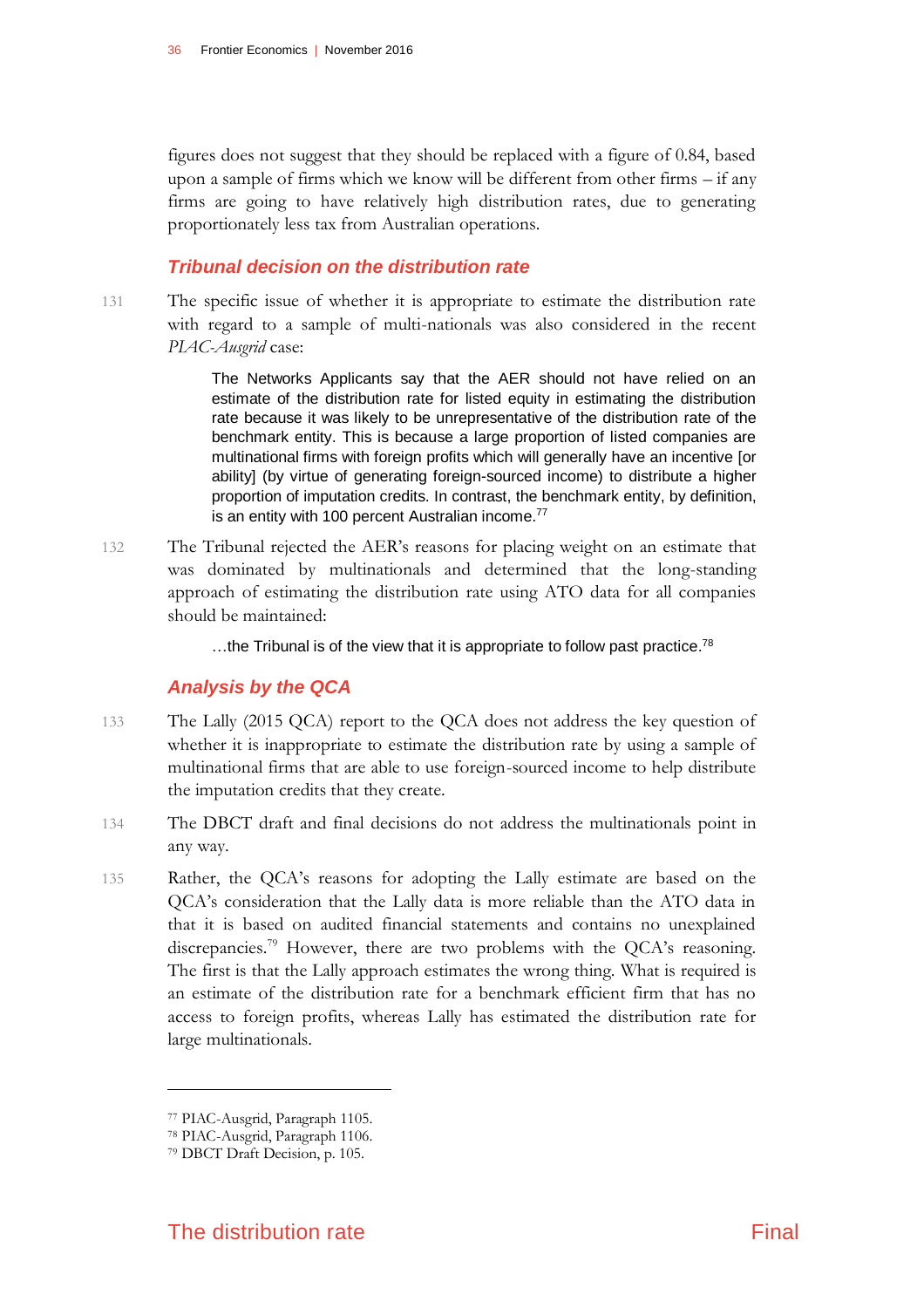136 The second problem is that the QCA seems to have misunderstood the issues that have been raised in relation to the ATO data. As explained above, two approaches have been considered for using the ATO data to estimate the distribution rate – the FAB approach and the dividend approach. One produces a direct estimate that is based on reliable data that has never been questioned and the other approach produces a lower estimate using different data and the application of some assumptions. The fact that the two estimates differ is not a reason to reject them both. The ATO FAB estimate of the distribution rate is widely regarded as being reliable and appropriate. For example, the AER has stated that:

> We consider this is a reasonable approach to estimate the payout ratio. In particular, we consider it is simple, fit for purpose, transparent, replicable and based on reliable and publicly accessible data sets.<sup>80</sup>

Similarly, in *PIAC-Ausgrid* the Tribunal observed that:

The distribution rate was interpreted as "the proportion of imputation credits generated that is distributed to investors". It was estimated with a cumulative payout ratio approach which uses Australian Taxation Office (ATO) Franking Account Balances (FAB) statistics to calculate the proportion of imputation credits generated (via tax payments) that have been distributed by companies since the start of the imputation system. There is no dispute about this definition or the reliability of the ATO FAB data used to determine the distribution rate.

### *Conclusions in relation to the distribution rate:*

- 137 In our view, the distribution rate should be set to the standard estimate of 0.7 because:
	- a. The Lally approach provides an estimate of the wrong thing the distribution rate for multinationals with substantial foreign income rather than for the benchmark efficient entity; and
	- b. The standard ATO estimate is widely considered to be reliable and appropriate.

<sup>80</sup> AER Draft Rate of Return Guideline – Explanatory Statement, p. 236.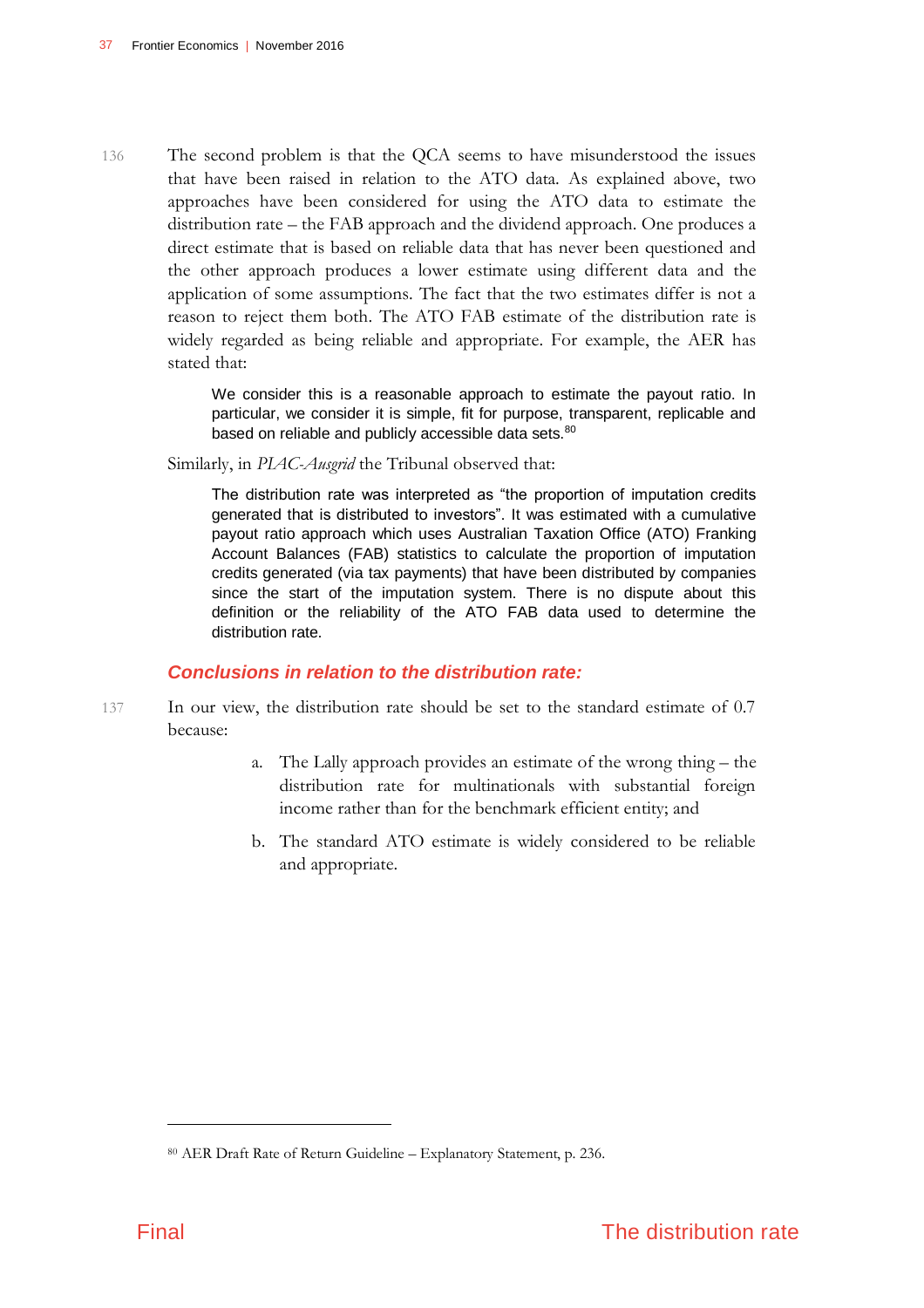# **5 References**

- <span id="page-41-0"></span>Application by Energex Limited (Gamma) (No 5) [2011] ACompT 9 (12 May 2011).
- Applications by Public Interest Advocacy Service Ltd and Ausgrid Distribution [2016] ACompT 1 (26 February 2016)
- Applications by SA Power Networks [2016] ACompT 11 (28 October 2016)
- Australian Energy Regulator, 2013, *Rate of return guideline,* Explanatory statement, December.
- Cummings, J., and A. Frino, 2008, "Tax effects on the pricing of Australian Stock Index Futures," *Australian Journal of Management,* 33, 391 – 406.
- Frontier Economics, 2015 Gamma, *Estimating gamma,* September.
- Hathaway, N., 2013, *Imputation Credit Redemption: ATO Data 1988*-*2011: Where Have All the Credits Gone?* Capital Research Pty Ltd report for the Energy Networks Association, September.
- Lally, M., 2014 QCA, *Review of submissions to the QCA on the MRP, Risk-free rate and gamma,* March.
- Lally, M., 2015 QCA, *Review of submissions on gamma,* Report for the Queensland Competition Authority, May.
- Lally, M., 2016 QCA, *Review of the ACT's gamma decision,* Report for the Queensland Competition Authority, July.
- NERA Economic Consulting, 2013, *The payout ratio,* A report for the Energy Networks Association, June.
- NERA Economic Consulting, 2015, *Estimating distribution and redemption rates from taxation statistics,* A report prepared for Jemena Gas Networks, Jemena Electricity Networks, AusNet Services, Australian Gas Networks, CitiPower, Ergon Energy, Powercor, SA PowerNetworks and United Energy, March.
- Queensland Competition Authority, 2014, *Cost of capital: Market parameters,* August.
- Queensland Competition Authority, 2016, *DBCT Management's 2015 draft access undertaking,* April.
- SFG Consulting, 2011, *Dividend drop-off estimate of theta,* Report prepared for the Australian Competition Tribunal.
- SFG Consulting, 2013 Dividend drop-off, *Updated dividend drop-off estimate of theta,* Report prepared for the Energy Networks Association, 7 June.

### References **Final**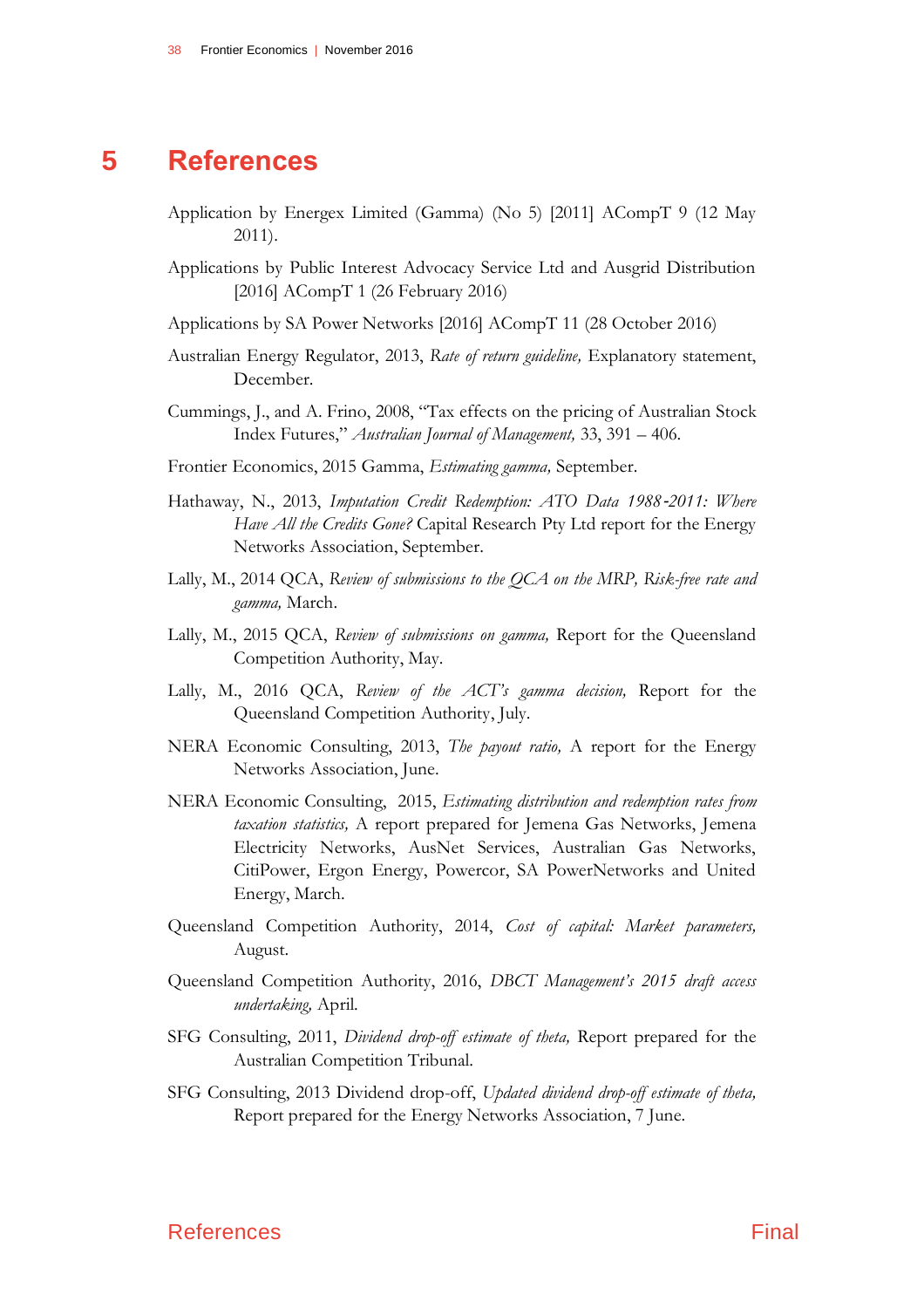- SFG Consulting, 2013 Derivatives, *Using market data to estimate the equilibrium value of distributed imputation tax credits,* report prepared for the Energy Networks Association.
- Vo, D., B. Gellard, and S. Mero, 2013, *Estimating the Market Value of Franking Credits: Empirical Evidence from Australia,* Report prepared by the Economic Regulation Authority of Western Australia.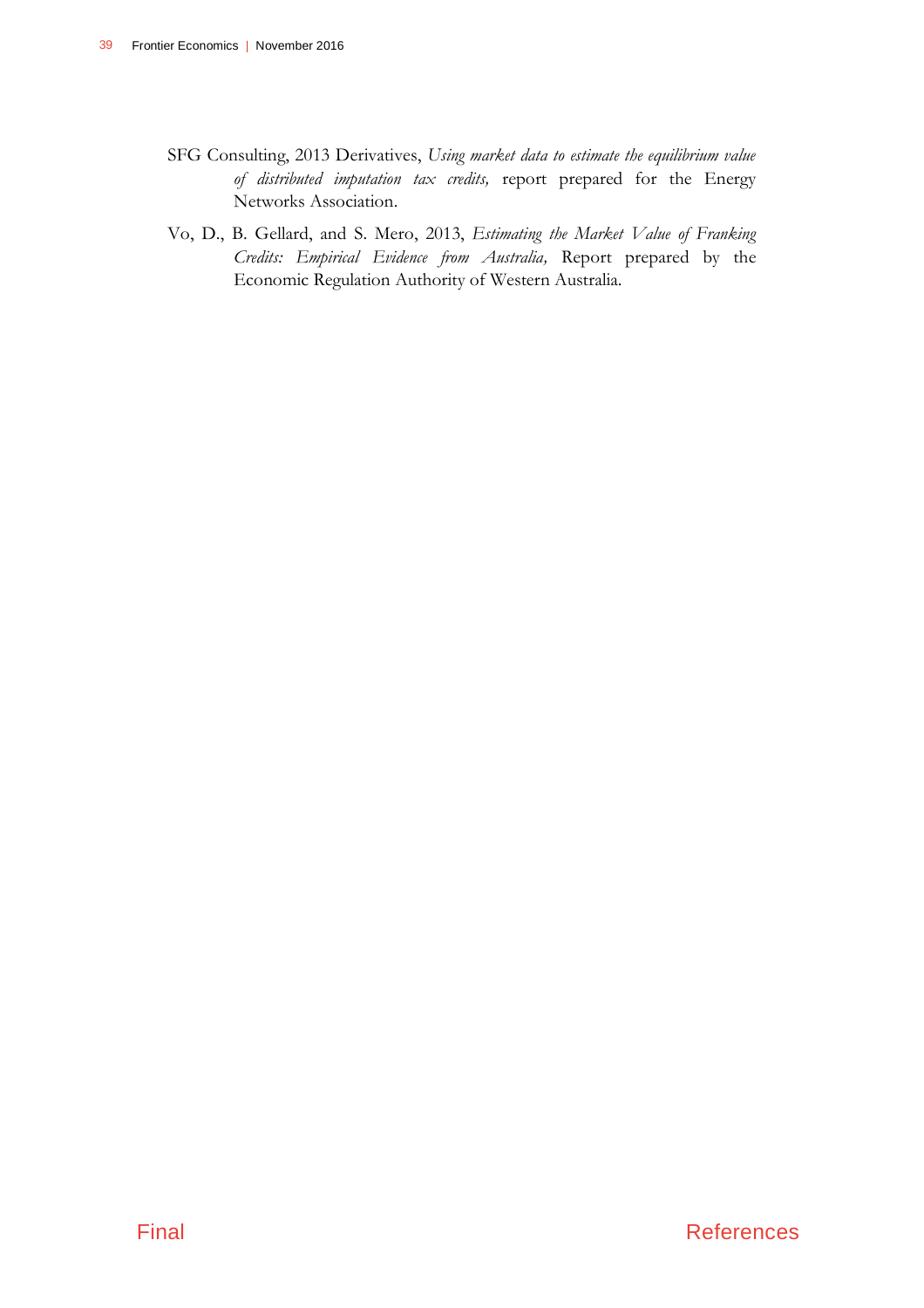40 Frontier Economics | November 2016

Frontier Economics Pty Ltd in Australia is a member of the Frontier Economics network, and consists of companies based in Australia (Melbourne, Sydney & Brisbane) and Singapore. Our sister company, Frontier Economics Ltd, operates in Europe (Brussels, Cologne, Dublin, London & Madrid). The companies are independently owned, and legal commitments entered into by any one company do not impose any obligations on other companies in the network. All views expressed in this document are the views of Frontier Economics Pty Ltd.

#### Disclaimer

None of Frontier Economics Pty Ltd (including the directors and employees) make any representation or warranty as to the accuracy or completeness of this report. Nor shall they have any liability (whether arising from negligence or otherwise) for any representations (express or implied) or information contained in, or for any omissions from, the report or any written or oral communications transmitted in the course of the project.